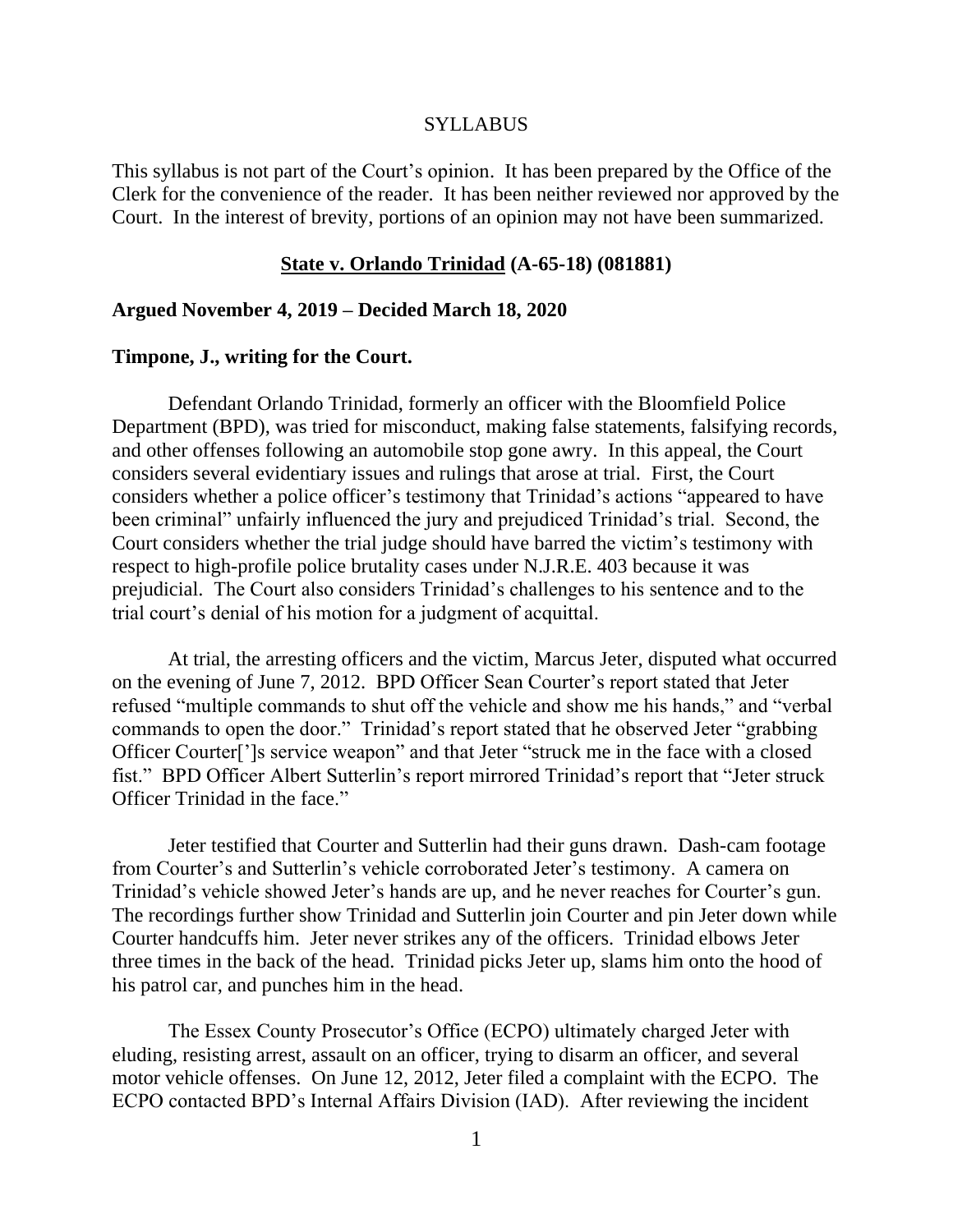reports and the other available evidence, Lieutenant Michael Cofone of the IAD exonerated the officers.

On April 3, 2013, the ECPO notified Cofone of the existence of the dash-cam recording from Trinidad's patrol vehicle. The video showed that all three officers lied in their reports. Following an investigation, the ECPO dropped all charges against Jeter.

The State took Courter and Trinidad to trial together. On direct examination, the State asked Jeter why he refused to get out of the car. Jeter referenced Amadou Diallo, a black man who had been shot and killed by police in a well-publicized incident from 1999. Courter's defense counsel objected but then withdrew the objection. Later during Jeter's direct examination, the State asked Jeter why he conducted media interviews. Jeter explained that he "did the interviews, because . . . [he has] watched, you know, the Rodney Kings and Sean Bells --" but Courter's defense counsel interrupted with another objection. The judge gave the jury a limiting instruction at Trinidad's counsel's request. Jeter then continued his testimony, stating, "I grew up in a society where, you know, you watch these . . . situations with police brutality -- you watch the Sean Bells, the Amadou Diallos, the Rodney Kings, the Oscar [Grants] and the Fruitvale Stations, and . . . I can testify that I'm a victim of that. I can say that this is my testimony."

The State also called Cofone to testify as a lay witness. Cofone narrated the events of Trinidad's dash-cam video for the jury, after which he testified that Trinidad's and Courter's actions "appeared to have been criminal."

The judge denied Trinidad's motion for judgment of acquittal. The jury then found Trinidad guilty on five of the six counts charged and the lesser-included offense of fourth-degree simple assault. The judge sentenced Trinidad on second-degree official misconduct to the mandatory minimum five-year term of imprisonment with five years of parole ineligibility and ran the four remaining convictions concurrently. The judge found three mitigating factors and one aggravating factor, but rejected Trinidad's request for a downgraded sentence, finding that Trinidad could not demonstrate any serious injustice. The judge also refused to waive the mandatory minimum term for his sentence.

The Appellate Division substantially affirmed but remanded for resentencing due to an issue not relevant to this appeal. The Court granted Trinidad's petition for certification. 237 N.J. 312 (2019).

**HELD:** The trial court erred by admitting both prejudicial testimony and, separately, lay opinion testimony as to defendant's guilt. Yet, the evidence against Trinidad was overwhelming, and any error was therefore harmless. There was no error in the sentencing of defendant or the denial of his motion for a judgment of acquittal.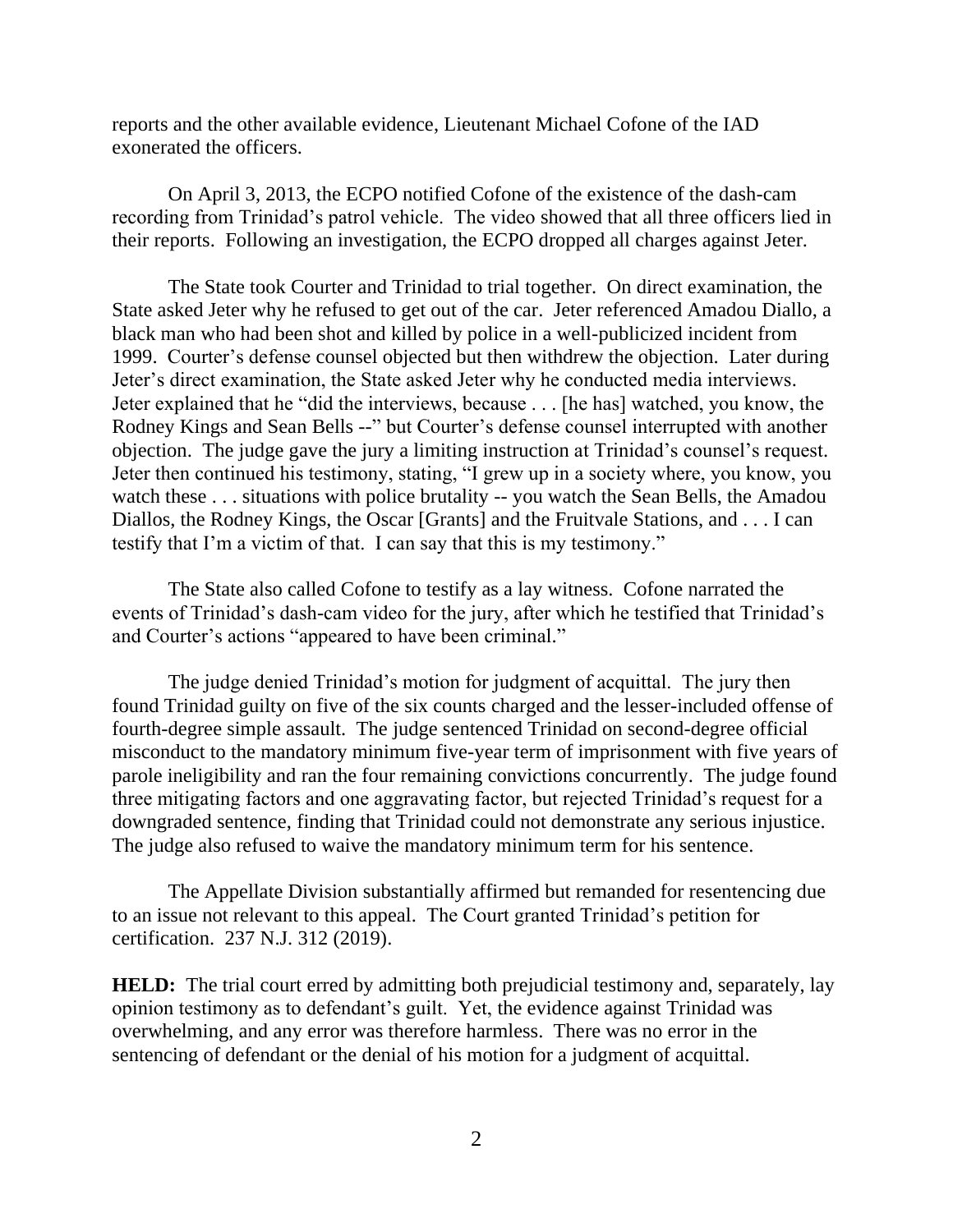1. The Court reviews Cofone's testimony that the officers' actions "appeared to have been criminal" for plain error because neither Trinidad's nor Courter's defense counsel objected at trial. Police officers may not opine directly on a defendant's guilt in a criminal case. The Court agrees with the Appellate Division that the trial judge should have instructed the jury to disregard that testimony. Those five words were not the sole basis of Cofone's testimony, however, and they did not constitute plain error. Cofone's statement aside, the jury had Trinidad's written reports and could compare them to the two dash-cam recordings that were played several times at trial. In light of Trinidad's demonstrably false reports, the Court does not find the erroneous admission of Cofone's statement led the jury to a result it otherwise might not have reached. (pp. 20-24)

2. The Court next considers Jeter's testimony with respect to high-profile police brutality cases and agrees with the trial judge that the testimony was relevant under N.J.R.E. 401. Jeter's refusal to leave his car was essential to the jurors' evaluation not only of his actions, but also the officers'. Nevertheless, N.J.R.E. 403 sets limits on this type of testimony. Jeter's multiple declarations that his fear stemmed from notorious episodes of police brutality were highly prejudicial. Those controversial references could inflame the passions of the jury, tainting their evaluation of Trinidad. It is hard to envision ever satisfying Rule 403 at a criminal trial with references to high-profile police brutality cases. The same analysis would apply were the roles reversed. If Trinidad were asked why he drew his weapon while chasing a suspect, it would be improper under N.J.R.E. 403 for him to respond by discussing horrific incidents in which officers were harmed, or relaying statistics about shootings of police officers on duty. The instruction the judge gave the jury did not solve the problem. It permitted the jury to consider those references insofar as they related to Jeter's state of mind. The proper course would have been to strike the references altogether and advise the jury accordingly. The judge's failure to do so was error. That error, however, was harmless considering the overwhelming evidence of Trinidad's guilt before the jury. (pp. 24-31)

3. Trinidad argues it was error not to downgrade his sentence. The Criminal Code allows a sentencing judge to downgrade a first- or second-degree offense where "the mitigating factors substantially outweigh the aggravating factors and where the interest of justice demands." N.J.S.A. 2C:44-1(f)(2) (emphasis added). Here, the judge did not make a finding that the mitigating factors "substantially outweighed" the aggravating factor. The Court does not reach Trinidad's argument about the first prong of the downgrading test, however, because he cannot satisfy the "interest of justice" prong. There is no doubt Trinidad's crimes are of a serious nature, and third-degree official misconduct has a pecuniary element that would not have fit here. The record shows Trinidad personally assaulted Jeter, lied in official reports to cover up his crimes, and similarly instructed Sutterlin to falsify reports. A downgrade would have been inappropriate. (pp. 31-36)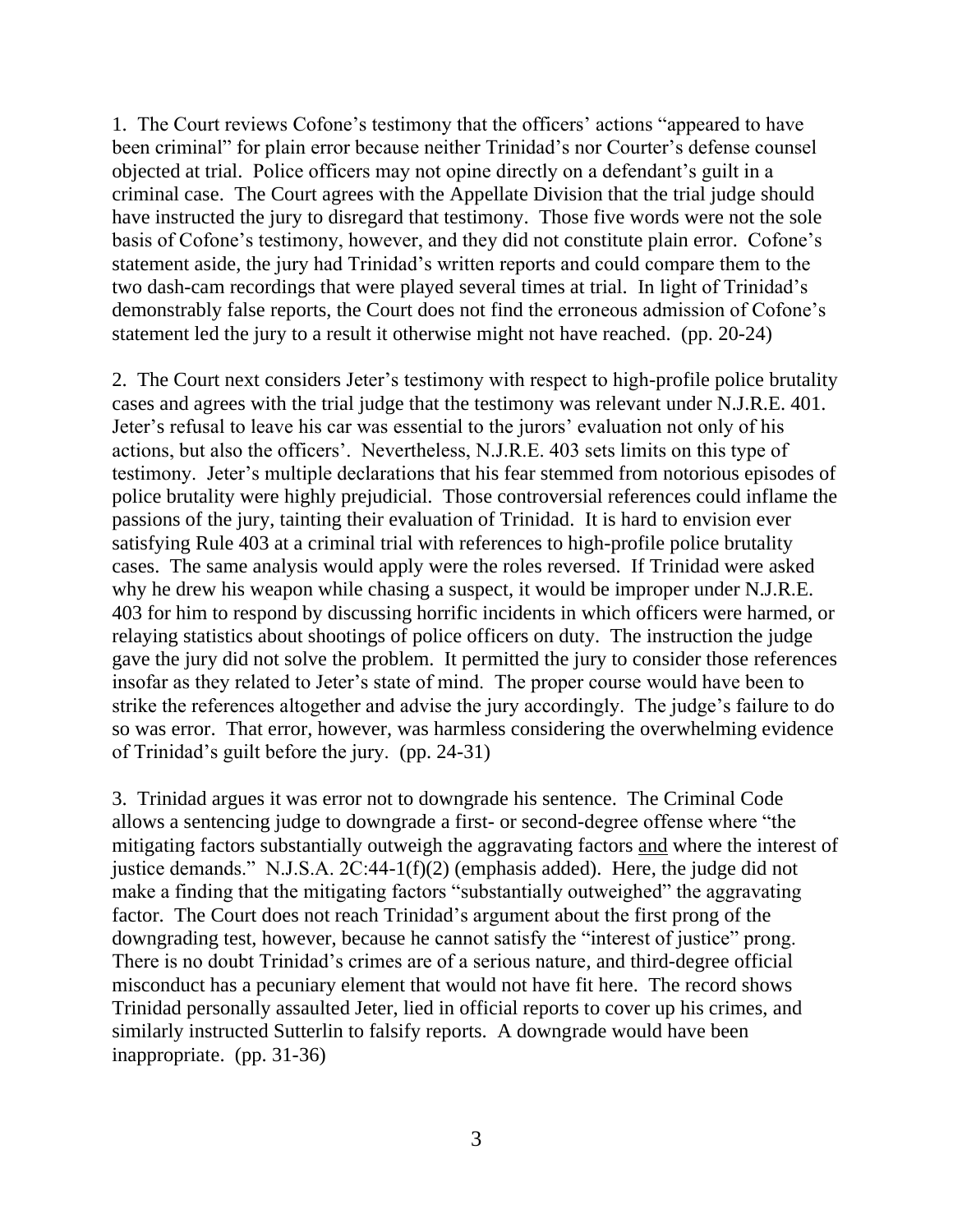4. Relatedly, a court may waive or reduce a mandatory minimum term for crimes involving public employment "[i]f the court finds by clear and convincing evidence that extraordinary circumstances exist such that imposition of a mandatory minimum term would be a serious injustice which overrides the need to deter such conduct in others." N.J.S.A. 2C:43-6.5(c)(2) (emphasis added). The "serious injustice" threshold is higher than the showing necessary to downgrade an offense. In weighing the aggravating and mitigating factors, the trial judge held that the mitigating factors were not so "extraordinary" as to merit waiver or reduction of the mandatory minimum prison term and did not overcome the need to deter such conduct by police officers. The Court agrees. Trinidad brutally assaulted a defenseless person who was not resisting arrest. He then lied to cover up his crimes. He simply has not made the requisite showing for waiver or reduction of his mandatory minimum sentence. (pp. 36-39)

5. Trinidad also appeals the trial judge's denial of his motion for judgment of acquittal, but the Court agrees with both the trial judge and Appellate Division that a reasonable jury could find Trinidad guilty of each charge. The strength of the State's case leads to no other conclusion. (p. 39)

## **The judgment of the Appellate Division is AFFIRMED.**

**JUSTICE ALBIN, dissenting,** expresses the view that trial errors were not harmless beyond a reasonable doubt. Justice Albin explains that Jeter's state of mind was not at issue and therefore not relevant under N.J.R.E. 401 and that, even assuming that Jeter's references to sensational cases of police brutality against people of color had some minimal probative value, it was substantially outweighed by the risk of undue prejudice under N.J.R.E. 403. In Justice Albin's view, permitting the jury to draw a connection to past cases of police misconduct created an intolerable risk that the jury condemned Trinidad on the basis of collective guilt. Justice Albin further explains that the Court has repeatedly held that a police-officer witness may not venture an opinion on a defendant's guilt and that Cofone's testimony had the clear capacity to undermine the jury's exclusive role as factfinder and deprive Trinidad of a fair trial.Justice Albin also cautions courts about the overuse of the harmless-error doctrine.

# **CHIEF JUSTICE RABNER and JUSTICES PATTERSON, FERNANDEZ-VINA, and SOLOMON join in JUSTICE TIMPONE's opinion. JUSTICE ALBIN filed a dissent, in which JUSTICE LaVECCHIA joins.**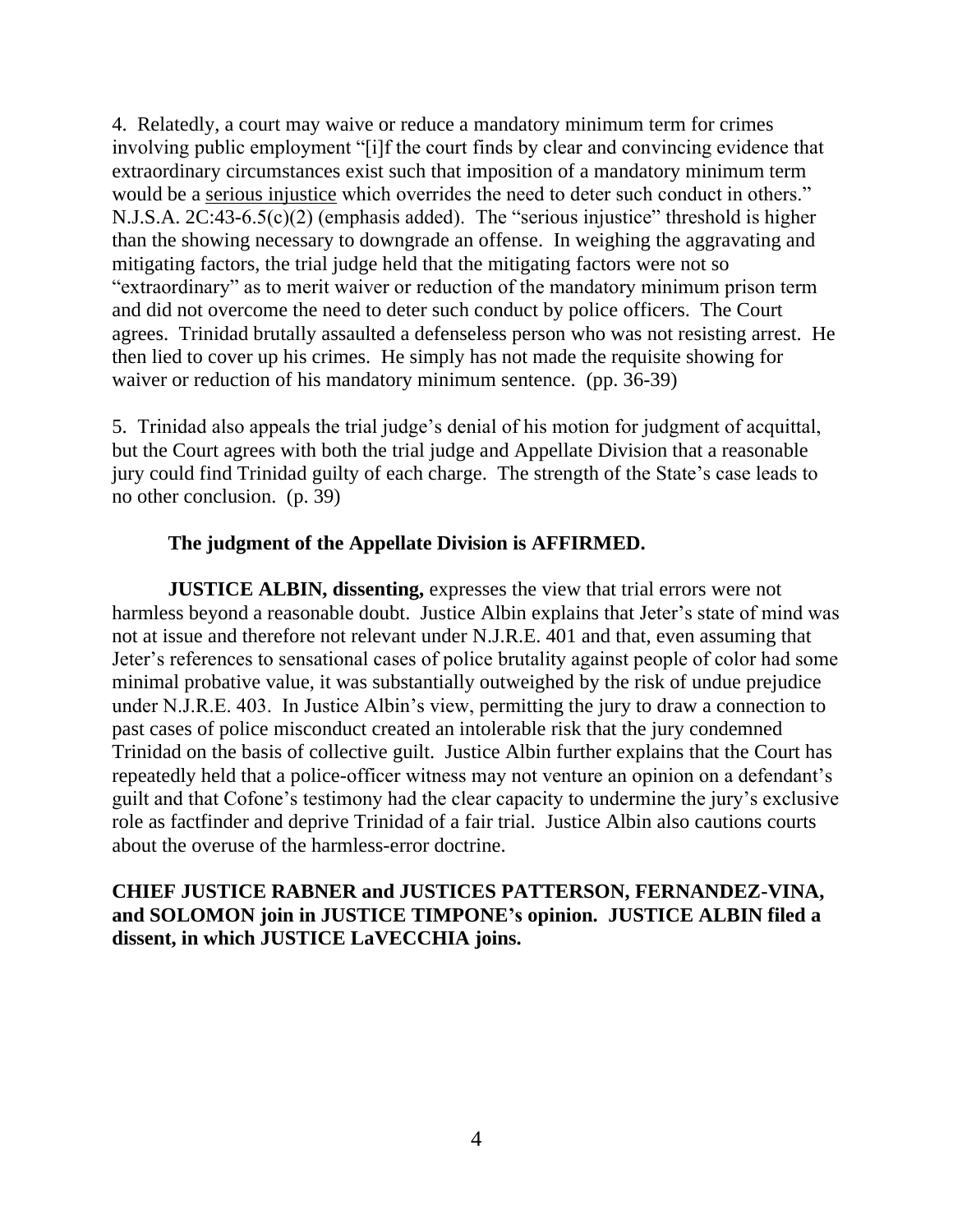### SUPREME COURT OF NEW JERSEY

A-65 September Term 2018

# 081881

State of New Jersey,

Plaintiff-Respondent,

v.

Orlando Trinidad,

Defendant-Appellant.

| On certification to the Superior Court, |
|-----------------------------------------|
| Appellate Division.                     |

| Argued             | Decided        |  |
|--------------------|----------------|--|
| November 4, $2019$ | March 18, 2020 |  |

David A. Gies, Designated Counsel, argued the cause for appellant (Joseph E. Krakora, Public Defender, attorney; David A. Gies, of counsel and on the briefs, and Richard Sparaco, Designated Counsel, on the briefs).

Kayla E. Rowe, Deputy Attorney General, argued the cause for respondent (Gurbir S. Grewal, Attorney General, attorney; Kayla E. Rowe, of counsel and on the briefs).

Alexander Shalom argued the cause for amicus curiae American Civil Liberties Union of New Jersey (American Civil Liberties Union of New Jersey Foundation, attorneys; Alexander Shalom and Jeanne LoCicero, on the brief).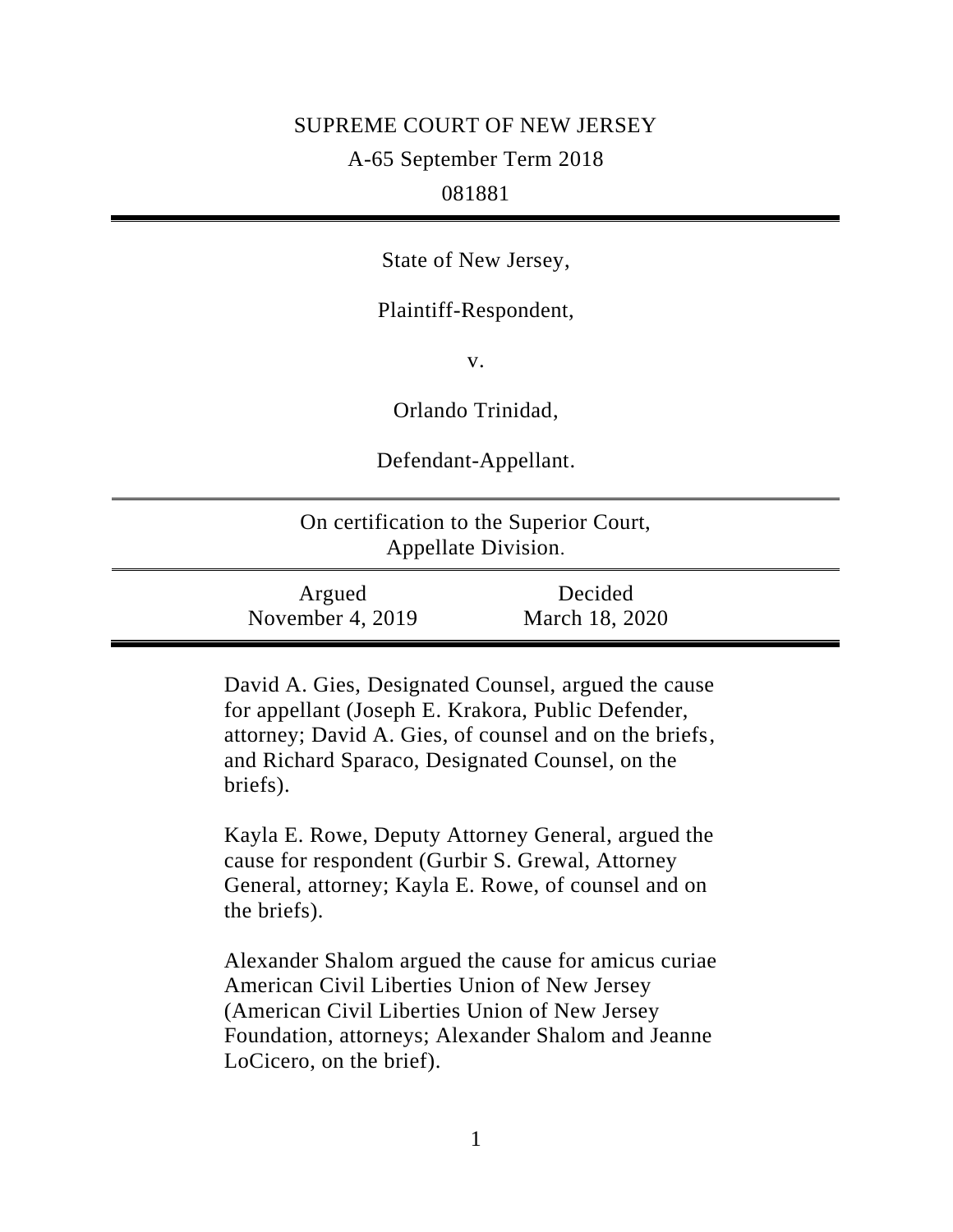Dillon J. McGuire argued the cause for amicus curiae Civil Rights Protection Project of the Latino Leadership Alliance of New Jersey (Pashman Stein Walder Hayden, attorneys; CJ Griffin, of counsel and on the brief).

JUSTICE TIMPONE delivered the opinion of the Court.

Defendant Orlando Trinidad, formerly an officer with the Bloomfield Police Department (BPD), was tried for misconduct, making false statements, falsifying records, and other offenses following an automobile stop gone awry. In this appeal, the Court considers several evidentiary issues and rulings that arose at trial. We find that the trial court erred by admitting both prejudicial testimony and, separately, lay opinion testimony as to defendant's guilt. Yet, we find the evidence against defendant to be overwhelming and any error to be harmless. We find no error in the sentencing of defendant or the denial of his motion for a judgment of acquittal, and we affirm the judgment of the Appellate Division.

I.

We cull these facts from the trial record below.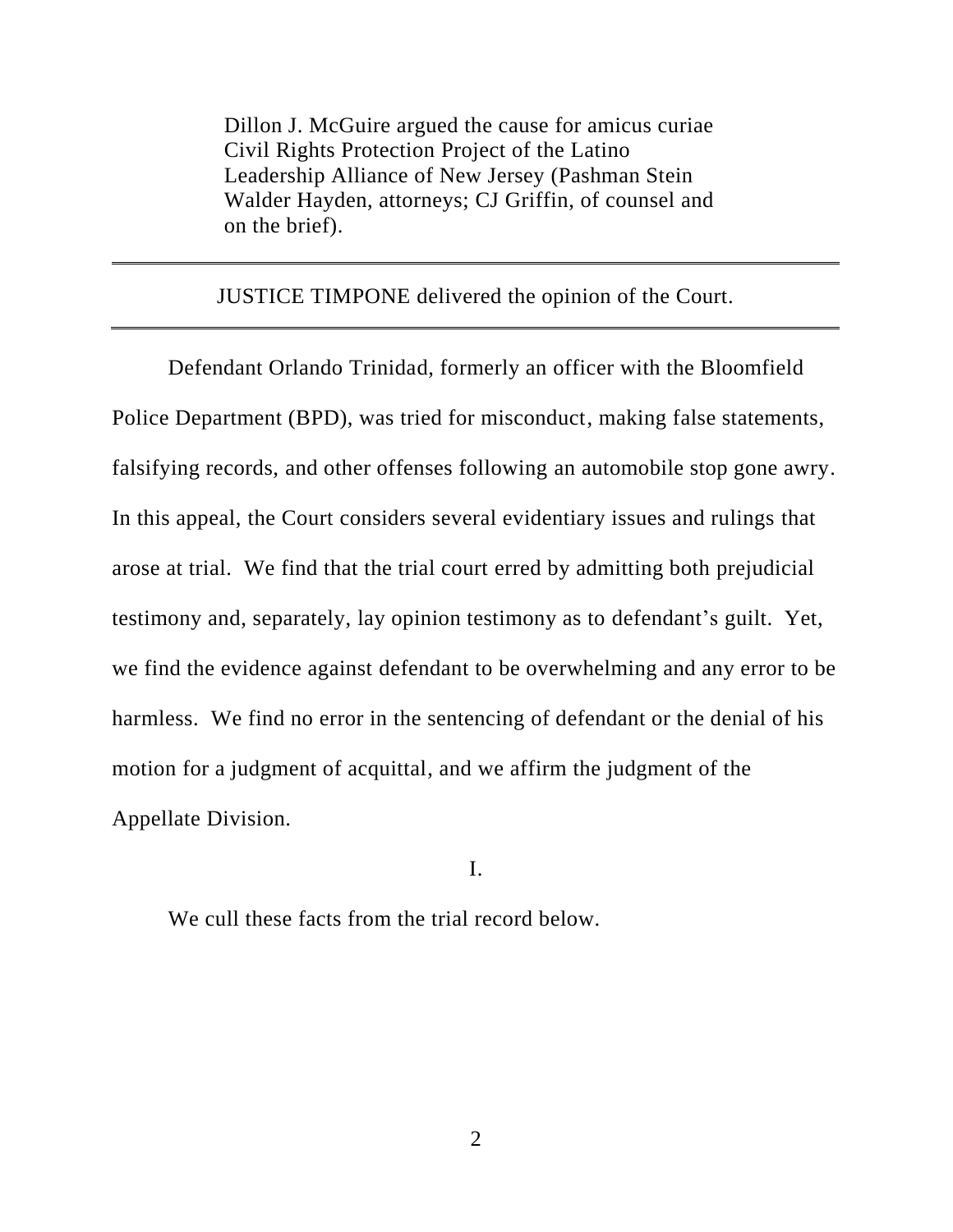At trial, the arresting officers and the victim, Marcus Jeter, disputed

what occurred on the evening of June 7, 2012. We present both accounts,

beginning with the officers' versions as recounted in their reports.

## The Officers' Reports

BPD Officer Sean Courter's written report stated:

Responded to . . . West Passaic Ave. on a report of a Domestic. Upon arrival Officer Sutterlin and I rang the doorbell to the residence. While ringing the doorbell a black male, later identified as Mr. Marcus Jeter, stuck his head out the second floor window and stated, "Come and get me". A female, later identified as Ms. Tanisha Killian, then opened the front [door]. While speaking with Ms. Killian, the girlfriend, she stated that her boyfriend, Mr. Jeter, just jumped out the back window. Officer Sutterlin and I heard an engine starting from the rear of the residence. A vehicle . . . came up the driveway at a high rate of speed. I stated to the driver, Mr. Jeter, to put the vehicle in park and give me his [i]dentification. Mr. Jeter ignored my order to put the vehicle in park and stated, "I did not do anything wrong". I spoke to Mr. Jeter through the front passenger side window, which was rolled down. As Mr. Jeter was speaking, I smelled a strong odor of an alcoholic beverage em[a]nating from his breath and his eyes being bloodshot. In further observing the vehicle I observed the rear driver tire to be flat. I asked Mr. Jeter again to put the vehicle in park and give me his identification. Mr. Jeter refused and drove off at a high rate of speed, making a left onto West Passaic Ave. I ran to my vehicle and advised Central Communications and [Lieutenant Sean] Schwindt that I was pursuing this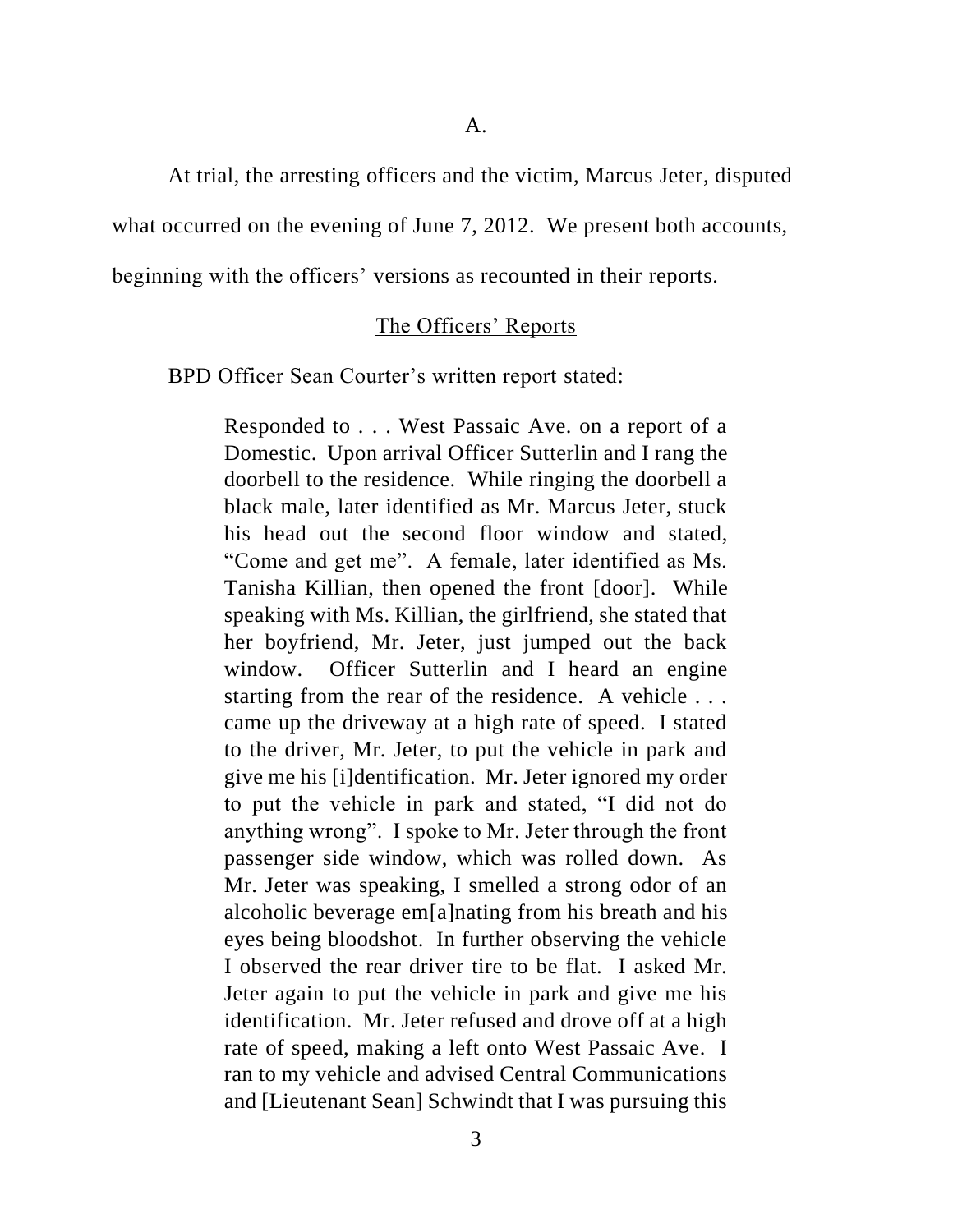vehicle. I activated my emergency lights and sirens and was able to view Mr. Jeter's vehicle make a right onto Broad St. from West Passaic Ave. Upon reaching Broad St., I observed Mr. Jeter's vehicle make a right into the [Garden State] Parkway South['s] [s]ervice entrance. I was able to catch up to Mr. Jeter's vehicle on the Parkway South. I pulled behind Mr. Jeter's vehicle, who continued to drive on the Parkway South. At this time, I observed the driver-side rear tire to be sparking, due to that Mr. Jeter was driving on the rim. After approximately 1,000 feet, Mr. Jeter's vehicle became disabled, due to that the driver-side rear rim was on its side. Mr. Jeter's vehicle came to rest at mile marker 154.1 on the Parkway South. I exited my vehicle with my handgun drawn on Mr. Jeter, who was still in the vehicle with the engine running. I gave Mr. Jeter multiple commands to shut off the vehicle and show me his hands. Mr. Jeter refused and stated "[f]uck [y]ou, I did not do anything". Officer Sutterlin then arrived on scene. At that time I proceeded to the driver side door and attempted to open it. The door was locked. I again gave Mr. Jeter verbal commands to open the door. Mr. Jeter refused and stated "[f]uck [y]ou" and then rolled up his driver side window. I advised Central Communications that Mr. Jeter was refusing to exit the vehicle. Officer Trinidad arrived on scene and blocked Mr. Jeter's vehicle in from the front[] due to that Mr. Jeter refused to turn off his vehicle.

BPD Officer Orlando Trinidad's report continued the officers' account:

I took Parkway North to the motor vehicle stop. When I reached their location[,] I carefully crossed the black top median yielding to traffic. When I saw that no traffic was coming[,] I drove across [with my] lights and sirens still activated and parked my vehicle . . .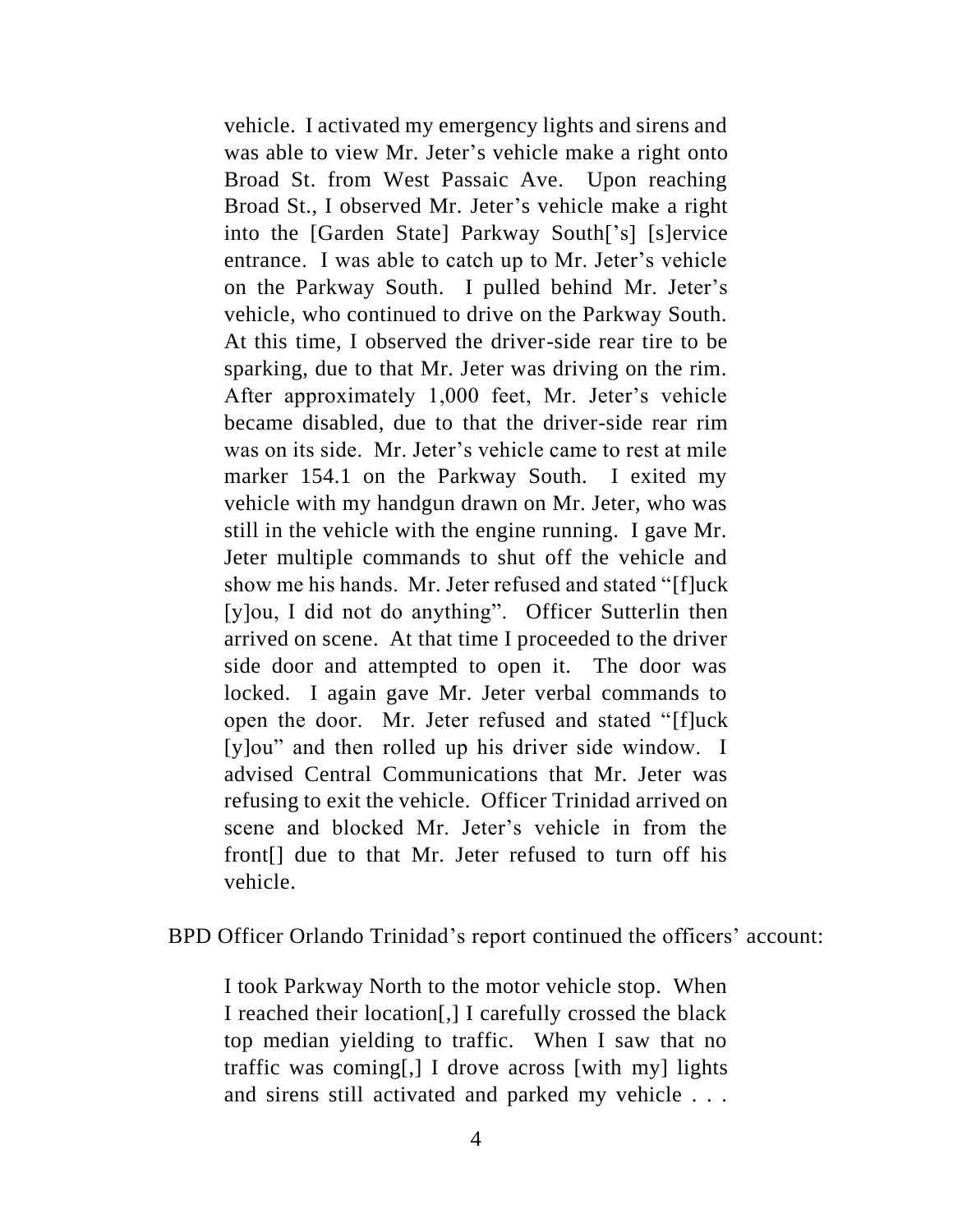bumper to bumper with [Jeter's] vehicle so that he would not attempt to flee or use his vehicle as [a] weapon . . . . When I exited my vehicle[,] I observed Officer[s] Courter and . . . Sutterlin giving multiple commands for [Jeter] to . . . . "[e]xit the vehicle[!]" I immediately began giving verbal commands to [Jeter] to "[e]xit the vehicle . . . . [as he was] under arrest[!]" [Jeter] refused multiple verbal commands from Officer Courter and myself. At this time I verbally advised [Jeter] that if he did not exit the vehicle we were going to breach the window to effect the arrest. [Jeter] ignored my commands again[,] stating to us[,] "Fuck off[!] I didn't do shit man[!]" Officer Courter then attempted to open the driver side door but the door was locked. Officer Courter then used his asp (expandable baton) and successfully breached the window. Multiple verbal commands were given to [Jeter] to unlock the door and exit his vehicle, [but] he refused. Officer Courter reached into the driver side window and opened the door. Officer Courter ordered [Jeter] to take off his seat belt and exit the vehicle. [Jeter] refused to comply. Officer Courter reached over [Jeter] to take off his seat belt, at which time I observed [Jeter] grabbing Officer Courter[']s service weapon which he had holstered on his right hip. Officer Courter yelled . . . [,] "He's grabbing my gun[!] He's grabbing my gun[!]" Officer Courter gave [Jeter] multiple[] commands to let go of his gun and stop resisting. At that moment I was in fear for my partner[']s life[] and my own. Officer Sutterlin and I proceeded to grab Mr. Jeter's hands off Officer Courter's gun. Officer Courter was able to remove [Jeter's] seatbelt . . . . [When] attempting to extradite [Jeter] from the vehicle, [Jeter] struck me in the face with a closed fist. After struggling with [Jeter,] we finally managed to take him to the ground. On the ground[, Jeter] continued flailing his arms and then plac[ed] his hands underneath his body. I ordered him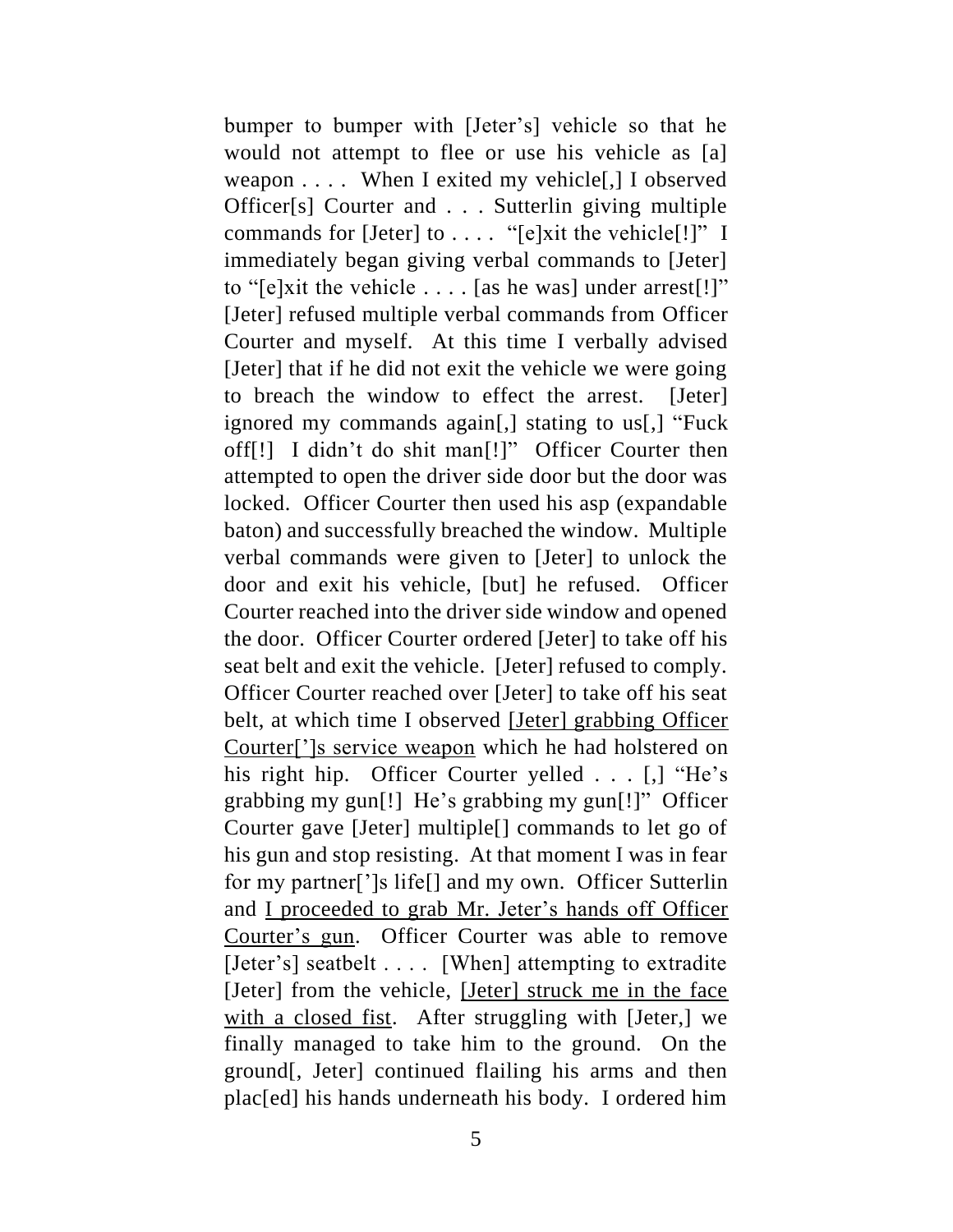to . . . "stop resisting . . . [and g]ive me [his] hands[!]" And he refused. After struggling with Mr. Jeter we finally were able to grab his hands and place him under arrest.

[(emphases added).]

Courter's and BPD Officer Albert Sutterlin's reports of the struggle

mirrored Trinidad's, though Courter added:

I had to reach over Mr. Jeter[] to remove his seatbelt, but as I was reaching over[,] Mr. Jeter began grabbing onto my holster attempting to remove my handgun. I was scared from my life. I stated he is going for my gun. Officer Trinidad and Officer Sutterlin immediately came to my aid and restrained Mr. Jeter's hands from removing my handgun. Mr. Jeter continued to resist our efforts to arrest him. We stated multiple times to stop resisting. Mr. Jeter continued to flail his arms and body in an attempt not to be removed from the vehicle. . . .

[(emphasis added).]

In his supplementary offense report, Courter stated, "While at Police

Headquarters, EMS . . . was contacted to clean out minor lacerations to my left

forearm and clean out minor abrasions on Mr. Jeter. Mr. Jeter refused further

medical attention." (emphases added).

For his part, Sutterlin added:

At this time, Officer Courter stated that Mr. Jeter was attempting to take Officer Courter's weapon. At this time, this officer and Officer Trinidad reached in to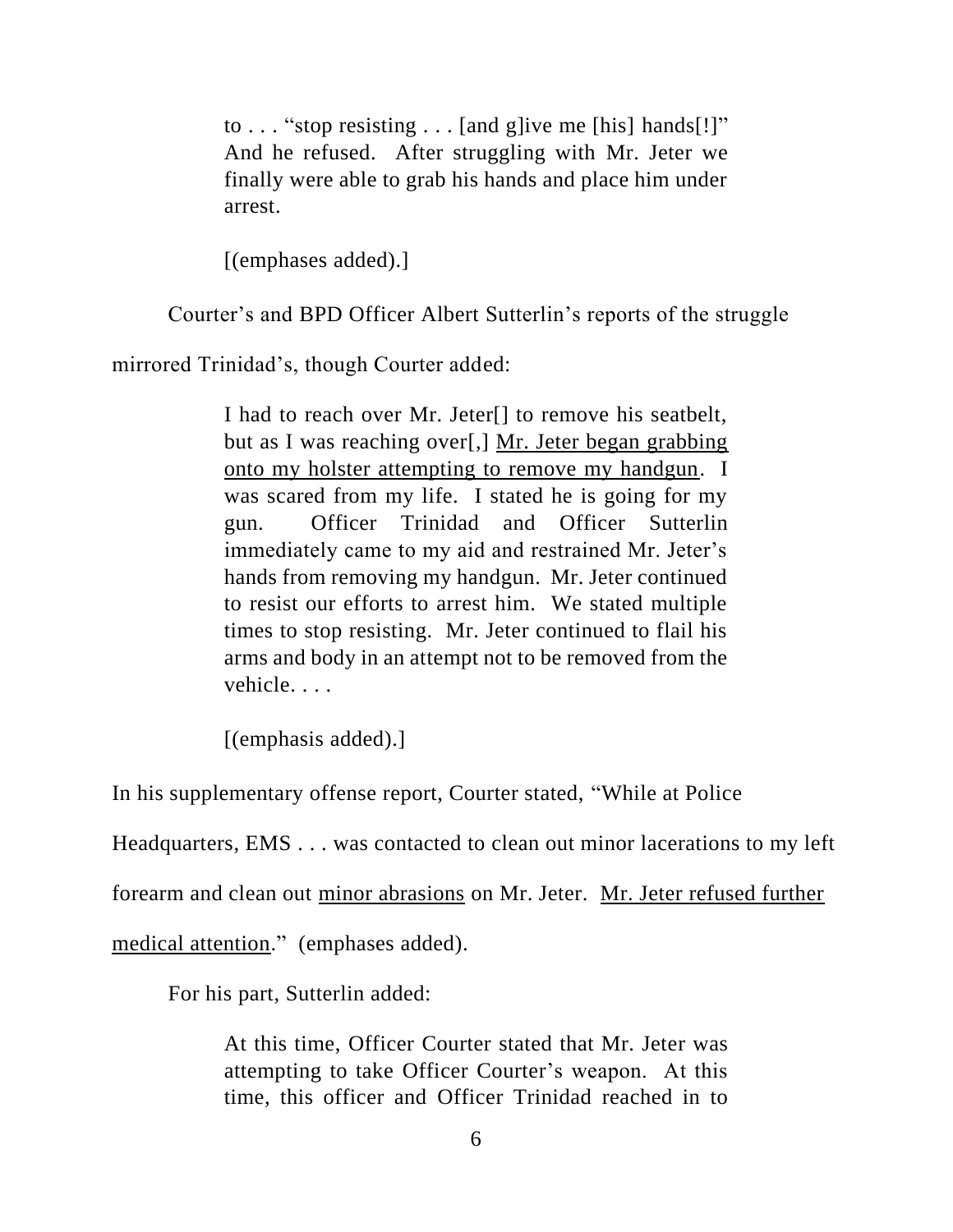assist Officer Courter and extricate[] Mr. Jeter during which time[] Mr. Jeter struck Officer Trinidad in the face. Mr. Jeter was ordered several times to stop resisting, but Mr. Jeter continued to fight with the officers. Mr. Jeter was brought to the ground and continued to resist by putting his hands underneath his body.

[(emphasis added).]

## Jeter's Testimony and the Dash-Cam Footage

According to Jeter, a different version of events unfolded that night. He testified that he and his live-in girlfriend were engaged in a heated argument, which led her sister to call the police. Courter and Sutterlin arrived around midnight when Jeter had already removed himself from the situation and gotten into his car. Jeter claimed the officers flagged him down as he drove toward the end of his driveway and they briefly spoke without incident, permitting Jeter to drive off.

Jeter headed to the auto shop he managed in order to fix a tire with low air pressure. On the Garden State Parkway, however, Courter and Sutterlin pulled him over. At this point, dash-cam footage from their vehicle corroborates the remainder of Jeter's testimony. The footage reveals Courter a few feet from the driver's side window with his gun drawn telling Jeter to "get the fuck out the car." Sutterlin also has a gun drawn. Jeter refuses to comply and indicates he will not move until the officers call his lawyer.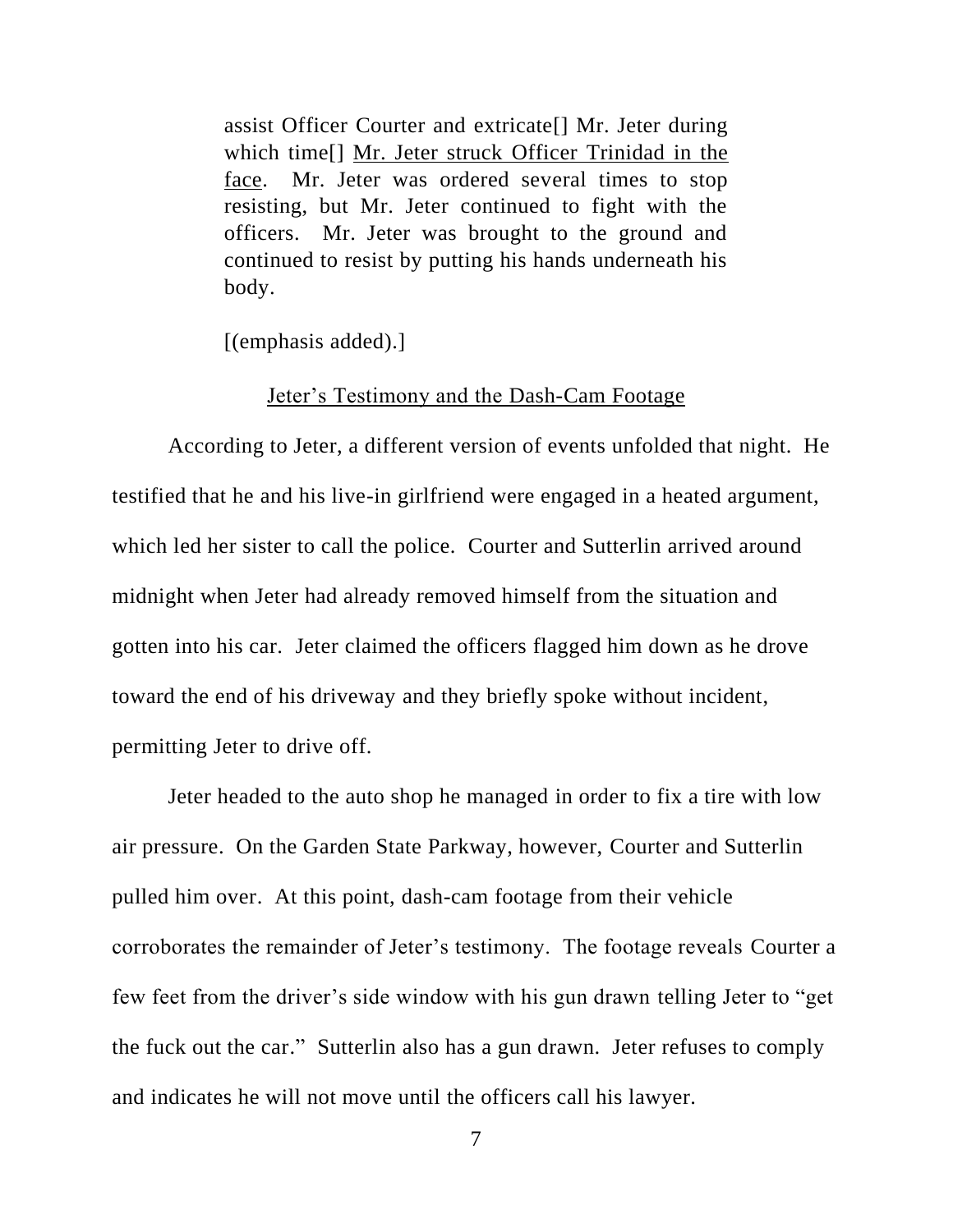Officer Orlando Trinidad arrived on the scene to assist Courter and Sutterlin. A camera on his vehicle also recorded the encounter. The footage shows Trinidad drive over the median and crash into the front of Jeter's stationary car. Jeter's hands are up from the moment Trinidad crashes into his car and Jeter comes into view. Trinidad exits his vehicle and approaches the passenger side of Jeter's car, but then runs out of sight. At the same time, Courter breaks the driver's side window with a baton, enters the car, and grabs Jeter. Jeter never reaches for Courter's gun. Courter spontaneously yells at Jeter to "stop trying to take my gun." Courter then unfastens Jeter's seatbelt while Jeter's hands remain raised.

The recordings further show Courter remove Jeter from the car and bring him to the ground. Trinidad and Sutterlin join Courter and pin Jeter down while Courter handcuffs him. Jeter never strikes any of the officers. Unprovoked, Trinidad yells, "Why are you trying to get my fucking gun?" Jeter, now handcuffed and lying on his stomach, denies the charge. While he remains on the ground, they search his pockets. As Courter had done before, Trinidad tells Jeter to "get off my gun," and then elbows Jeter three times in the back of the head.

Trinidad is clearly visible as he picks Jeter up and, with the other officers, walks him to a patrol car. Jeter states twice that he "did nothing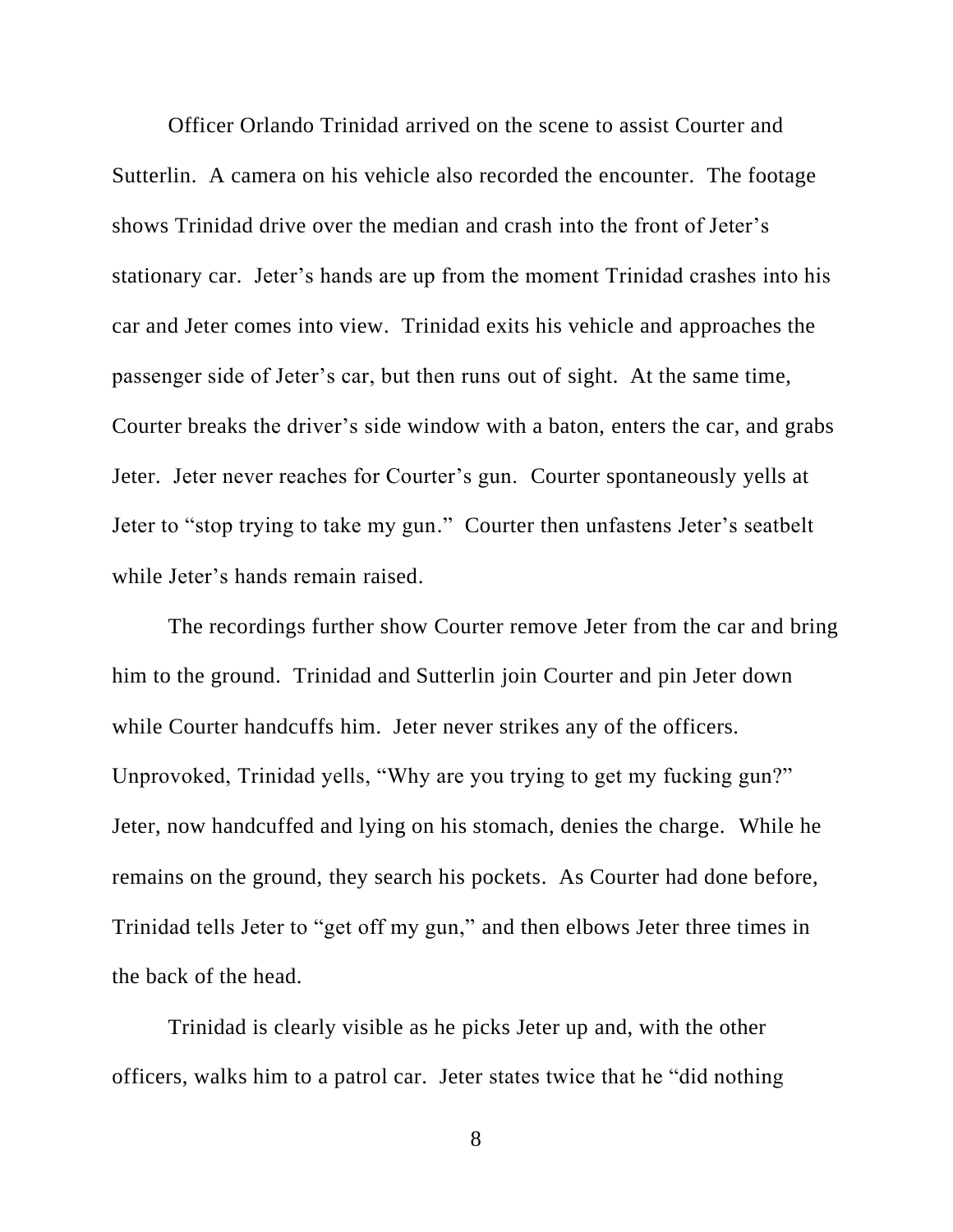wrong." Rather than place him inside the car, Trinidad slams him onto the hood so hard that Jeter's feet leave the ground. Trinidad then leans into Jeter's face and tells him to "shut the fuck up." After removing Jeter from the hood of the car, Trinidad punches him in the head.

### B.

Following Jeter's arrest, the Essex County Correctional Facility refused to admit him because of the extent of his injuries. As a result, officers took him to Clara Maass Medical Center where hospital records indicate he was diagnosed with head trauma, contusions, a right wrist sprain, and an ear laceration. Jeter's ear would not stop bleeding, requiring liquid stitches. Doctors also gave him a sleeve for his wrist. The Essex County Prosecutor's Office (ECPO) ultimately charged Jeter with eluding, resisting arrest, assault on an officer, trying to disarm an officer, and several motor vehicle offenses, including driving while intoxicated.

On June 12, 2012, Jeter filed a complaint with the ECPO about the arresting officers' conduct. The ECPO contacted BPD's Internal Affairs Division (IAD). In an interview with Lieutenant Michael Cofone of the IAD, Jeter explained his version of events. Cofone obtained Courter's and Sutterlin's incident reports, the dash-cam video recording from Courter's patrol car, and radio and telephone recordings. However, another detective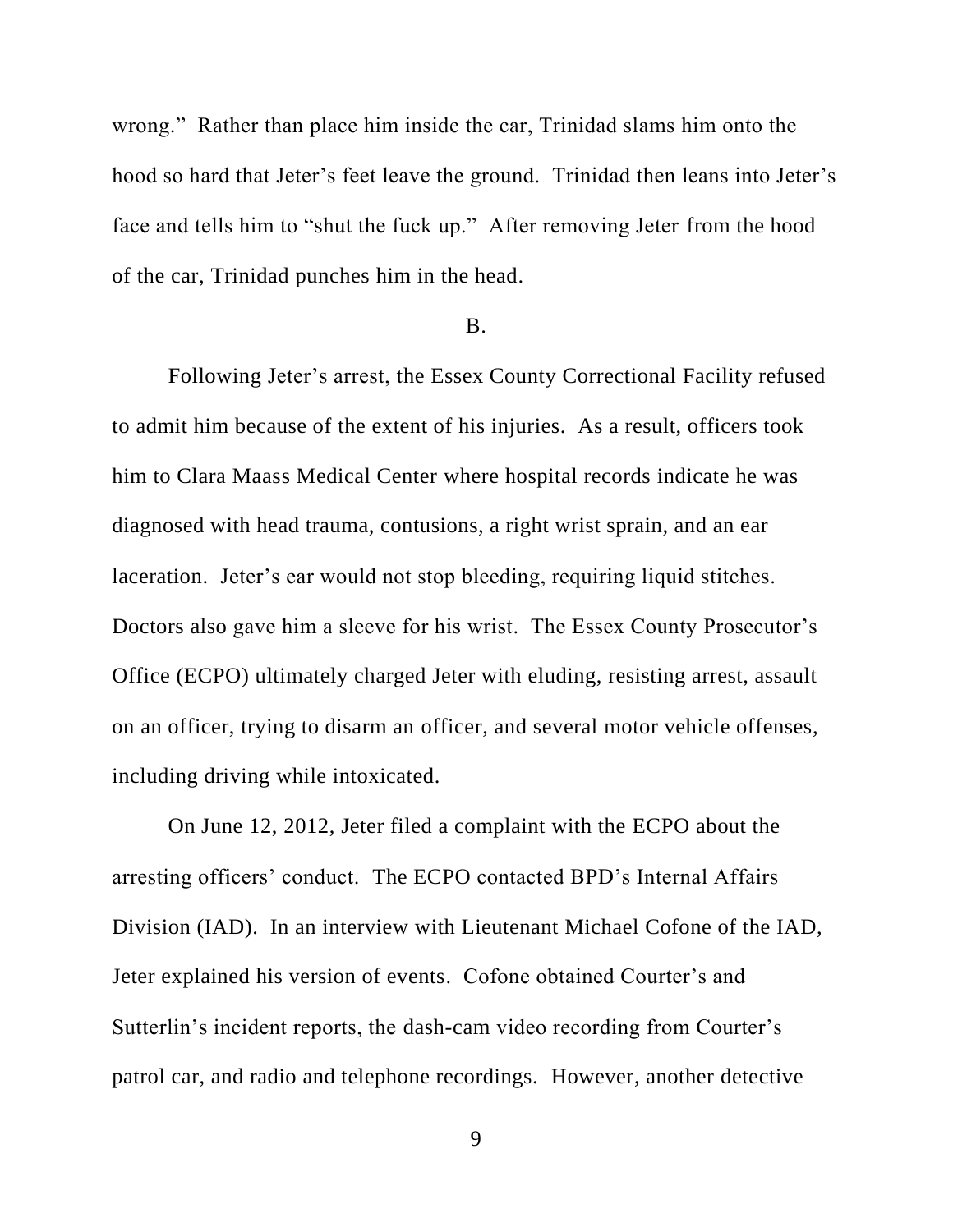informed Cofone that the dash-cam video from Trinidad's patrol car was unavailable. Cofone also asked Trinidad, Courter, and Sutterlin to submit supplemental administrative reports of the incident.

After reviewing those reports and the other available evidence, Cofone exonerated the officers. Cofone found that Jeter's conduct precipitated the event and that Jeter lacked credibility, was uncooperative, actively resisted the officers' attempt to arrest him, attempted to grab Courter's weapon, and punched Trinidad in the face.

But then everything changed. On April 3, 2013, the ECPO notified Cofone of the existence of the dash-cam video recording from Trinidad's patrol vehicle. The video showed a very different version of the incident than what the officers had reported. Cofone concluded from his review of the video that all three officers lied in their reports by falsely stating, among other things: Jeter grabbed for Courter's gun; Trinidad and Sutterlin came to Courter's aid and restrained Jeter's hands from removing the gun; Jeter flailed his arms and body "when in reality Jeter has all his hands up in a gesture of surrender the entire time"; and Jeter struck Trinidad in the face with a closed fist as Courter removed him from the car. Cofone also indicated that, once Jeter was handcuffed, Trinidad slammed him into the hood of his patrol vehicle and "punche[d] Jeter so hard in the head that his punch not only hit[]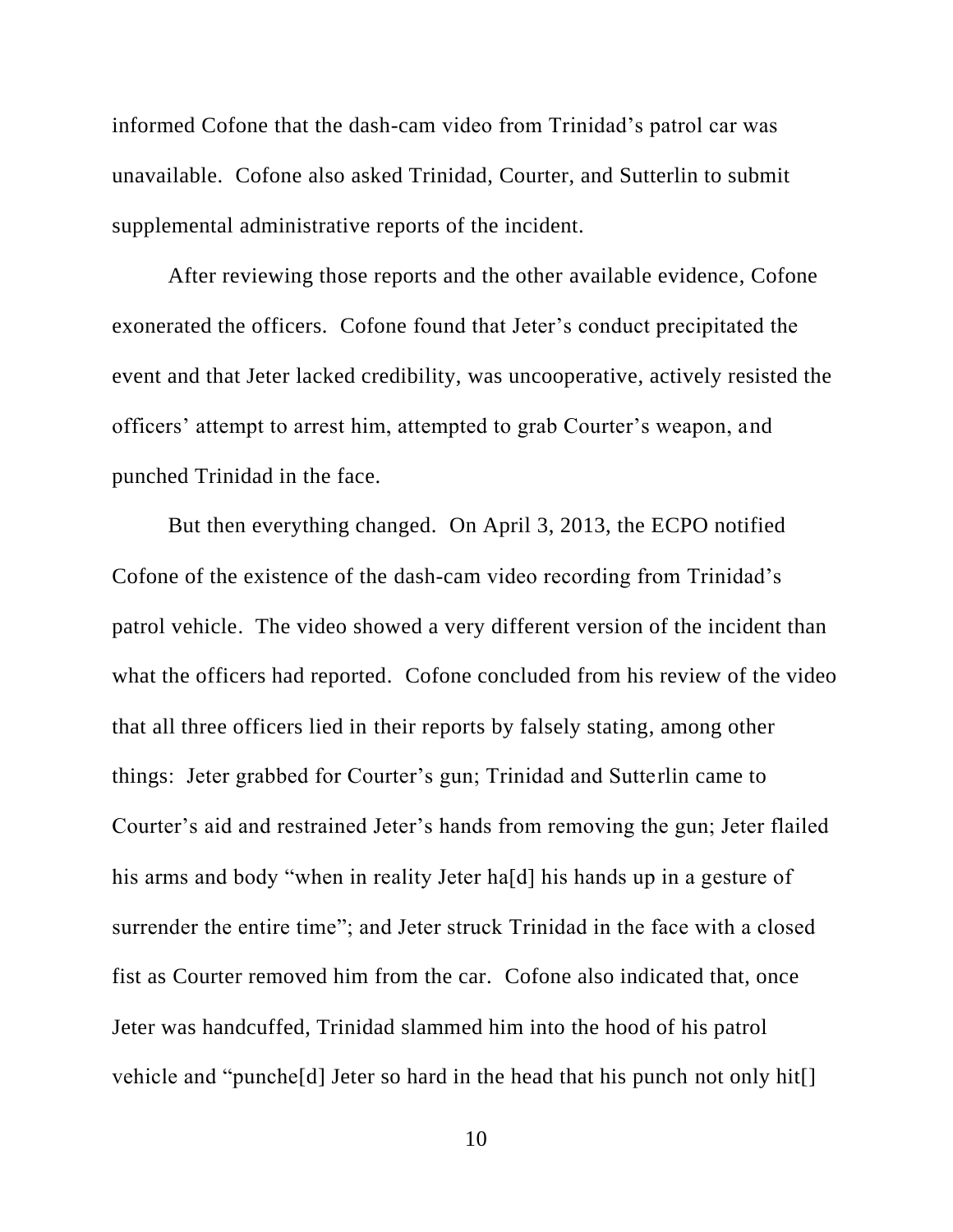Jeter but careen[ed] off Jeter and hit[] Courter in the face as well." Following an investigation, the ECPO dropped all charges against Jeter.

### $C_{\cdot}$

The State took Courter and Trinidad to trial together, specifically charging Trinidad with second-degree conspiracy to commit official misconduct, N.J.S.A. 2C:5-2 and N.J.S.A. 2C:30-2; second-degree official misconduct, N.J.S.A. 2C:30-2; third-degree tampering with public records, N.J.S.A. 2C:28-7(a)(1) and (2); fourth-degree falsifying or tampering with records, N.J.S.A. 2C:21-4(a); fourth-degree false swearing, N.J.S.A. 2C:28-2; and third-degree aggravated assault, N.J.S.A. 2C:12-1(b)(7).

Sutterlin pled guilty to fourth-degree falsifying or tampering with records and agreed to testify against Courter and Trinidad. At trial, he stated that Trinidad and Courter waited for him at police headquarters after the incident. He asked them what happened in order to provide a similar incident report. They "reminded [him] of what happened" and told him what to write. Specifically, they told Sutterlin to state that Jeter grabbed for Courter's gun and that Jeter struck Trinidad, but Sutterlin testified he saw neither event. Sutterlin further admitted that he spoke to Trinidad and Courter "several times" to get the "sequence of events correct" before submitting the administrative report to Cofone.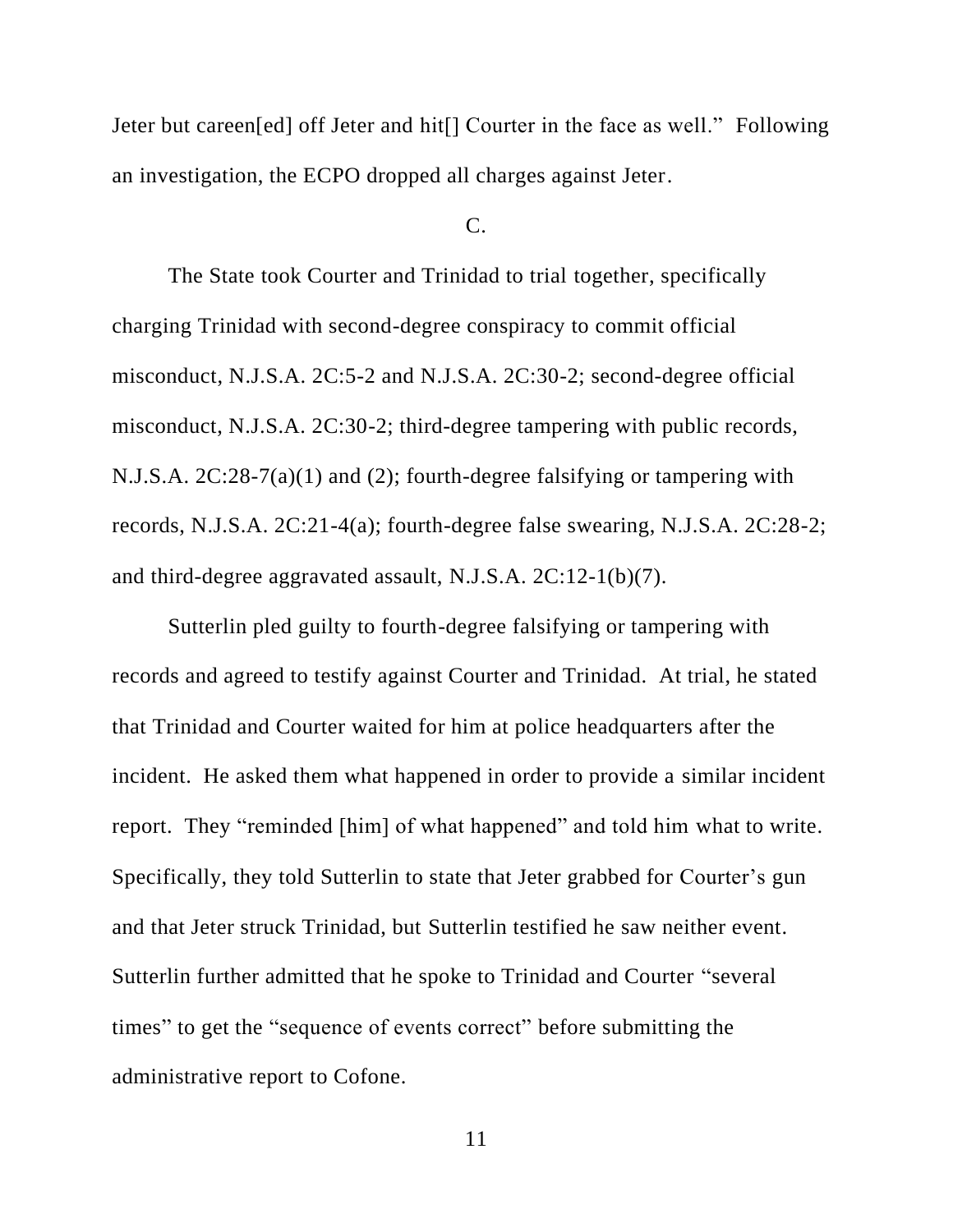At trial, during opening statements, Trinidad's counsel remarked that Jeter had engaged with the media before trial and was a "big time celebrity now basking in the afterglow." Trinidad's counsel further underscored that Jeter had filed a "civil suit for big dollars," that the incident with the officers was the "break of his life," and that Jeter was "living the American dream."

On direct examination, the State asked Jeter why he refused to get out of the car. Jeter answered that he kept his hands raised because Courter had his gun drawn. Jeter explained that he did not attempt to pick up the cell phone he dropped because he did not want Courter to mistake it for a weapon and shoot him. Jeter also referenced Amadou Diallo, a black man who had been shot and killed by police in a well-publicized incident from 1999. Courter's defense counsel objected and argued at sidebar that the reference was irrelevant and an attempt to inflame the jury. The trial judge replied that the reference served to clarify Jeter's state of mind and was not intended to inflame the jury, so Courter's defense counsel withdrew the objection.

Later during Jeter's direct examination, the State asked Jeter why he conducted media interviews. Courter's counsel objected on relevance grounds, but Trinidad's counsel confirmed that he mentioned the media appearances in his opening statement, so the judge permitted the question. Before Jeter could continue, the judge asked if anyone desired "any instruction . . . to give the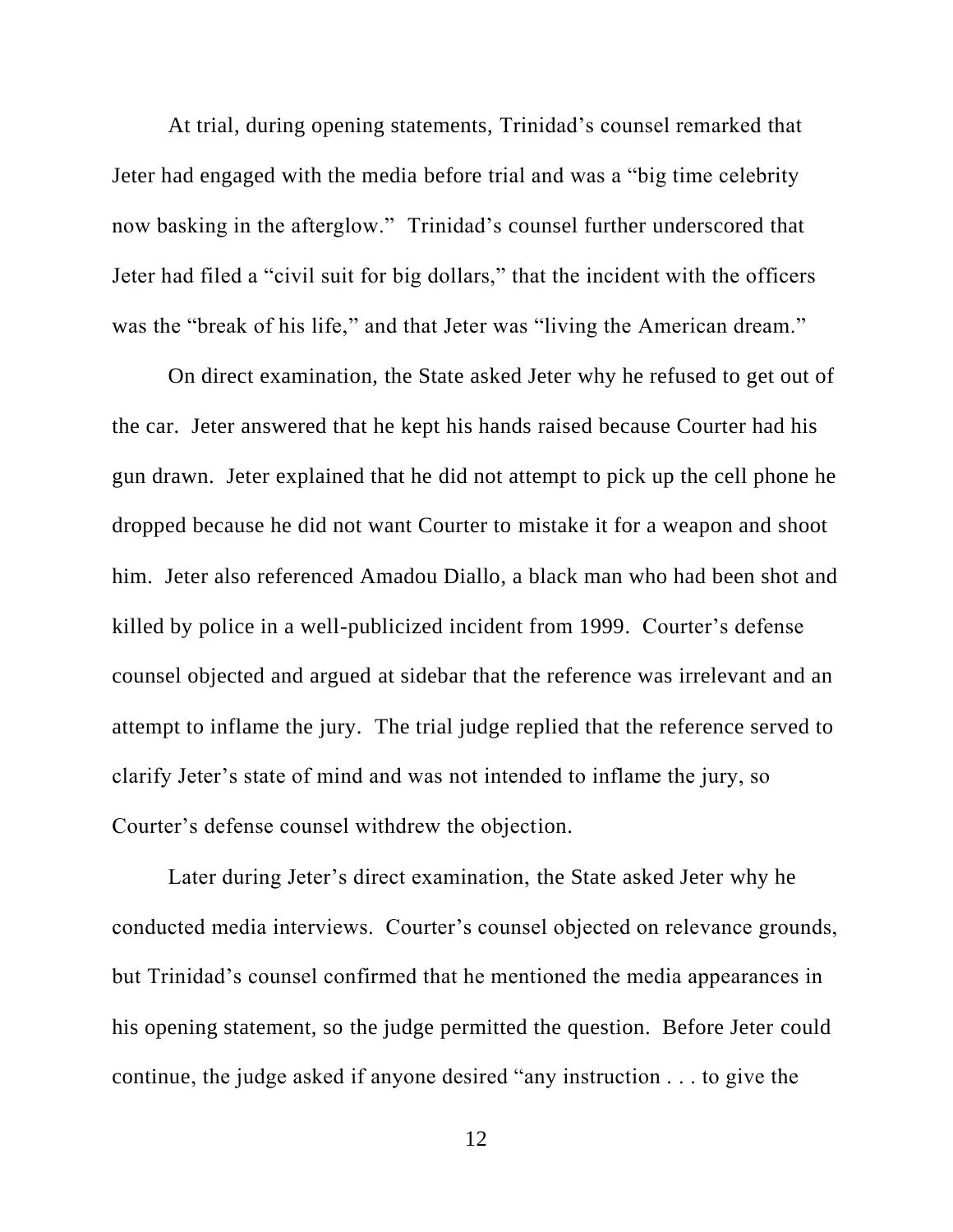jury about this testimony," but neither defense counsel requested one. Jeter began again, explaining that he "did the interviews, because . . . [he has] watched, you know, the Rodney Kings and Sean Bells --" but Courter's defense counsel interrupted with another objection.

This time, Trinidad's counsel joined Courter's counsel's objection. They argued Jeter "shouldn't be mentioning other cases" and his testimony was "inflammatory." As before, the judge explained that Jeter's references reflected his state of mind, but this time the judge asked whether the parties wanted a limit on "how far into these areas [Jeter] can go." Trinidad's counsel responded, "I don't know how you can restrict him, if that's his state of mind." The judge agreed and, alternatively, Trinidad's counsel asked for a limiting instruction to explain that the jury has "heard testimony referencing other cases, that they should be aware that every case is different, and they should disregard any parallels to other cases, or consider it only for his state of mind." The judge complied, instructing the jury that "any reference the witness is making to other cases, you can only use that testimony as -- insofar as that you find it is relevant to this witness' state of mind, why he did what it is that he said that he did or didn't do." Jeter then continued his testimony:

> I grew up in a society where, you know, you watch these . . . situations with police brutality -- you watch the Sean Bells, the Amadou Diallos, the Rodney Kings, the Oscar [Grants] and the Fruitvale Stations, and I've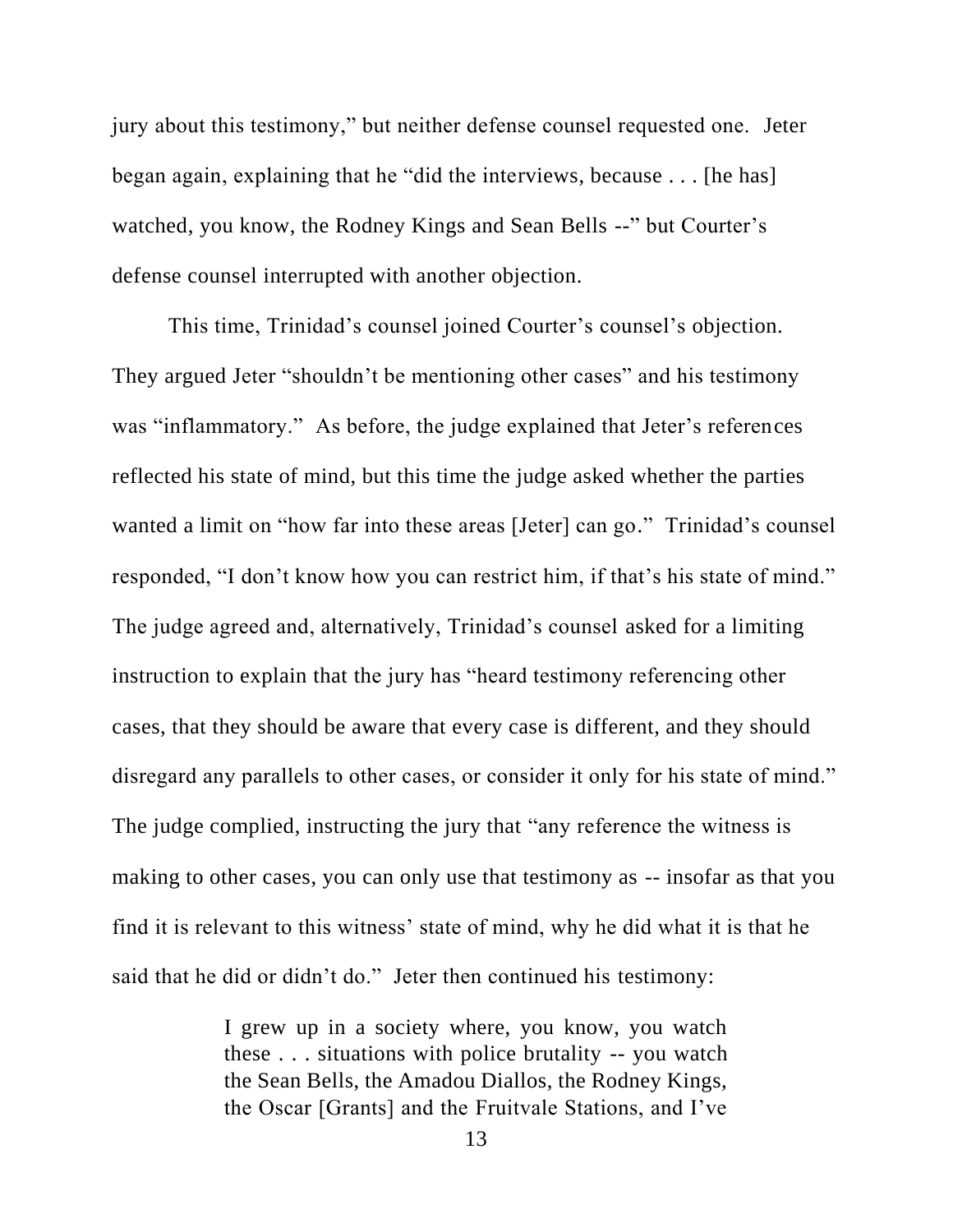-- I've -- I can testify that I'm a victim of that. I can say that this is my testimony.

So when -- when the first initial interview was taken with Channel 7 -- and I didn't -- actually didn't want to do it at all. [Investigative reporter] Sarah Wallace actually came to my house, and she said, "[y]ou know, you have a story that the world needs to hear."

And I didn't really want to do it at all. I didn't get paid to do it. It's not -- it wasn't for fame. It was just more of me just saying this is my testimony, and the world needs to understand that people are falsely accused every day, and they deal with, you know, the things like I dealt with, of possibly being shot, and possibly being dead, you know.

My worst case scenario was me getting shot that night, you know, and with Officer Courter saying, "[s]top trying to take my gun," you know, it -- who's to say that the other two officers wouldn't have really thought that I was trying to take his gun and really would have shot me.

And then, you know, the way that everything played out as far as me getting charged, and me going to court for a year, and me dealing with the stress and the aggravation, and just being able to overcome it, I needed to tell my story, and that's what I did. I just wanted to tell my story.

It wasn't about money, it wasn't -- I didn't get paid from any of the interviews I did. I didn't look for fame, I didn't look for followers on Instagram. It was just more about like if I was in church, and this was my testimony, and I wanted everybody to understand that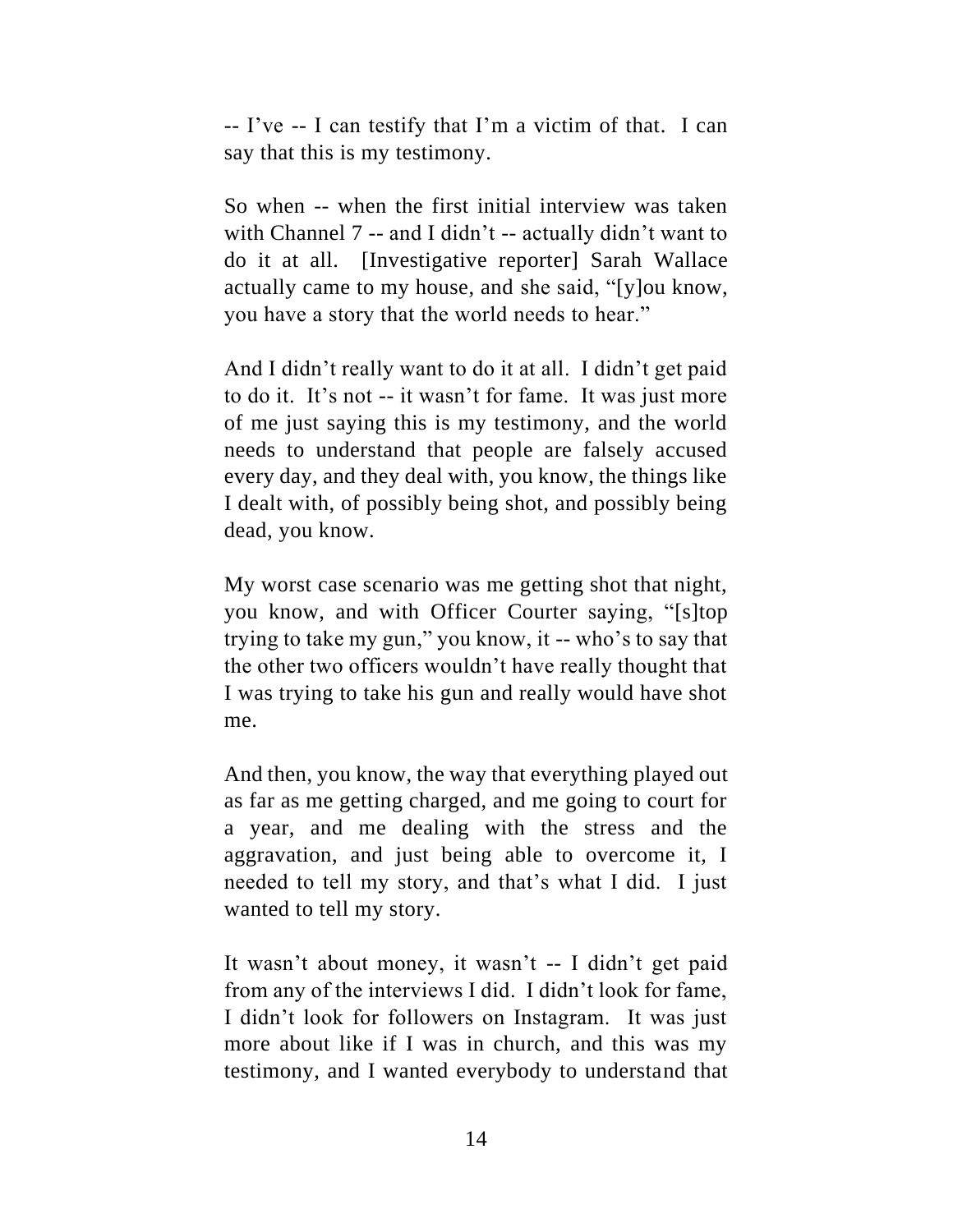I've been through some things that I shouldn't have gone through.

During the final jury charge, the judge reminded the jury that, if he "gave . . . a limiting instruction as to how to use certain evidence, that evidence must be considered by you for that purpose only. You cannot use it for any other purpose."

The State also called Cofone to testify as a lay witness. Cofone narrated the events of Trinidad's dash-cam video for the jury, after which the following exchange took place:

> Q. And had you requested, from Detective Zachares, the second video; in other words, the video recording from [Trinidad's patrol vehicle].

> A. When I first conducted my investigation, I requested from him all available evidence. That would have encompassed anything there may have been. Some things, he was aware of, as the evidence video tech.

> Q. After the investigation, did you change your findings or have any other findings as to the conduct of these officers at the time?

> A. Not immediately. I did a review of that second piece of evidence [the dash-cam video from Trinidad's patrol car] with the assistance of Sergeant Sierchio and Chief Gould.

Q. Did you then make any findings?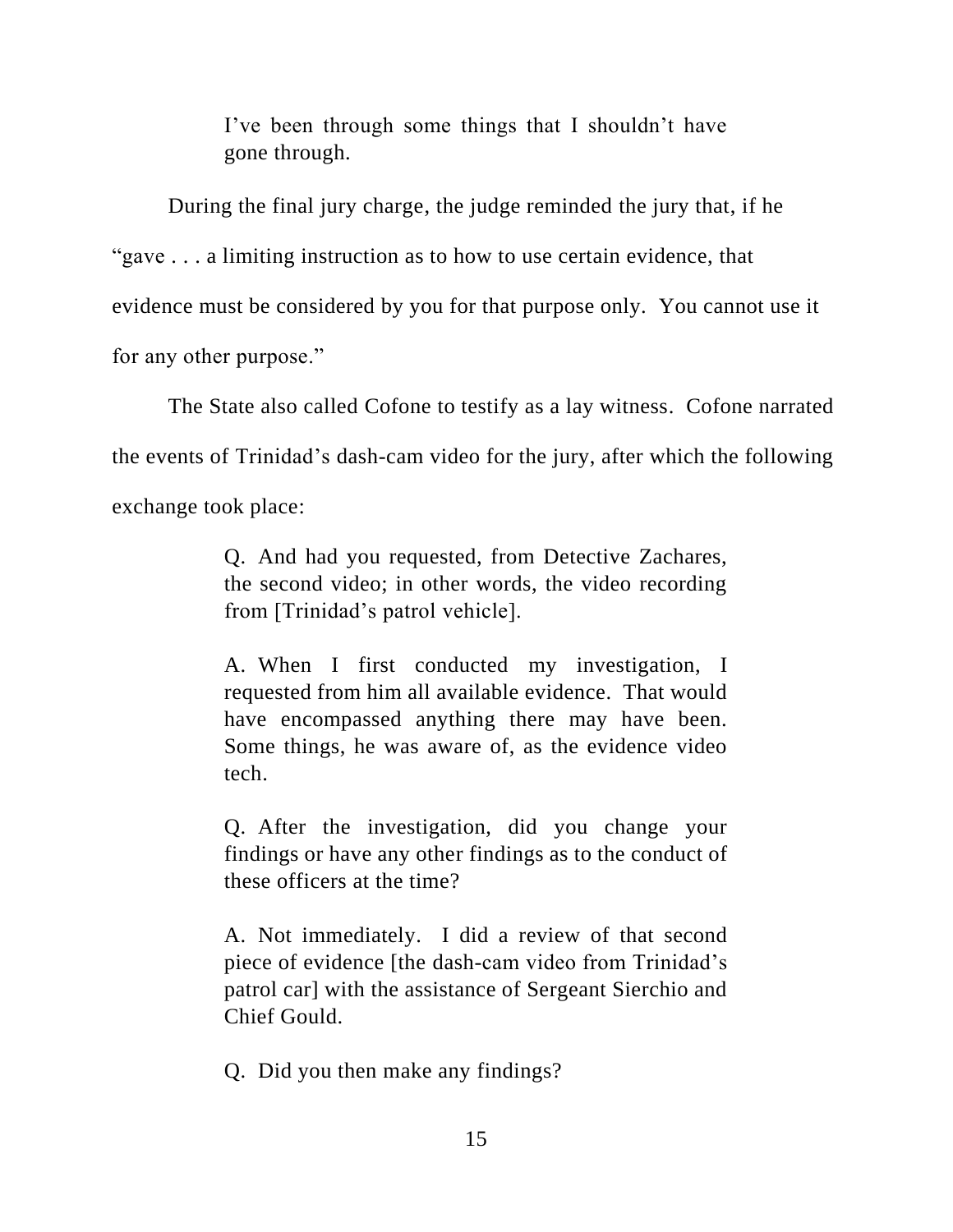A. Yes, ma'am.

Q. What were those?

A. I changed the disposition from exonerated to sustained.

. . . .

Q. Sir, after watching this second video . . . did you - did you conduct any further investigation?

A. Yes, ma'am.

Q. What did you do?

A. Uh, well, I informed the chief -- we saw the video - - that it appeared that, based on the new evidence, the actions of the officers, umm, appeared to have been criminal, and we forwarded the case to the Essex County Prosecutor's Office for a criminal review.

[(emphasis added).]

Neither defense counsel objected to Cofone's testimony.

## D.

On October 28, 2015, the judge denied Trinidad's motion for judgment of acquittal. The jury then found Trinidad guilty on five of the six counts. On the remaining charge, the jury convicted Trinidad of the lesser-included fourth-degree simple assault, N.J.S.A. 2C:12-1(a), rather than third-degree aggravated assault. The judge merged his conspiracy and second-degree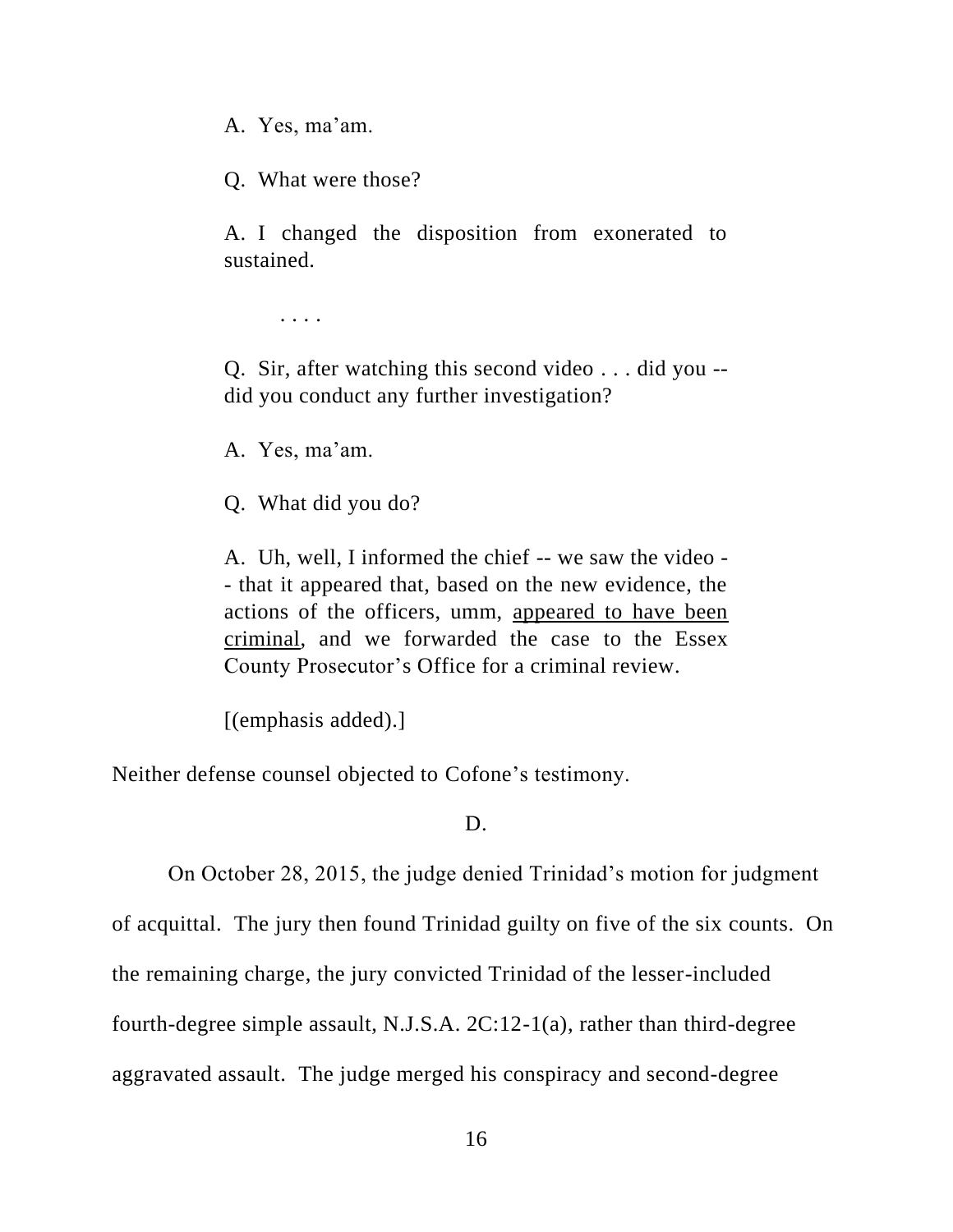official misconduct convictions and sentenced Trinidad on the latter to the mandatory minimum five-year term of imprisonment with five years of parole ineligibility. The judge ran the four remaining convictions concurrently.

In sentencing Trinidad, the judge applied three mitigating factors, see N.J.S.A. 2C:44-1(b)(7) ("The defendant has no history of prior delinquency or criminal activity or has led a law-abiding life for a substantial period of time before the commission of the present offense[.]"); N.J.S.A. 2C:44-1(b)(8) ("The defendant's conduct was the result of circumstances unlikely to recur[.]"); N.J.S.A. 2C:44-1(b)(9) ("The character and attitude of the defendant indicate that he is unlikely to commit another offense[.]"), and one aggravating factor, N.J.S.A. 2C:44-1(a)(9) ("The need for deterring the defendant and others from violating the law[.]"). The judge, however, rejected Trinidad's request for a downgraded sentence, finding there were no compelling circumstances stemming from Trinidad's offenses meriting the downgrade. The judge further noted that third-degree official misconduct was inappropriate in Trinidad's case because Trinidad could not demonstrate any serious injustice in having him serve a five-year mandatory minimum term. The judge also refused to waive the mandatory minimum term for his sentence.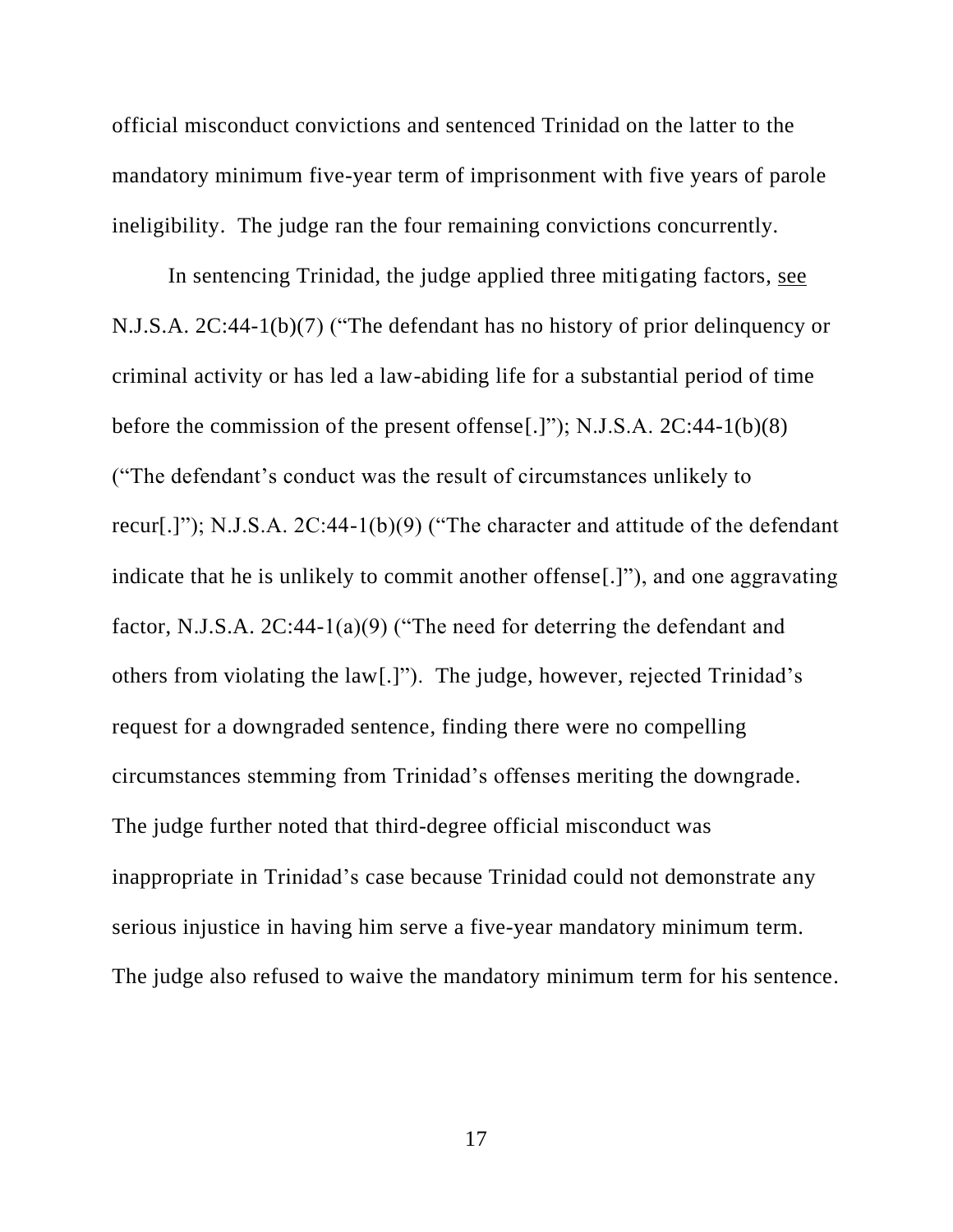E.

Trinidad appealed his convictions and sentence. The Appellate Division substantially affirmed. The Appellate Division added that Trinidad's concurrently imposed sentences should have merged with his official misconduct conviction, and remanded for resentencing. The merger had no impact on Trinidad's five-year sentence.

The Appellate Division rejected Trinidad's contention that the judge erred by permitting Jeter's testimony relating to high-profile police brutality cases. In its view, Jeter's testimony was neither irrelevant nor unduly prejudicial. The other high-profile cases were only mentioned "to explain Jeter's own actions at the time of the incident, not to analogize the present case to those prior cases." Further, any prejudicial effect had been mitigated by the judge's limiting instructions to the jury and defense counsels' crossexamination highlighting the differences between those high-profile cases and Jeter's encounter with the officers.

Trinidad further argued Cofone's statement that the officers' actions "appeared criminal" was inadmissible lay opinion improperly addressing the ultimate question of guilt or innocence under N.J.R.E. 701. The Appellate Division disagreed, reasoning that Cofone's testimony did not relate "to the ultimate issue of whether Trinidad committed the offenses" but instead was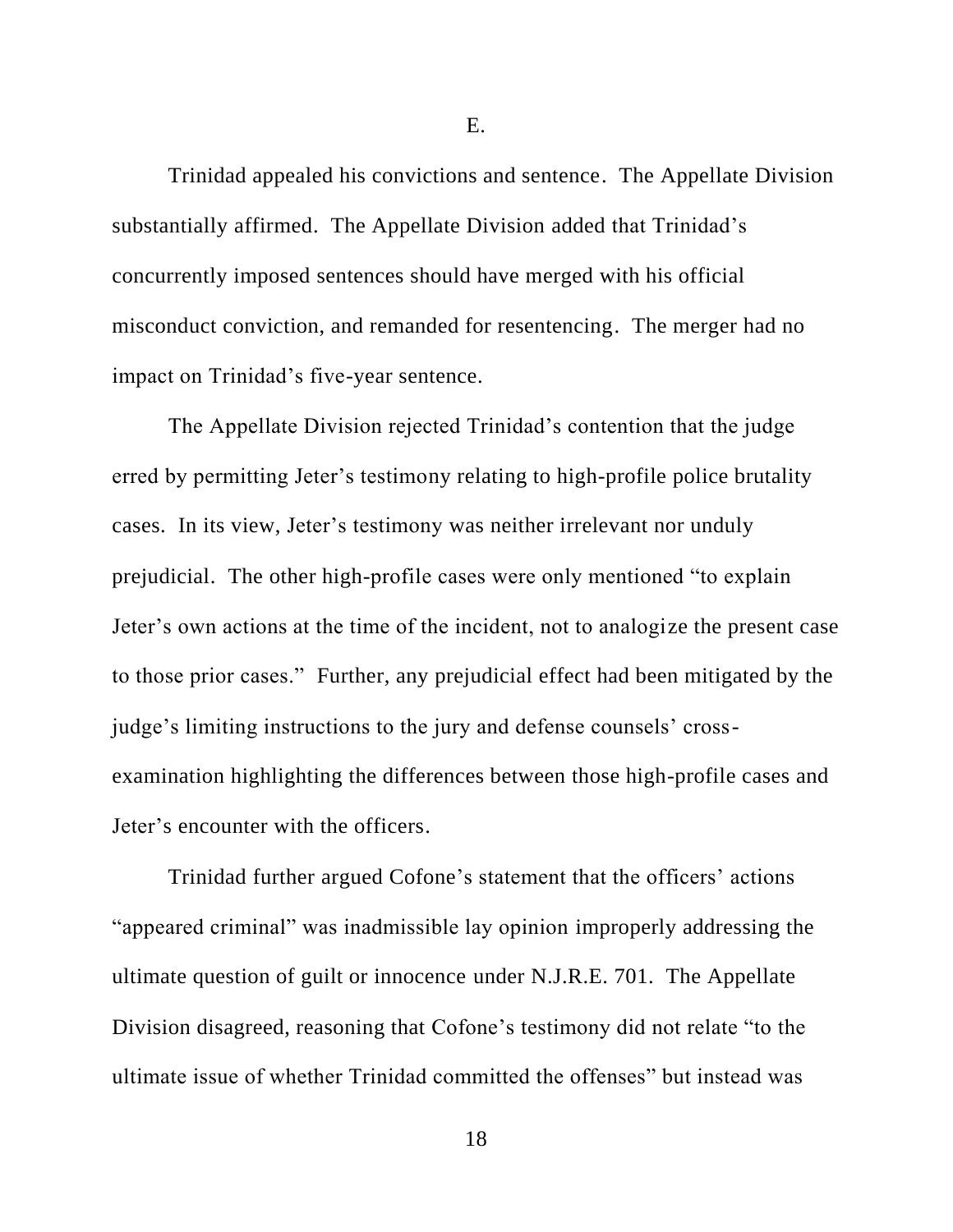"rationally based on Cofone's perception and served to inform the jury how IAD conducted its internal investigation." The court added that, even if Cofone's testimony was inadmissible, its admission did not constitute plain error because of the overwhelming evidence the State presented against Trinidad.

The Appellate Division also thoroughly reviewed Trinidad's sentence. The court found that the judge properly exercised his discretion in finding aggravating and mitigating factors. The court further agreed with the judge's explanation for why Trinidad was not entitled to a downgraded sentence or waiver of the mandatory minimum term. Finally, the Appellate Division affirmed the judge's denial of Trinidad's motion for a judgment of acquittal. The court reviewed Trinidad's convictions and held that, based on the evidence presented at trial, a reasonable jury could have found him guilty beyond a reasonable doubt.

On March 26, 2019, this Court granted Trinidad's petition for certification. 237 N.J. 312 (2019). We granted leave to the American Civil Liberties Union of New Jersey (ACLU) and the Civil Rights Protection Project of the Latino Leadership Alliance of New Jersey (CRPP) to participate as amici curiae. We consider each argument raised by Trinidad in turn.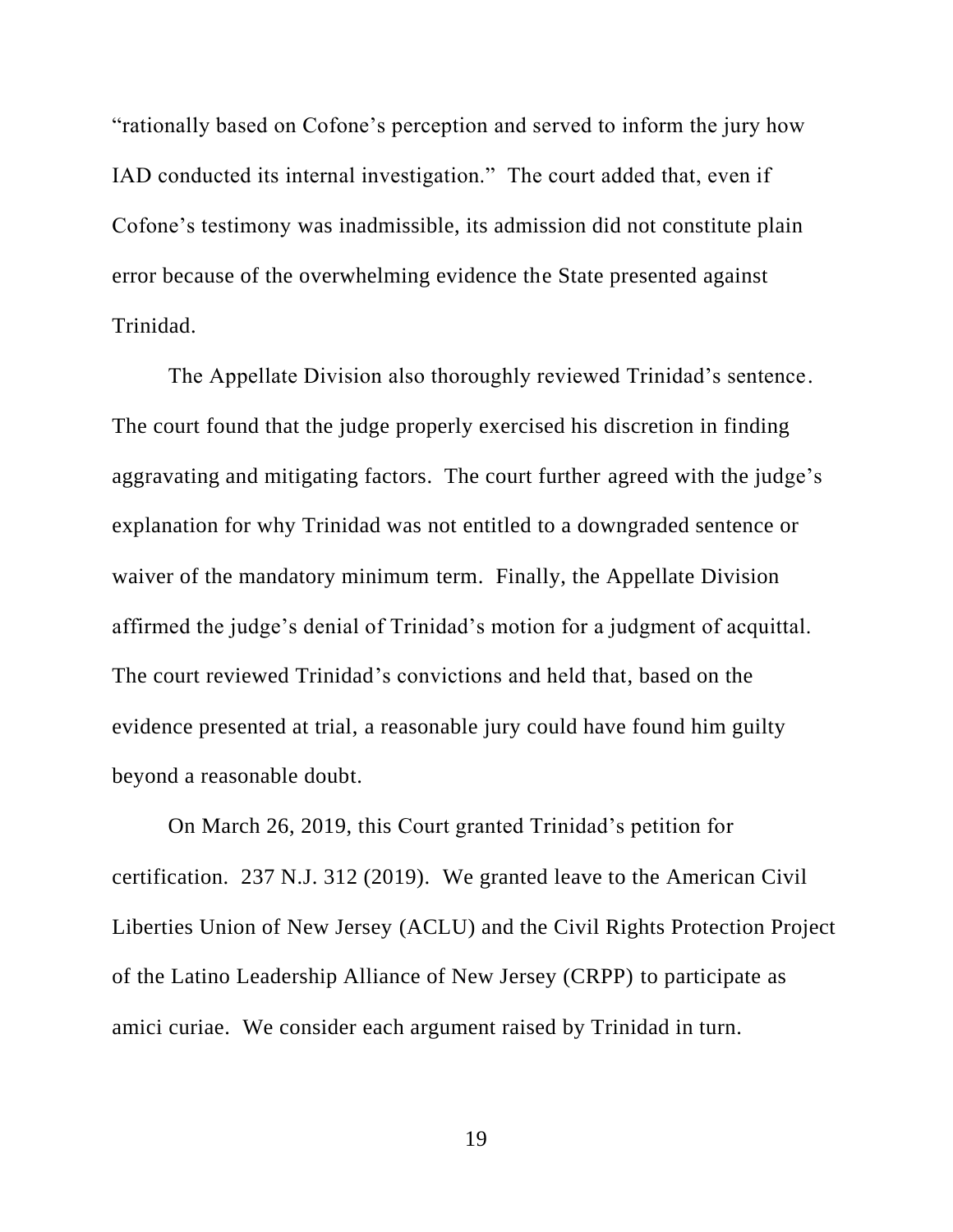#### $A<sub>1</sub>$

Trinidad argues that Cofone's testimony unfairly influenced the jury and prejudiced his trial. Trinidad reasserts that Cofone's testimony exceeded the bounds of N.J.R.E. 701, resulting in reversible error. The ACLU shares Trinidad's position, noting that neither expert nor lay witnesses may opine on a criminal defendant's guilt.

For its part, the State argues that Cofone's testimony served to explain the impetus for his follow-up investigation. The State posits that Cofone's testimony that the officers' actions "appeared to have been criminal" was necessary to explain a material fact, that is, the later-developed evidence of Trinidad's dash-cam recording. The State adds that, in any event, Cofone's testimony does not rise to the level of plain error requiring reversal.

### B.

### 1.

Neither Trinidad's nor Courter's defense counsel objected at trial to Cofone's testimony that the officers' actions "appeared to have been criminal." As such, we review Cofone's testimony for plain error. We consider whether Cofone's testimony was "clearly capable of producing an unjust result." R. 2:10-2. This is a "high bar," State v. Santamaria, 236 N.J. 390, 404 (2019),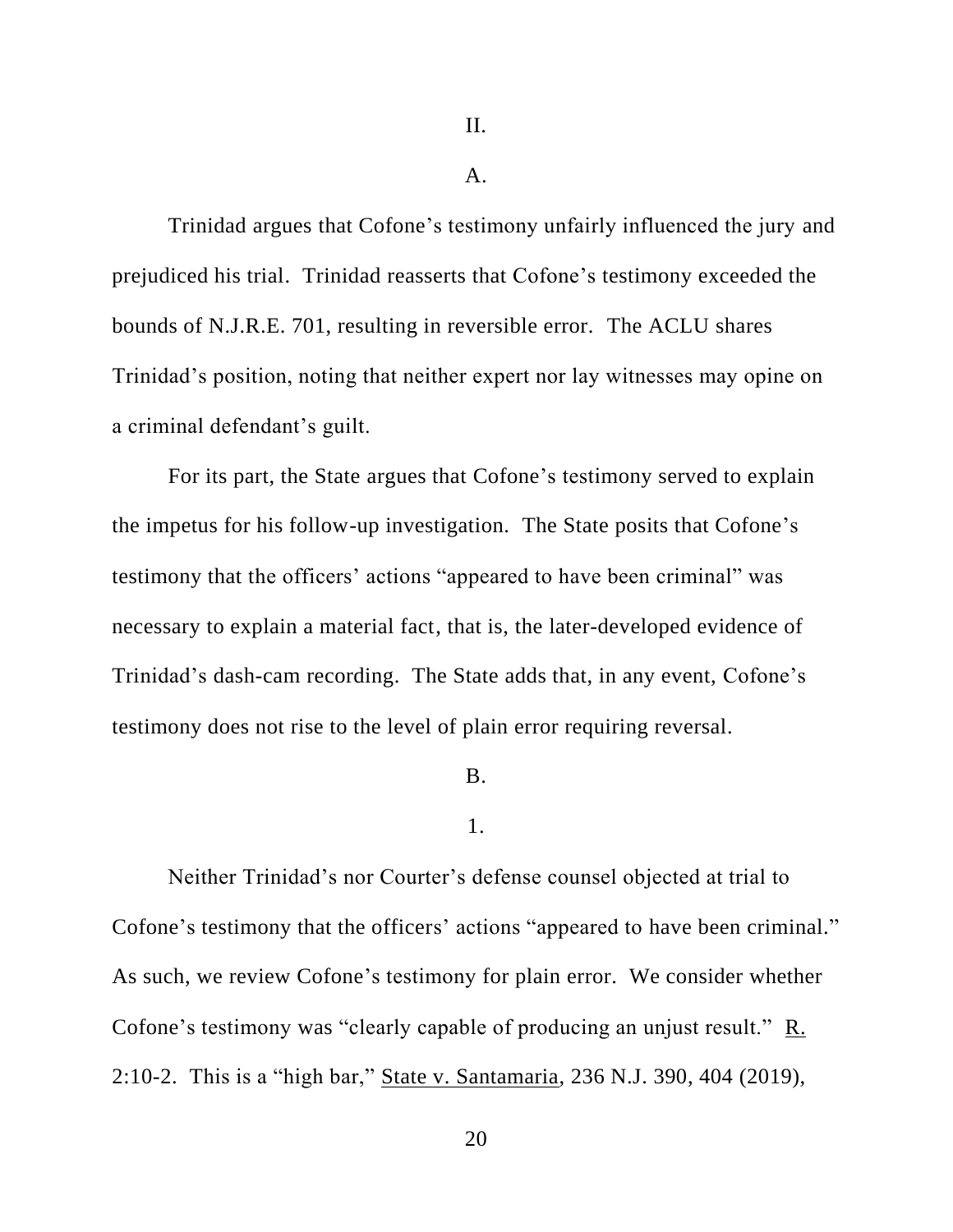requiring reversal only where the possibility of an injustice is "real" and "sufficient to raise a reasonable doubt as to whether the error led the jury to a result it otherwise might not have reached," State v. Macon, 57 N.J. 325, 336 (1971).

N.J.R.E. 701 provides:

If a witness is not testifying as an expert, the witness' testimony in the form of opinions or inferences may be admitted if it (a) is rationally based on the perception of the witness and (b) will assist in understanding the witness' testimony or in determining a fact in issue.

As with other witnesses, we "have permitted police officers to testify as lay witnesses, based on their personal observations and their long experience in areas where expert testimony might otherwise be deemed necessary." State v. LaBrutto, 114 N.J. 187, 198 (1989).

However, police officers may not opine directly on a defendant's guilt in a criminal case. See, e.g., State v. Frisby, 174 N.J. 583, 593-94 (2002) ("Based on the hearsay evidence, the police essentially gave the jury their opinion regarding the innocence of Patterson and inferentially the guilt of [the defendant]. That is not allowed."); State v. Landeros, 20 N.J. 69, 74-75 (1955) (holding that police captain's testimony that defendant was "as guilty as Mrs. Murphy's pet pig" was so prejudicial that it warranted reversal of the conviction); see also State v. McLean, 205 N.J. 438, 453 (2011) ("[E]xperts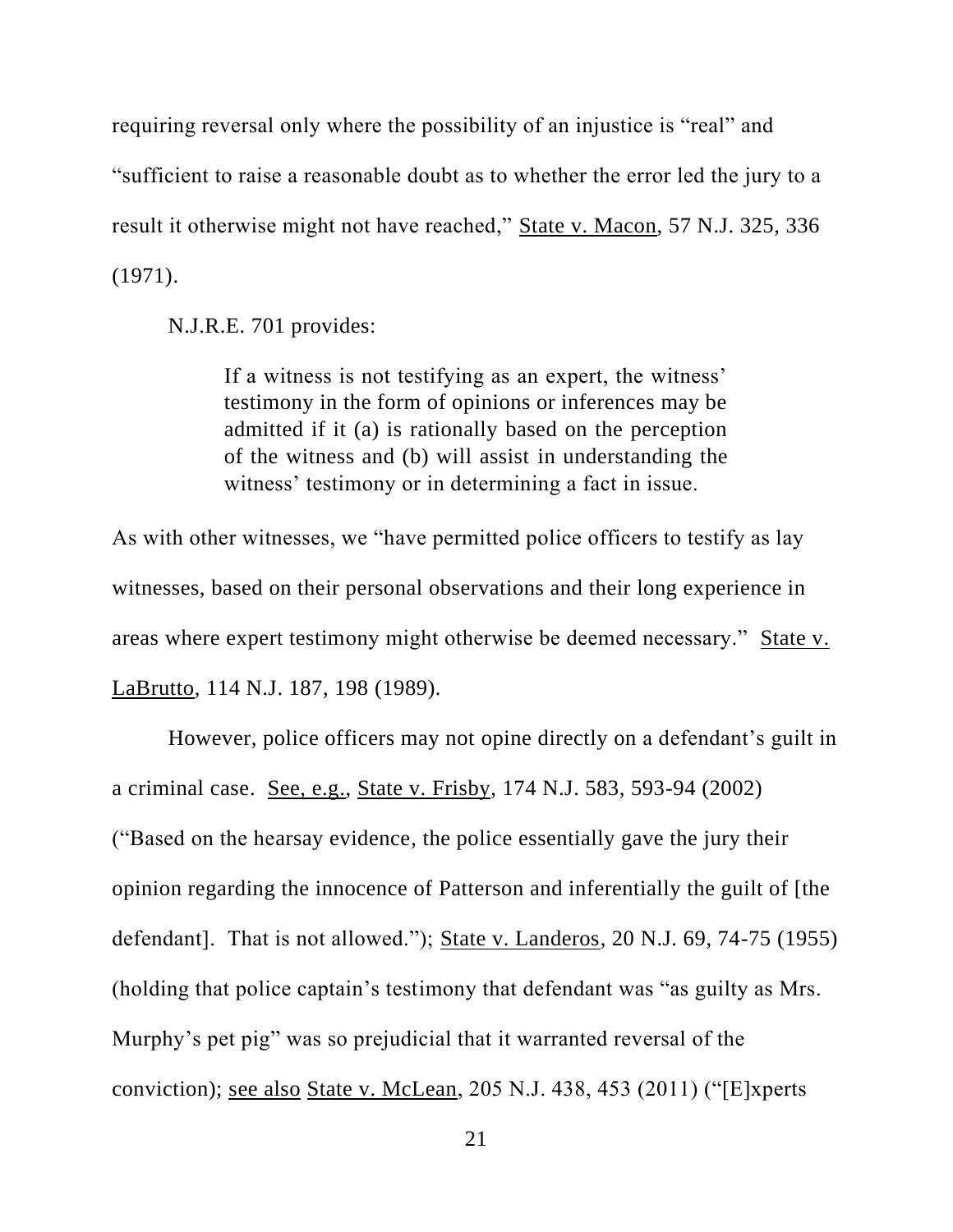may not, in the guise of offering opinions, usurp the jury's function by, for example, opining about defendant's guilt or innocence or in a manner that otherwise invades the province of the jury to decide the ultimate question." (citation omitted)).

In Frisby, the police investigated parents for the death of their infant. 174 N.J. at 588. The mother and father gave conflicting accounts of who was responsible for the infant's care on the night in question. Id. at 588-89. After police charged the mother, they testified about their decision to arrest her and not the father. Id. at 591. Among other things, officers relayed hearsay from non-testifying witnesses that verified the father's alibi. Ibid. They also explained to the jury that they felt the father was "more credible than [the mother] at that point." Id. at 592.

We found the admission of that testimony constituted plain error beyond the simple fact that it offered inadmissible hearsay. Ibid. As the "case was a pitched credibility battle" between the mother and father, we explained that, "by 'necessary inference,'" the police testimony regarding the father's credibility unfairly and "'irresistibly' implicated [the mother]." Id. 593-96 (quoting State v. Roach, 146 N.J. 208, 224-25 (1996)). We observed that juries "may be inclined to accord special respect to" police testimony, id. at 595 (quoting Neno v. Clinton, 167 N.J. 573, 586 (2001)), and accordingly held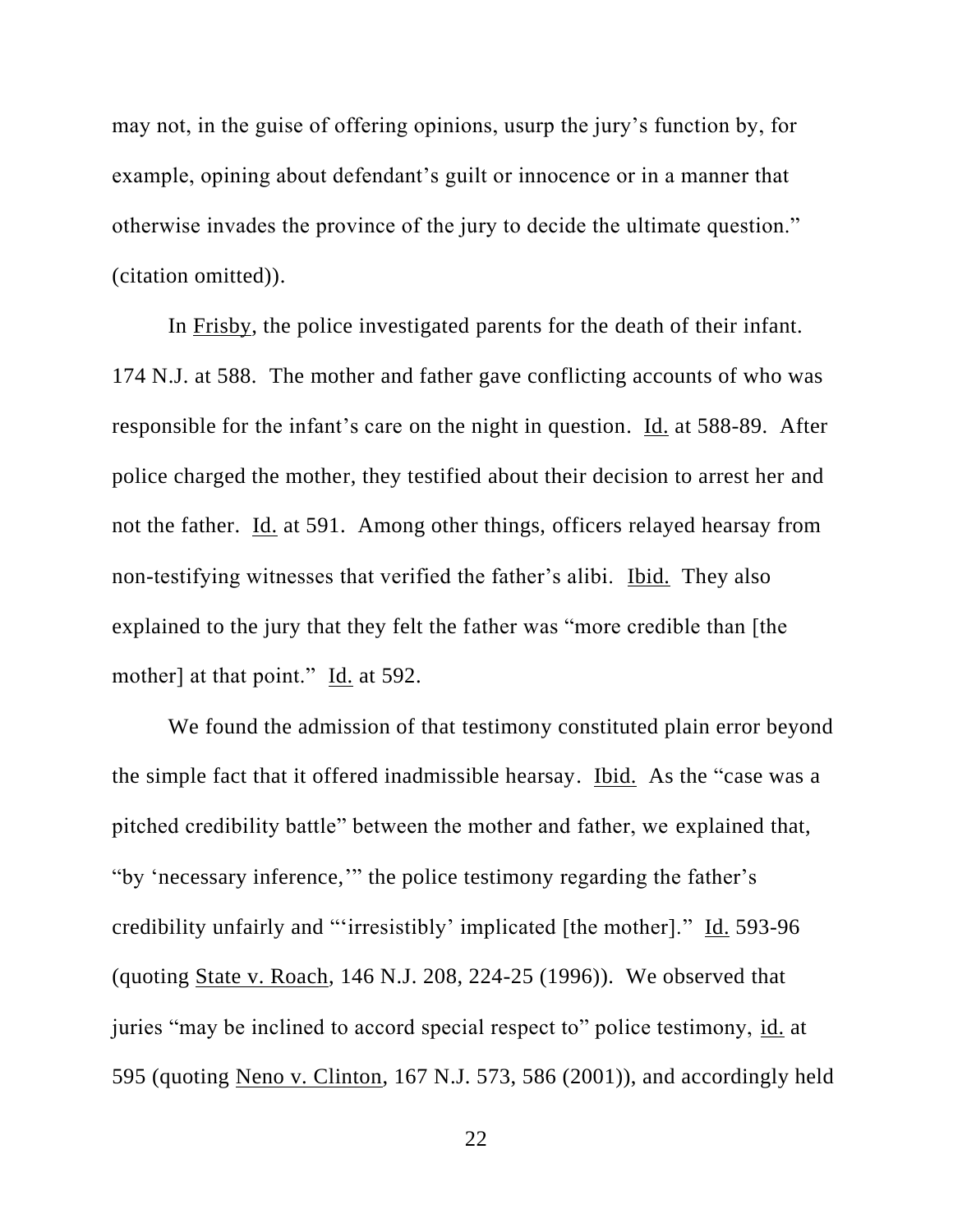that "[a]ny improper influence on the jury that could have tipped the credibility scale was necessarily harmful and warrants reversal," id. at 596.

 $2^{2}$ 

Applying those principles, we agree with the Appellate Division that the trial judge should have instructed the jury to disregard Cofone's testimony that the officers' actions "appeared to have been criminal."

Those five words were not the sole basis of his testimony, however, and we do not find that they constitute plain error. In addition to simple assault, Trinidad was convicted of a series of charges relating to his false statements: tampering with and falsifying public records, false swearing, and official misconduct. Cofone's statement aside, the jury had Trinidad's written reports and could compare them to the two dash-cam recordings that were played several times at trial.

Those videos reveal Trinidad ramming Jeter's stationary car. The jury saw Jeter's hands raised in surrender when he, instead, was supposedly reaching for Courter's gun and punching Trinidad in the face. Trinidad also elbowed Jeter three times in the head while he was handcuffed on the ground, slammed him into a patrol vehicle, and punched him in the face. Jeter's testimony further corroborated the substance of the videos. Finally, Sutterlin testified that he never saw Jeter reach for Courter's weapon or assault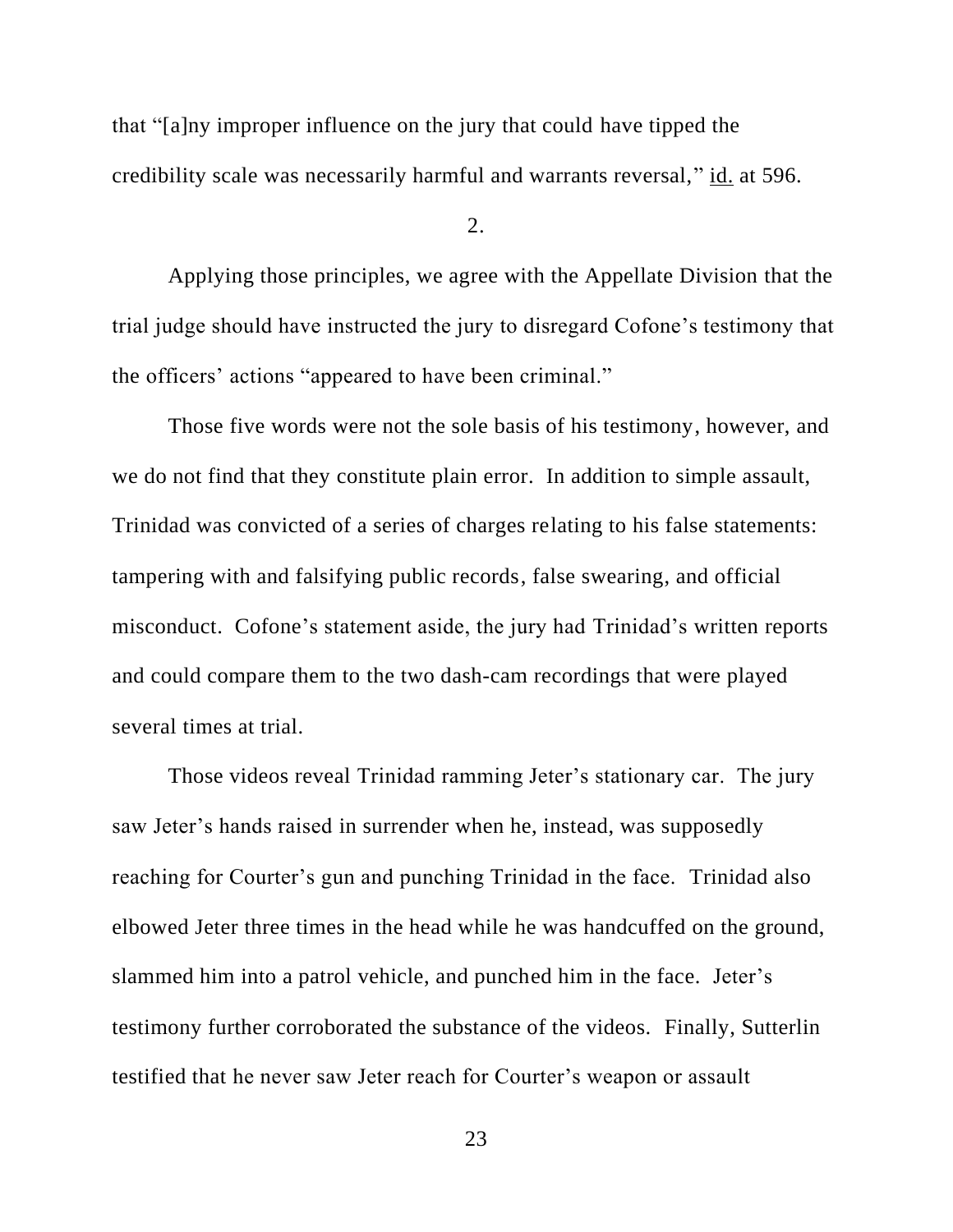Trinidad, and illuminated exactly how the officers lied in their reports to coordinate their stories.

This case is unlike Frisby, where police testimony about the father's credibility not only implicated the mother, but also could have tipped the scales in the State's favor due to the scant evidence presented against her. Rather, in light of Trinidad's demonstrably false reports, we cannot say the erroneous admission of Cofone's statement "led the jury to a result it otherwise might not have reached." Macon, 57 N.J. at 336; see, e.g., State v. Hightower, 120 N.J. 378, 410 (1990) (holding officer's testimony that defendant "was the person responsible for the murder" was harmless error because of "the strength of the State's case, the length of the trial, and the number of witnesses called").

### III.

## A.

Trinidad next argues the trial judge should have barred Jeter's testimony with respect to high-profile police brutality cases under N.J.R.E. 403 because it was highly prejudicial and had the tendency to inflame the passions of the jury. In Trinidad's view, Jeter's comparison of himself to Amadou Diallo, Rodney King, Sean Bell, and Oscar Grant equated Trinidad with police officers predisposed to misconduct.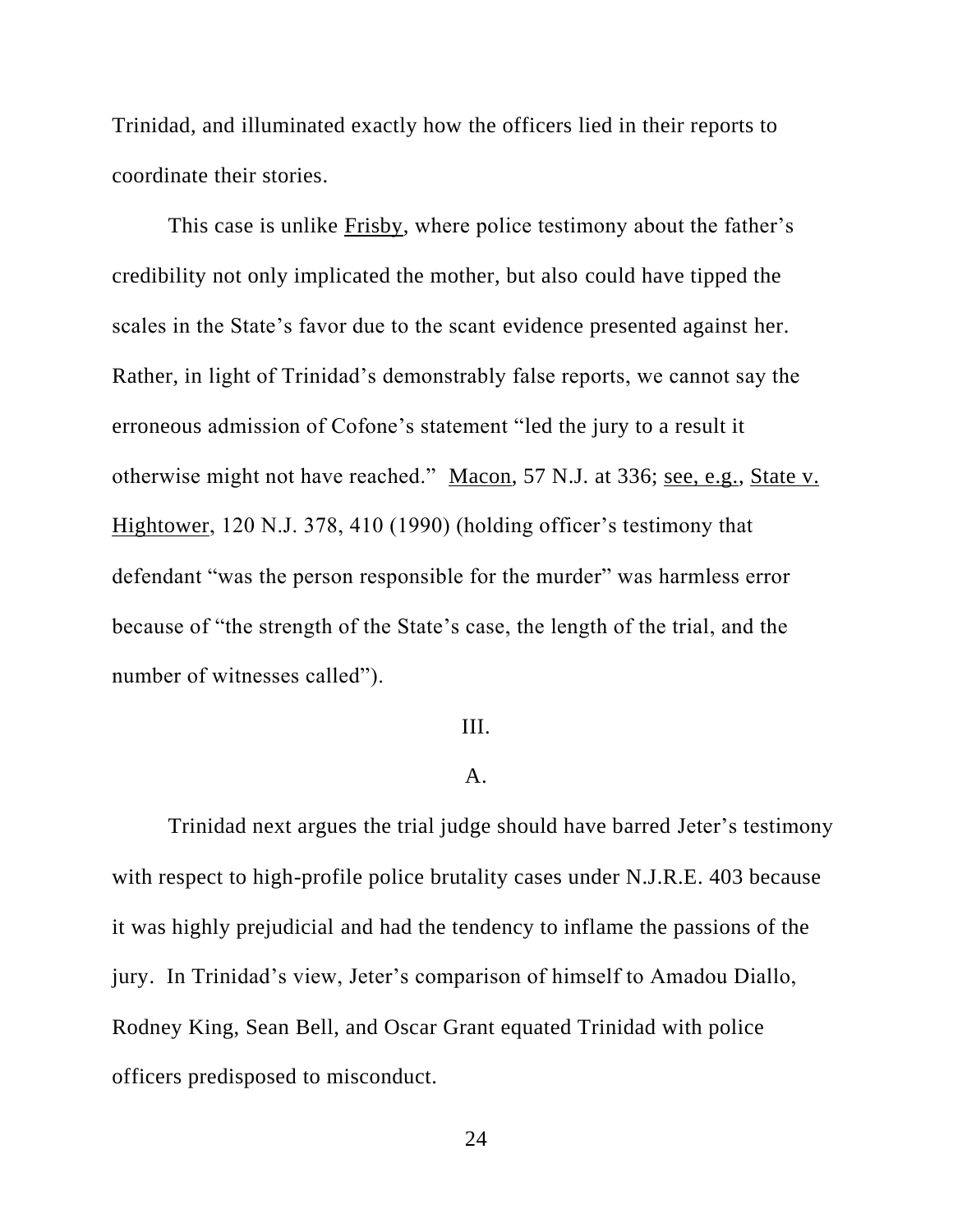The State contends that the judge properly admitted Jeter's testimony, which tended to rebut accusations that he was motivated by a desire for fame and fortune. The State contends the references to high-profile police brutality cases explained Jeter's state of mind and informed the jury of Jeter's actions during his arrest. The State further argues the jury was not prejudiced by Jeter's testimony because it was likely already aware of those high-profile cases and could distinguish between them and this case based on the crossexamination of Jeter.

The ACLU and CRPP agree with the State. Like the State, they argue Jeter's comments were relevant to explain his state of mind and actions to the jury. Amici add that there are racial disparities in policing. Therefore, Jeter's references to infamous police brutality cases were necessary to contextualize his fear as a person of color and explain why he refused to exit his car.

#### B.

We typically review evidentiary rulings under a deferential standard and will "uphold [the trial court's] determinations absent a showing of an abuse of discretion." State v. Scott, 229 N.J. 469, 479 (2017) (quoting State v. Perry, 225 N.J. 222, 233 (2016)). Yet, where the trial court fails to apply the proper legal standard in evaluating the admissibility of evidence, we review the evidentiary ruling de novo. See, e.g., State v. Garrison, 228 N.J. 182, 194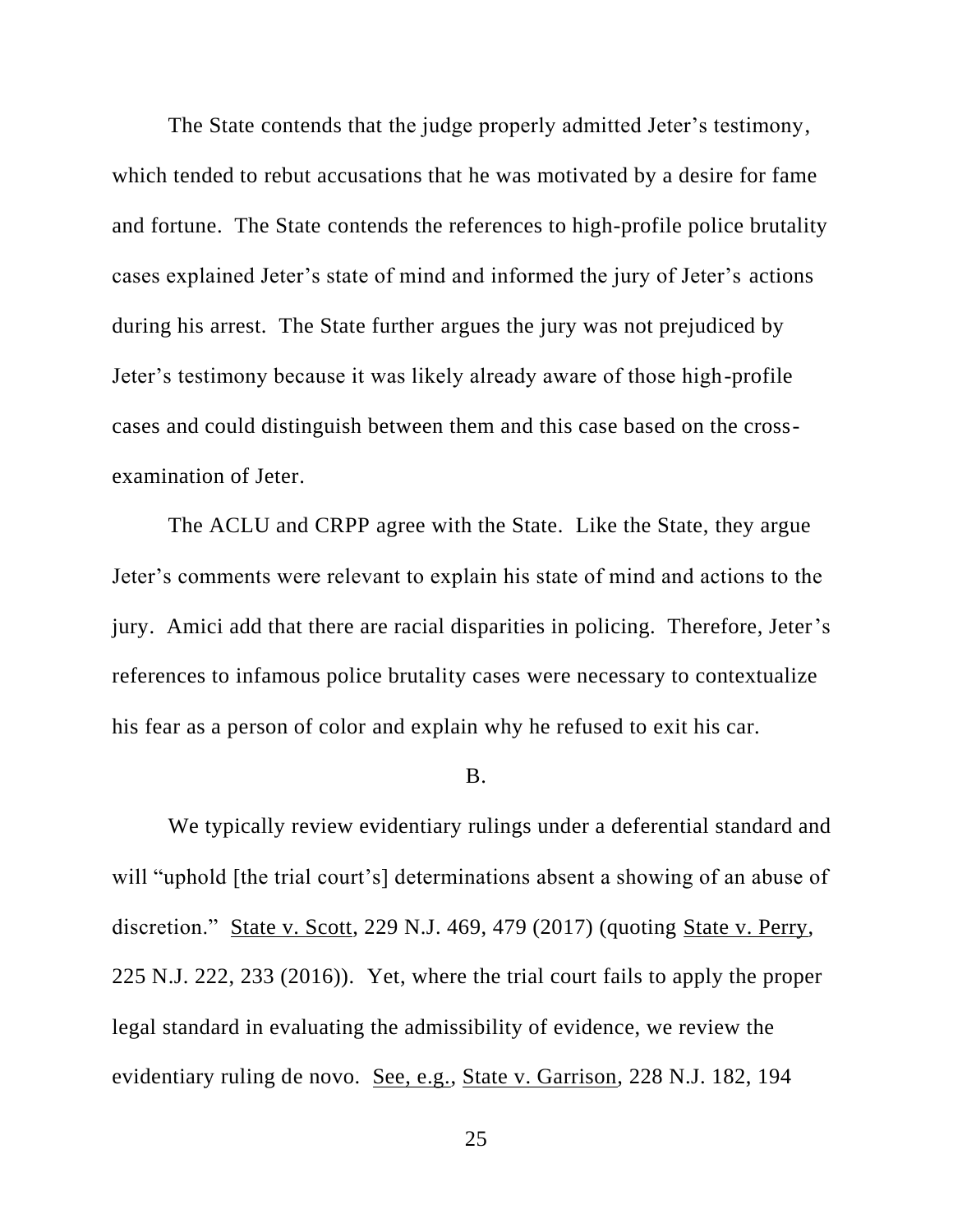(2017) (applying de novo review when the trial court failed to analyze othercrime evidence under N.J.R.E. 404(b)). Here, the judge failed to analyze Jeter's testimony for prejudice under N.J.R.E. 403, instead finding it relevant under N.J.R.E. 401 and allowing Jeter to continue. Our review of the prejudicial effect of his testimony is therefore de novo.

## C.

Evidence is relevant under N.J.R.E. 401 if it has "a tendency in reason to prove or disprove any fact of consequence to the determination of the action." A court may admit evidence it finds to be relevant, "unless exclusion is warranted under a specific evidence rule." State v. Burr, 195 N.J. 119, 127 (2008). "One such rule excluding relevant evidence is N.J.R.E. 403." State v. Cole, 229 N.J. 430, 448 (2017). N.J.R.E. 403 provides for the exclusion of evidence that is otherwise admissible "if its probative value is substantially outweighed by the risk of (a) undue prejudice, confusion of issues, or misleading the jury or (b) undue delay, waste of time, or needless presentation of cumulative evidence."

Here, Trinidad focuses on the "undue prejudice" prong of Rule 403. In determining whether the admission of certain evidence would be unduly prejudicial, a court considers whether the evidence's probative value "is so significantly outweighed by [its] inherently inflammatory potential as to have a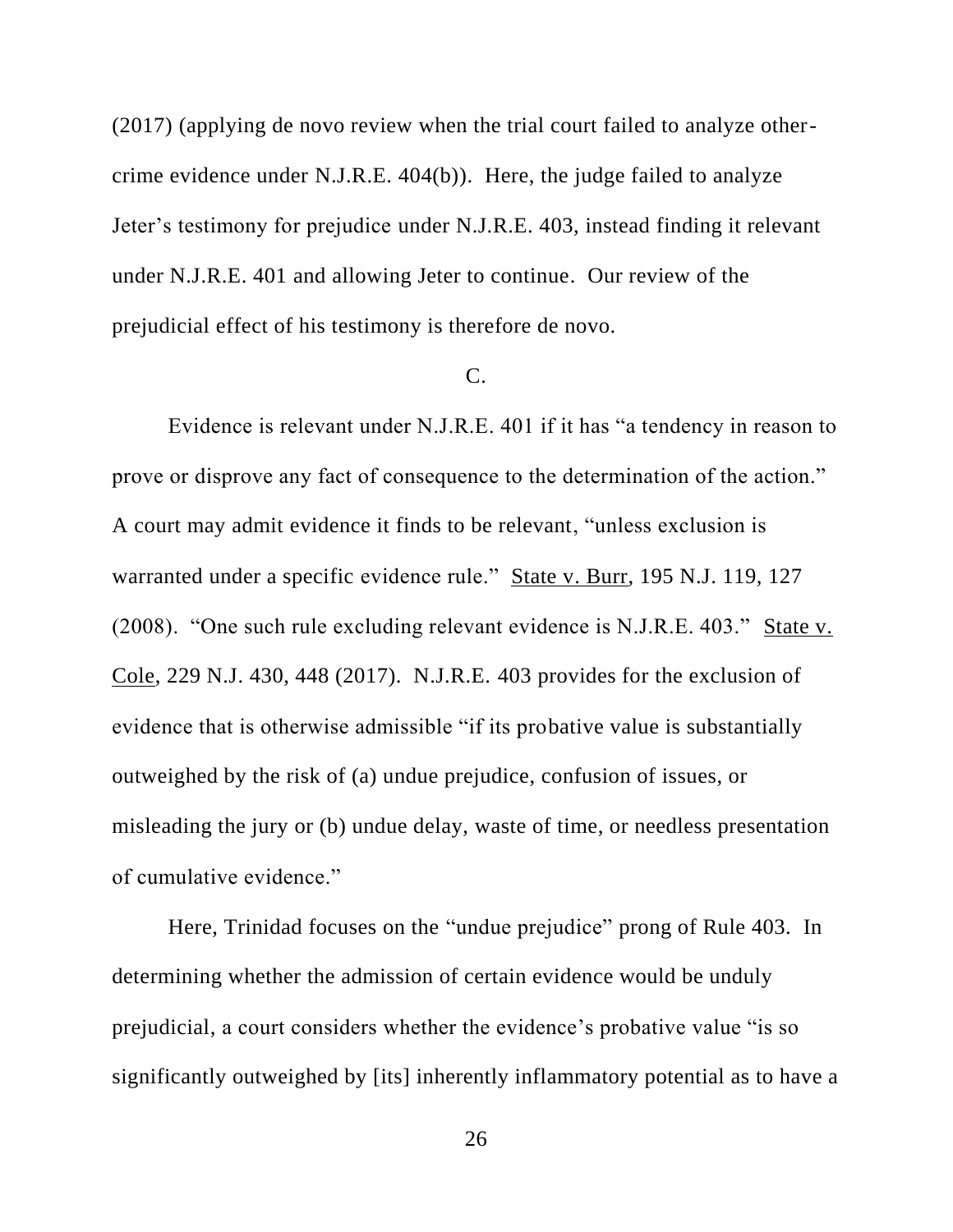probable capacity to divert the minds of the jurors from a reasonable and fair evaluation of the basic issue of guilt or innocence." State v. Thompson, 59 N.J. 396, 421 (1971). For exclusion, the evidence must be more than prejudicial: "[d]amaging evidence usually is very prejudicial but the question here is whether the risk of undue prejudice was too high." Cole, 229 N.J. at 448 (alteration in original) (quoting State v. Morton, 155 N.J. 383, 453-54 (1998)).

#### D.

Initially, we agree with the trial judge that Jeter's testimony was relevant. His refusal to leave his car was essential to the jurors' evaluation not only of his actions, but also the officers'. From the officers' perspective, Jeter's noncompliant behavior escalated the conflict. Conversely, Jeter testified he "was just afraid" because Courter and Sutterlin had their guns drawn. Whether Jeter's actions escalated the conflict was germane to the officers' fear (or lack thereof), resulting conduct, and charges. His testimony served to contextualize his fear for the jury. Accordingly, Jeter's story "had a tendency in reason to prove or disprove any fact of consequence to the determination of the action." N.J.R.E. 401.

Nevertheless, N.J.R.E. 403 sets limits on this type of testimony. Jeter's multiple declarations that his fear stemmed from notorious episodes of police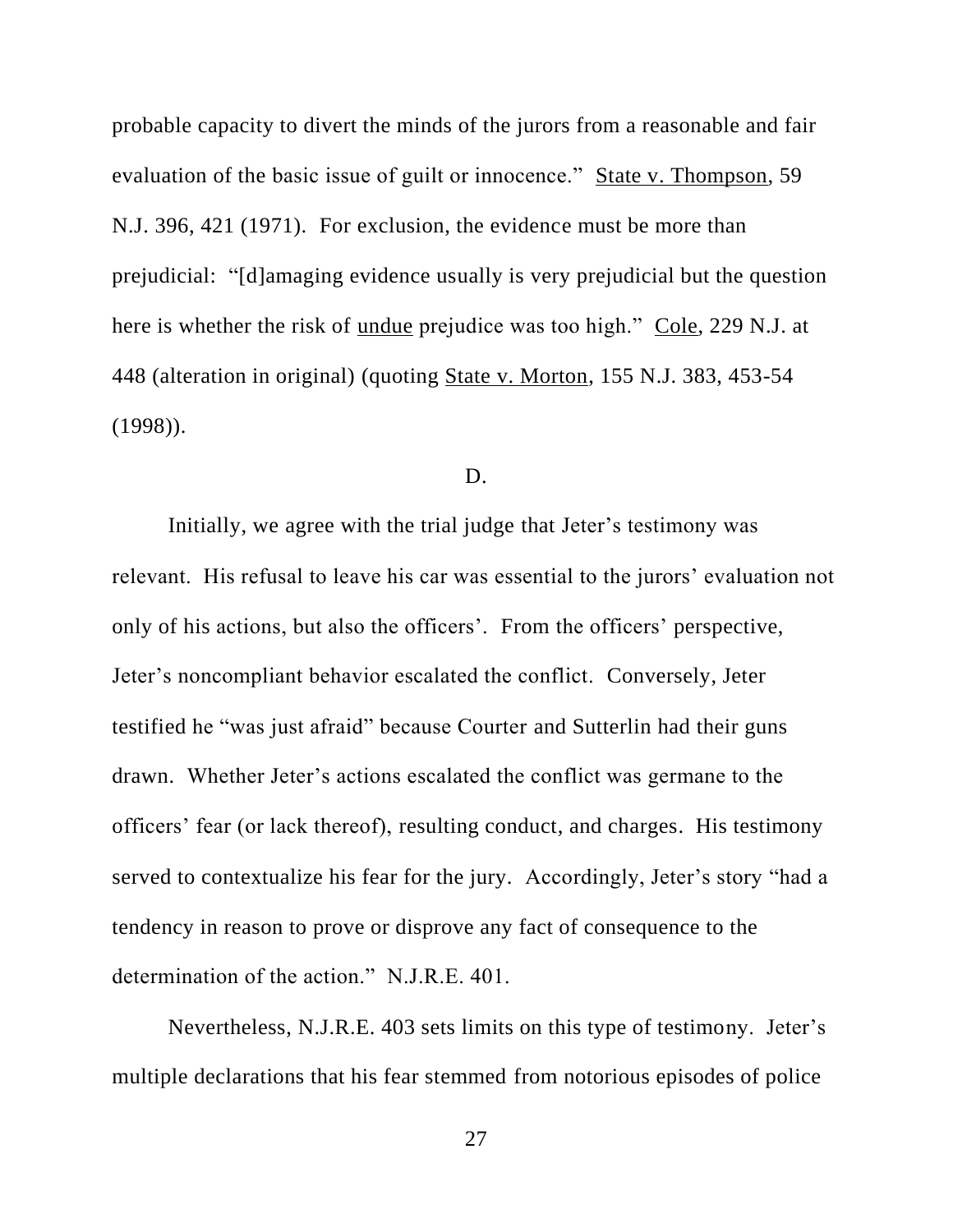brutality were highly prejudicial. Those controversial references could inflame the passions of the jury, tainting their evaluation of Trinidad. Indeed, after listing incidents involving Sean Bell, Rodney King, and Oscar Grant, Jeter told the jury, "I can testify that I'm a victim of that." (emphasis added). We find that the comparison Jeter drew between himself and victims of notorious incidents of police brutality could have led the jury, in turn, to liken Trinidad to the officers in those cases. The risk of undue prejudice was simply "too high." Cole, 229 N.J. at 448. It is hard to envision ever satisfying Rule 403 at a criminal trial with references to high-profile police brutality cases.

The same analysis would apply were the roles reversed. If Trinidad were asked why he drew his weapon while chasing a suspect, he could appropriately explain that he acted out of concern for his safety under the circumstances. Both the question and answer are relevant. Yet, it would be improper under N.J.R.E. 403 for him to respond by discussing horrific incidents in which officers were harmed, or relaying statistics about shootings of police officers on duty. There is a risk that the testimony could unduly prejudice the jury against the suspect in that case.

Here, after Jeter first mentioned Amadou Diallo, Courter's counsel objected and argued the reference would inflame the jury. The prosecutor did not disagree and explained, "[t]hat's not where I was going. I was just asking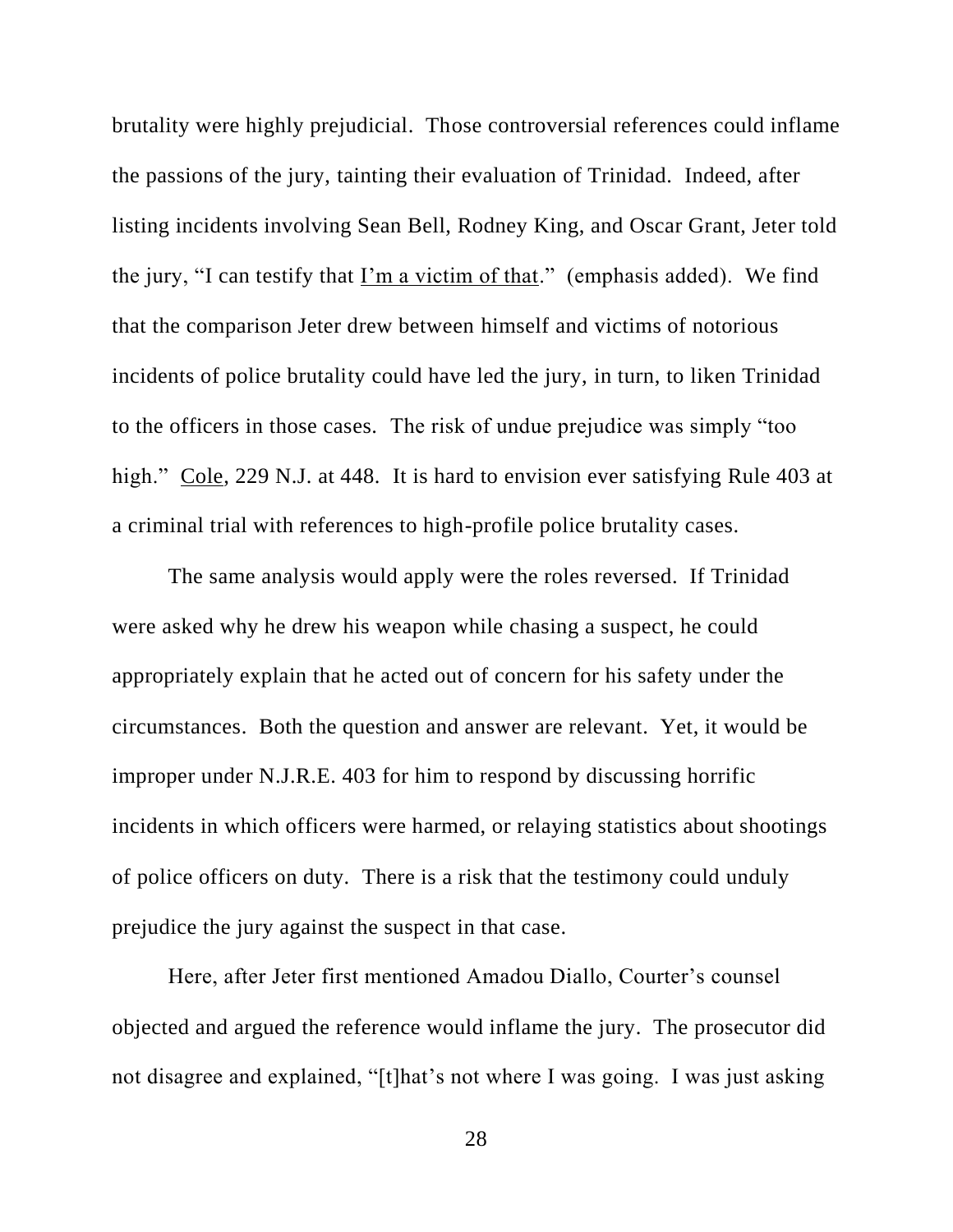him why he didn't get out of the car, why he was throwing up his hands." At that point, the judge should have conducted an N.J.R.E. 403 analysis, stricken the reference from the record, instructed the jury not to consider it, and advised Jeter not to mention further any high-profile police brutality cases. Instead, the judge focused on N.J.R.E. 401, countered that the reference was relevant by reflecting Jeter's state of mind, and counsel withdrew the objection.

Jeter again mentioned additional episodes of police brutality in the afternoon session. The instruction the judge gave the jury did not solve the problem. It permitted the jury to consider those references insofar as they related to Jeter's state of mind. This again misses the mark. Limiting Jeter's testimony to that which makes it relevant does not cure its intrinsic prejudice. The proper course would have been to strike the references altogether and advise the jury accordingly. The judge's failure to do so was error.

#### E.

We next consider whether that error was harmless. We again determine whether the error was "of such a nature as to have been clearly capable of producing an unjust result." R. 2:10-2. More specifically, we consider whether the "error [was] 'sufficient to raise a reasonable doubt as to whether [it] led the jury to a result it otherwise might not have reached." State v.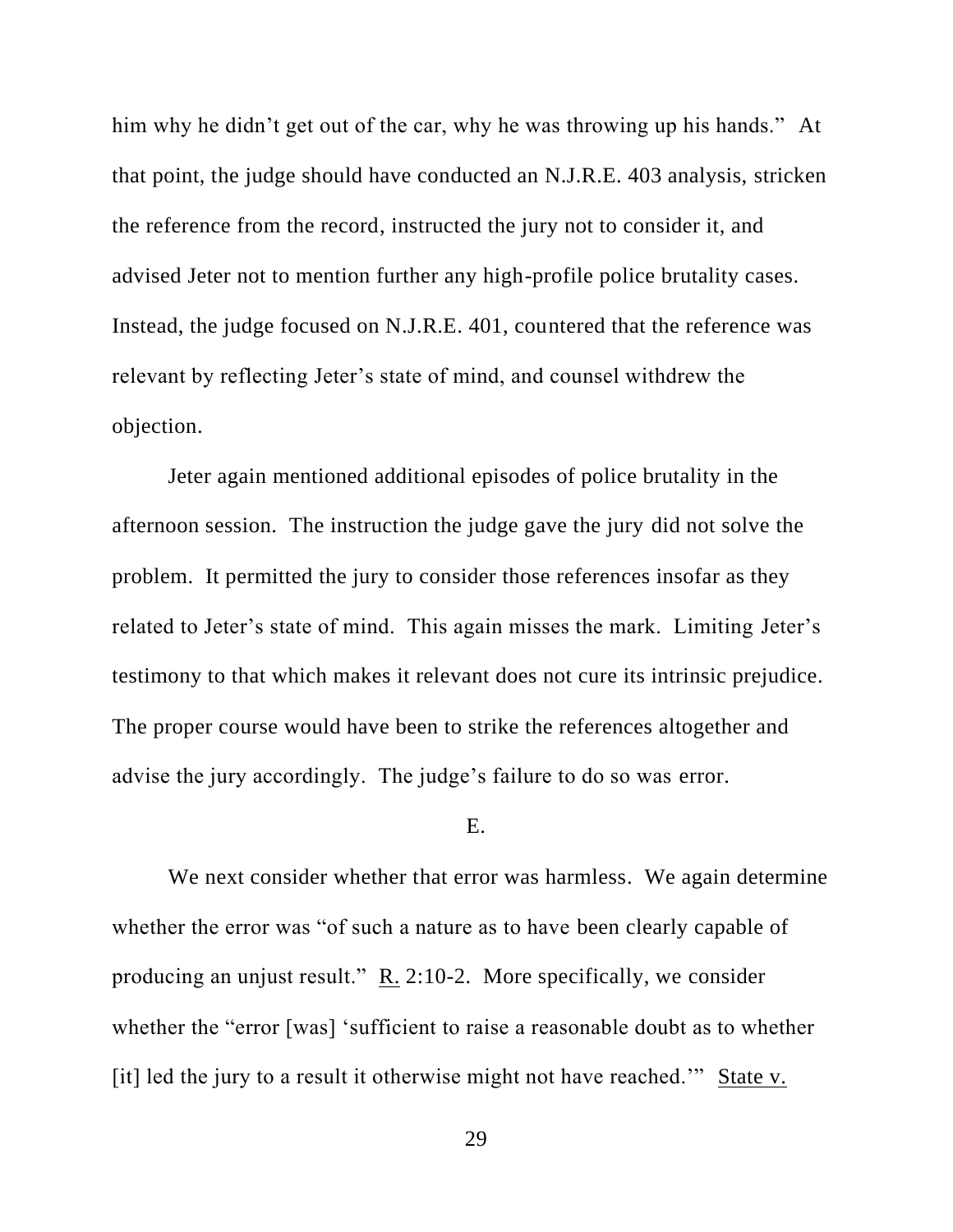Prall, 231 N.J. 567, 581 (2018) (alterations in original) (quoting State v. Daniels, 182 N.J. 80, 95 (2004)). Therefore, "[t]he error must be evaluated 'in light of the overall strength of the State's case.'" State v. Sanchez-Medina, 231 N.J. 452, 468 (2018) (quoting State v. Galicia, 210 N.J. 364, 388 (2012)).

We note that Courter's counsel withdrew his objection -- which Trinidad's counsel never joined -- to Jeter's initial reference to Amadou Diallo. After Jeter later listed additional instances of police brutality, both defense counsel objected, but neither accepted the judge's offer to discuss and impose limits on Jeter's testimony. Rather, Trinidad's counsel tendered a potential limiting instruction, the very substance of which the judge gave to the jury. The judge later reminded the jury to consider evidence only in accordance with his limiting instructions throughout trial.

We cannot find that the error led to an unjust result considering the overwhelming evidence of Trinidad's guilt before the jury. The dash-cam videos and Jeter's and Sutterlin's testimony all directly controverted Trinidad's written reports, powerfully incriminating him. Even considered in conjunction with Cofone's improper remark, we are comfortable Jeter's prejudicial references did not lead to an unjust result. See, e.g., State v. Marrero, 148 N.J. 469, 496-97 (1997) (finding insufficient instruction as to the use of other-crimes evidence harmless because "the evidence of guilt,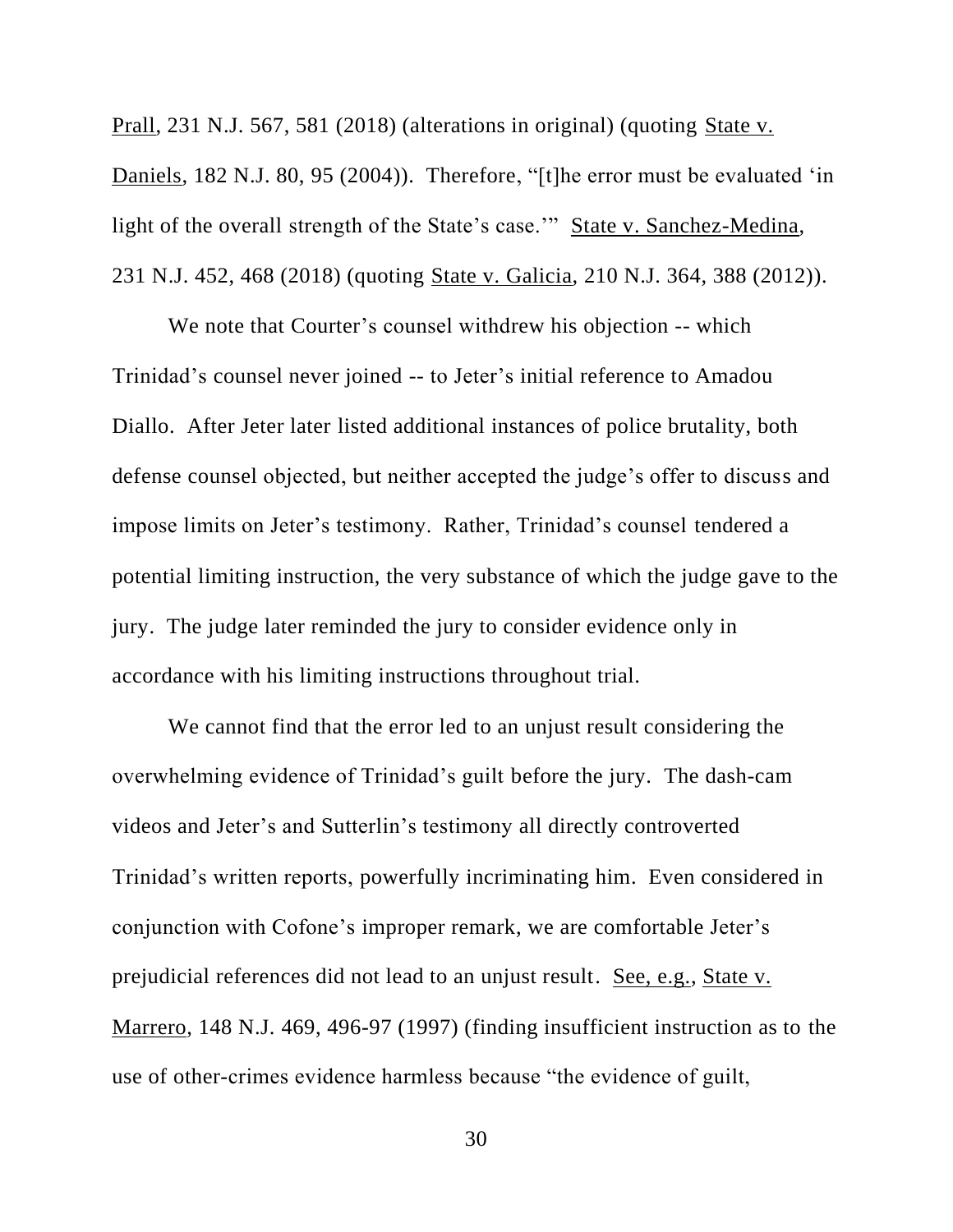independent of the other-crime evidence, was nearly overwhelming," such that the inadequate instruction "did not tip the scales").

Although Jeter undoubtedly should not have referred to notorious cases of police brutality, we find the admission of his testimony to be a particularly powerful example of harmless error in light of the other evidence adduced at trial.

## IV.

#### A.

Trinidad restates two challenges to his sentence. He first argues that the trial judge erred by refusing to sentence him one degree lower to third-degree official misconduct because the mitigating factors substantially outweighed the aggravating factor. He also claims the interest of justice demands a downgrade because he acted out of provocation by Jeter and the resulting "immense stress" to fabricate reports. Second, Trinidad claims extraordinary circumstances warrant waiver of the mandatory minimum term of imprisonment or period of parole ineligibility for second-degree official misconduct based on the mitigating factors and the numerous letters submitted on his behalf demonstrating his honesty, character, loyalty, and generosity. He further asserts the need for deterrence is low in this case because he already lost his job, car, and apartment, and accumulated substantial credit card debt.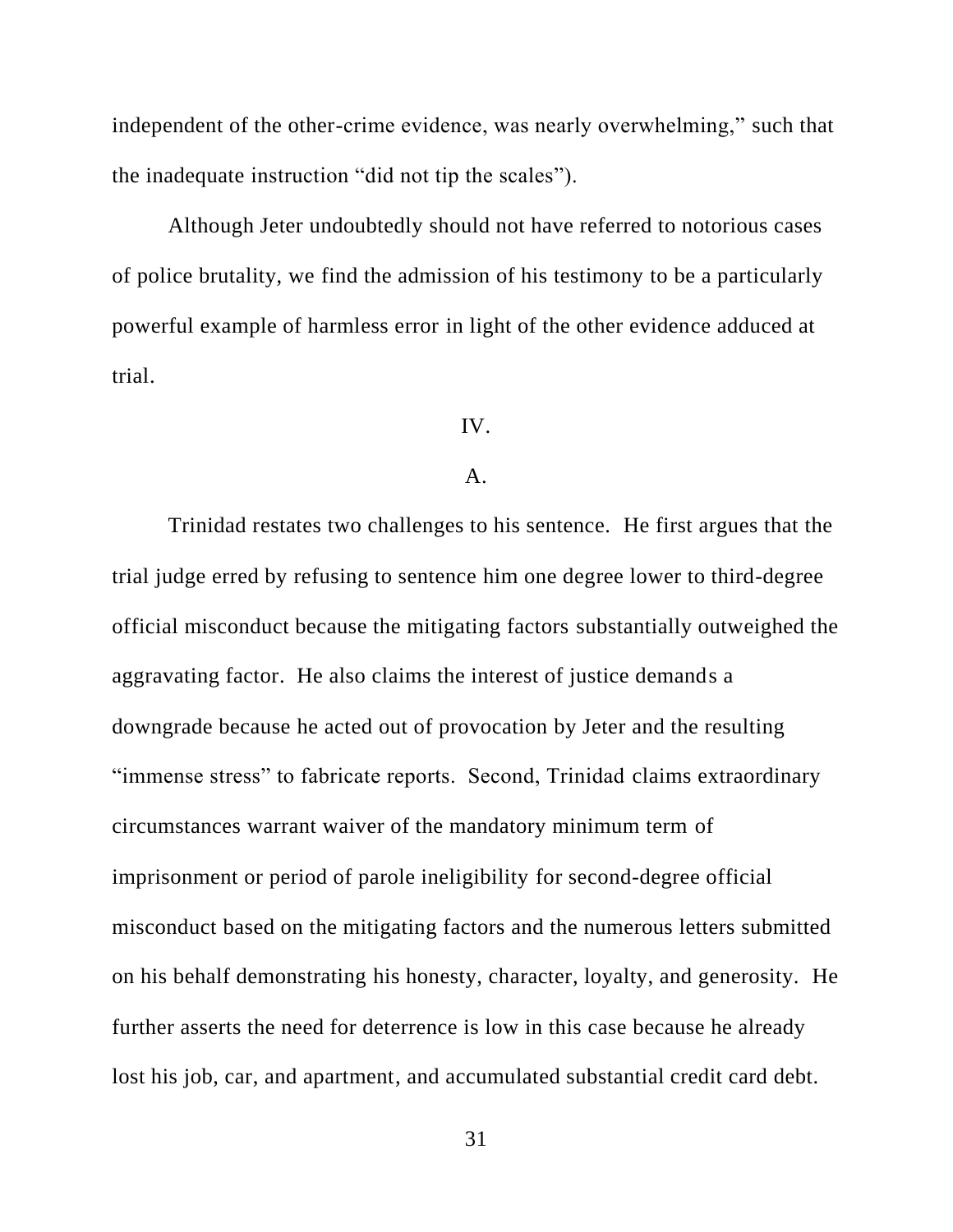For its part, the State contends the judge thoroughly analyzed every aggravating and mitigating factor. The State notes that, while applying more mitigating than aggravating factors, the judge did not find the mitigating factors substantially outweighed the aggravating factor. The State also argues there were no compelling circumstances warranting a downgrade because Trinidad failed to provide evidence of a less culpable mental state, diminished capacity, or other exceptional circumstance. As to Trinidad's second contention, the State responds that he will not uniquely suffer from imprisonment such that this Court should waive his mandatory minimum term of imprisonment or period of parole ineligibility.

## B.

The judge sentenced Trinidad for second-degree official misconduct to a five-year term of imprisonment with five years of parole ineligibility. We review Trinidad's sentence "in accordance with a deferential standard." State v. Fuentes, 217 N.J. 57, 70 (2014). We will "not substitute [our] judgment for that of the sentencing court." Ibid. However, "the deferential standard of review applies only if the trial judge follows the Code and the basic precepts that channel sentencing discretion." State v. Case, 220 N.J. 49, 65 (2014).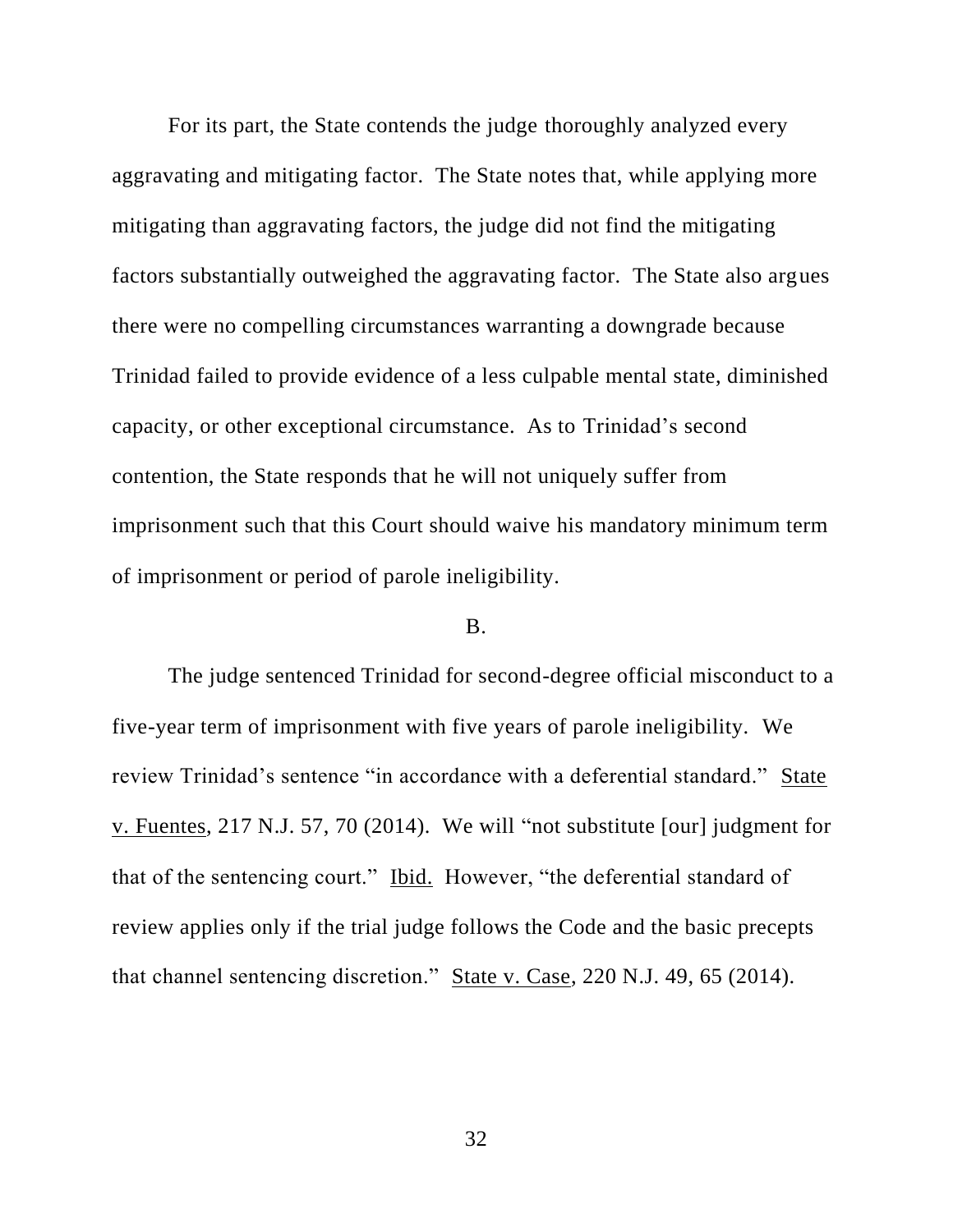C.

The Criminal Code allows a sentencing judge to downgrade a first- or second-degree offense where "the mitigating factors substantially outweigh the aggravating factors and where the interest of justice demands." N.J.S.A.  $2C:44-1(f)(2)$  (emphasis added); accord State v. Megargel, 143 N.J. 484, 495 (1996) ("The sentencing judge must be (1) clearly convinced that the mitigating factors substantially outweigh the aggravating factors and (2) the interest of justice must demand the downgrade."). Accordingly, downgrading, while not required, is appropriate where both prongs of the statutory test are satisfied.

While the Code does not define the "interest of justice," we have noted it is a high bar, requiring "compelling" reasons for a downgrade. Megargel, 143 N.J. at 500-02. In Megargel, we delineated several factors relevant to that determination. See ibid. Generally, the reasons that compel a downgrade must be in addition to, and separate from, the mitigating factors. Id. at 502. As the focus of the inquiry is on the offense rather than the offender, "the most single important factor" is the severity of the crime. Id. at 500. Determining a crime's severity involves consideration of the "factual circumstances," including whether the defendant's crime was "similar to a lower degree offense, thus suggesting that a downgraded sentence may be appropriate."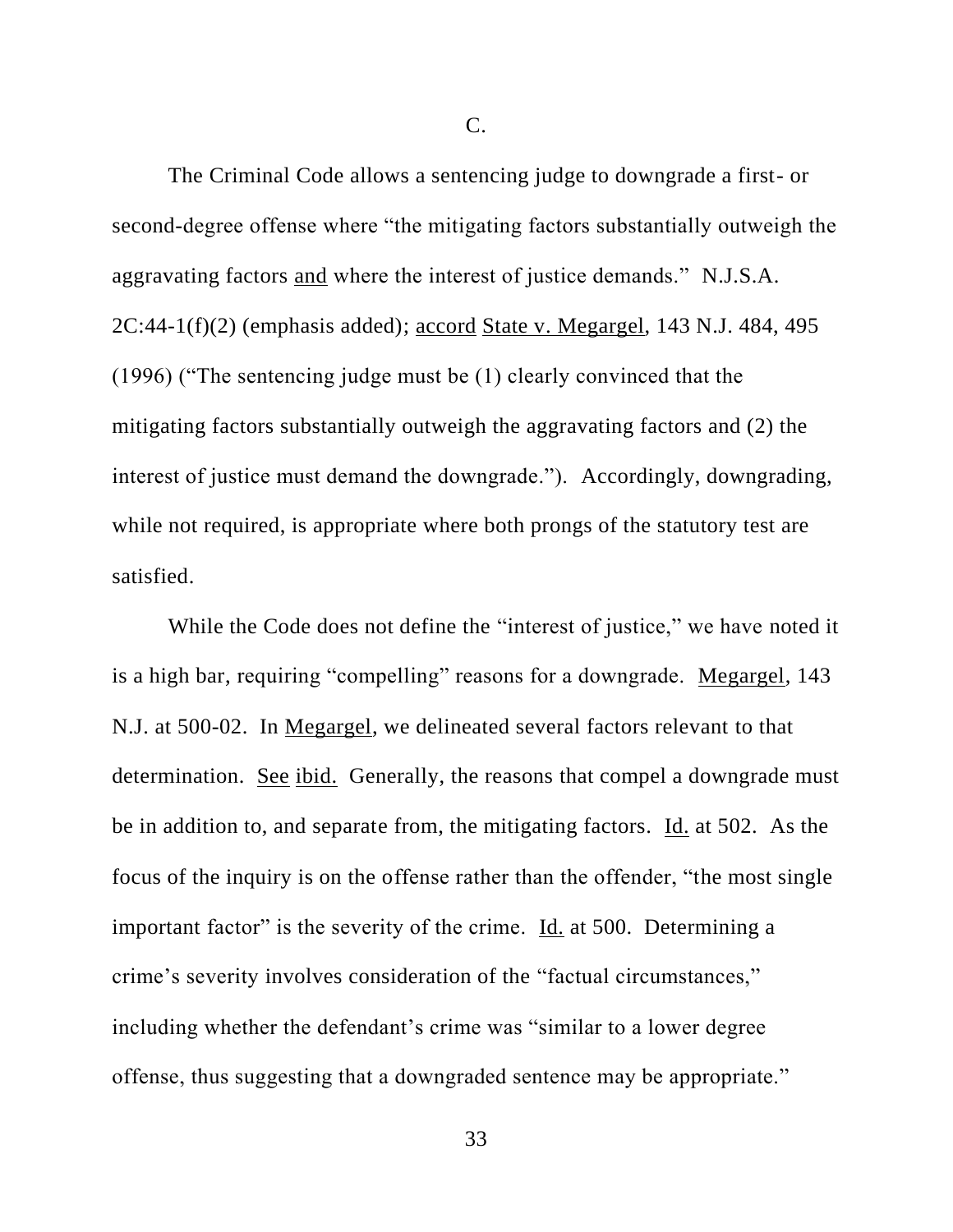Ibid. The defendant's role in the crime is also relevant. Id. at 501 ("Was the defendant the mastermind, a loyal follower, an accomplice whose shared intent is problematic, or an individual who is mentally incapable of forming the necessary criminal intent?"). We further consider the sentence from the perspective of deterrence. Ibid. And, finally, we hesitate to downgrade where the Legislature has provided an enhanced penalty for a particular offense. Id. at 502.

At the outset, we underscore that the judge gave Trinidad the benefit of a mandatory minimum sentence and ran the remaining counts concurrently. The judge simply refused to take the additional step of downgrading Trinidad's sentence. Specifically, he found the three mitigating factors predominated over the lone aggravating factor. The judge did not make a finding that the mitigating factors "substantially outweighed" the aggravating factor. Trinidad argues he can satisfy the first prong of the downgrading test, citing the twentyeight letters of support submitted on his behalf and his lengthy public service with the Marines and the BPD. Yet, we need not reach this argument because we hold that he nevertheless cannot satisfy the "interest of justice" prong.

There is no doubt Trinidad's crimes are of a serious nature. By assaulting Jeter, Trinidad caused him to fear for his life. As the judge noted in his determination, Trinidad "smashed the front of Jeter's car, punched Jeter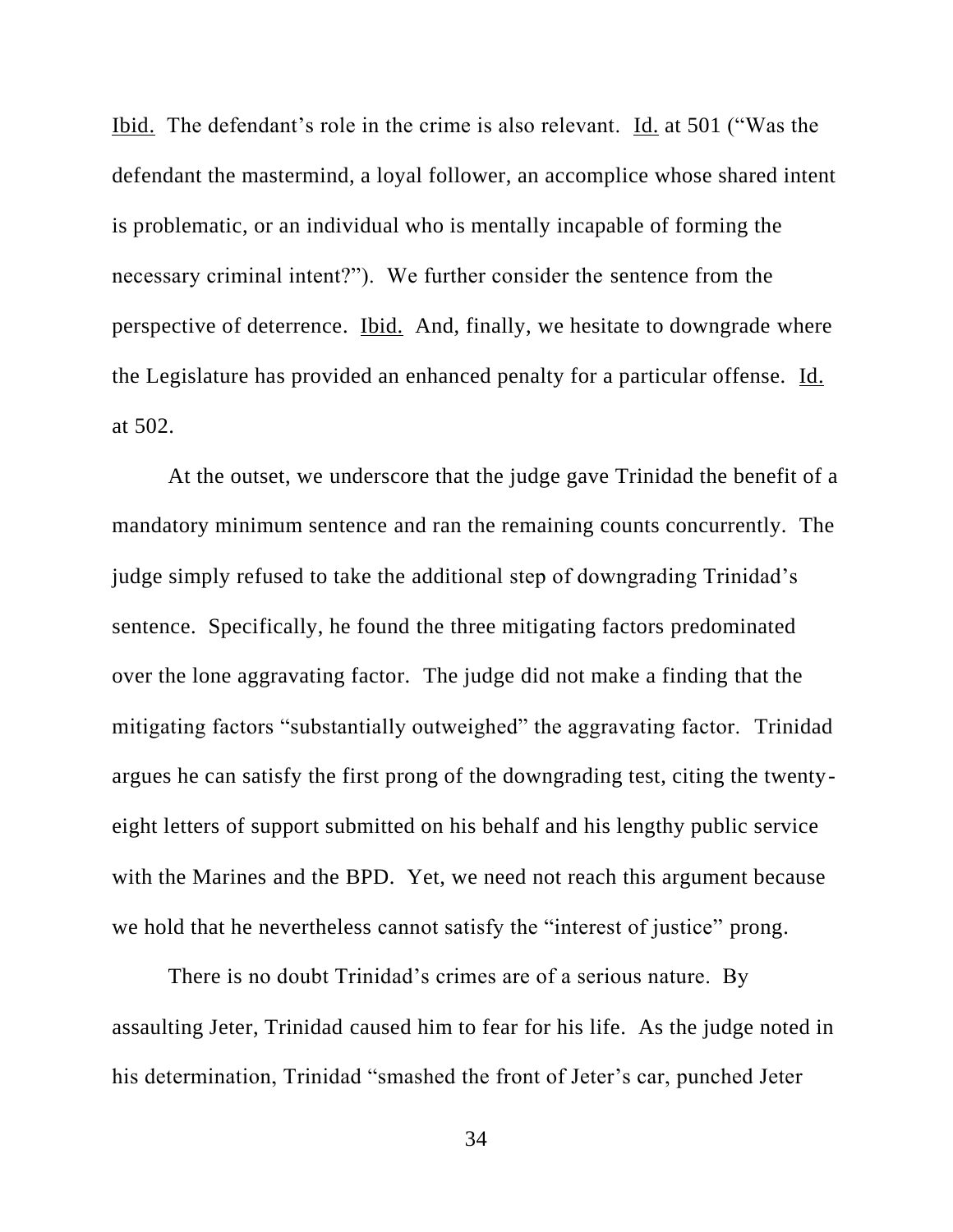twice when he was outside the car on the ground, and then hit him again when he was up against the car, resulting in injuries to Jeter's arms, wrist, face and ear." Moreover, Jeter may have faced a lengthy prison sentence had Trinidad's dash-cam footage never surfaced. The most important factor in the interest of justice calculus, then, weighs against downgrading Trinidad's sentence.

The judge also found that third-degree official misconduct was inapplicable here. Third-degree official misconduct occurs where "the benefit obtained or sought to be obtained, or of which another is deprived or sought to be deprived, is of a value of \$200.00 or less." N.J.S.A. 2C:30-2. As the judge aptly noted, Trinidad's crime was nonpecuniary. Instead, Jeter was physically injured and indicted for certain crimes he did not commit. We agree with the judge that third-degree official misconduct is therefore not fitting of Trinidad's conduct, counseling against a downgrade.

We emphasize that Trinidad played a central role in the incident. The record shows he personally assaulted Jeter, lied in official reports to cover up his crimes, and similarly instructed Sutterlin to falsify reports. By finding him guilty on all counts, the jury implicitly rejected Trinidad's contention that Jeter provoked him. Accordingly, there was no "immense stress" necessitating the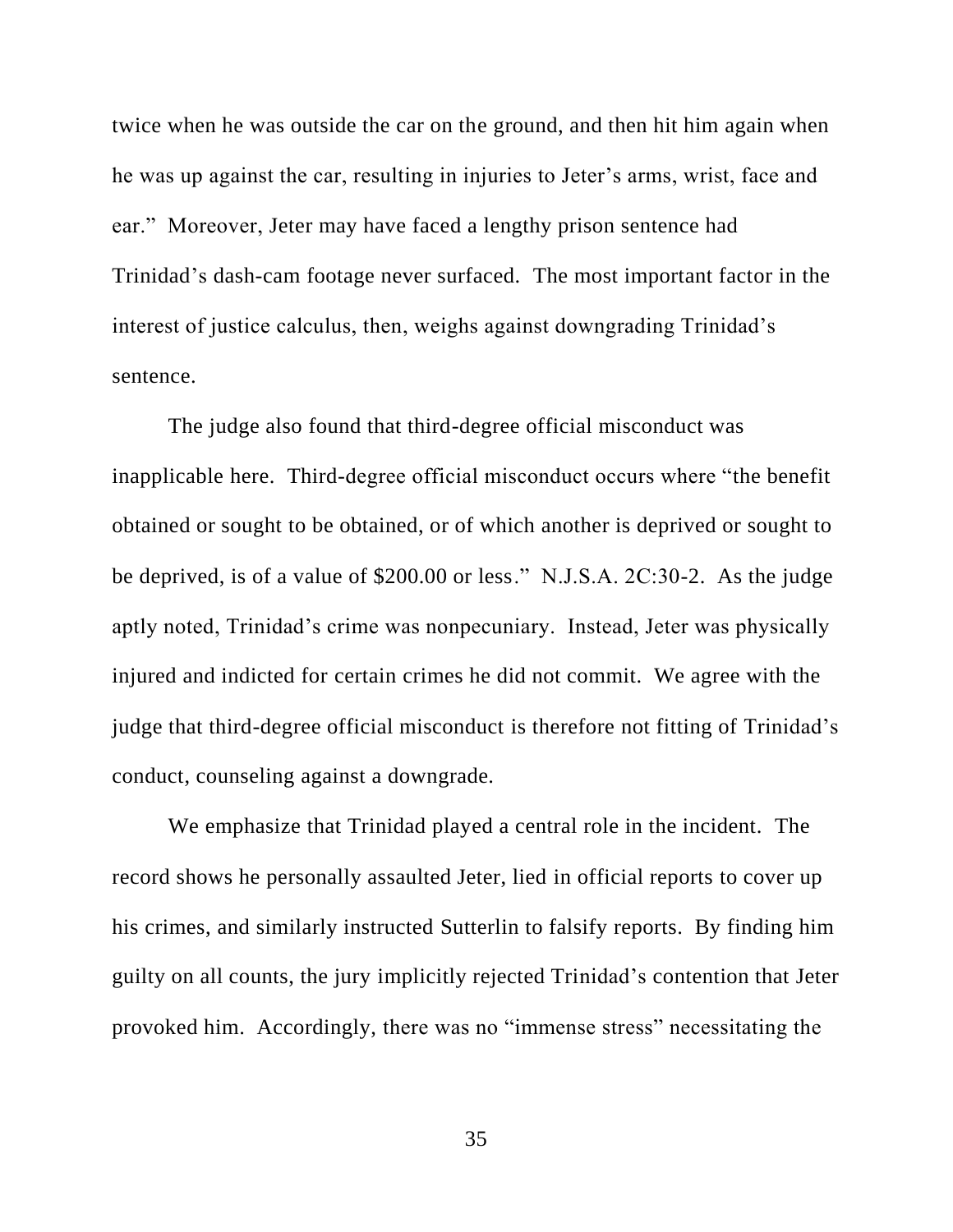commission of these crimes. A downgrade would have been inappropriate here.

Lastly, while we recognize Trinidad's finances and reputation have likely suffered, the Legislature's imposition of a mandatory custodial sentence for second-degree official misconduct reflects its belief that imprisonment is necessary as a matter of general deterrence. It also underscores the Legislature's view that this is a serious crime. Based on the foregoing, we find no compelling circumstances to override that legislative determination. We agree with the judge's refusal to downgrade Trinidad's sentence and discern no abuse of discretion.

## D.

Relatedly, a court may waive or reduce a mandatory minimum term for crimes involving public employment "[i]f the court finds by clear and convincing evidence that extraordinary circumstances exist such that imposition of a mandatory minimum term would be a serious injustice which overrides the need to deter such conduct in others." N.J.S.A.  $2C:43-6.5(c)(2)$ (emphasis added). The "serious injustice" threshold is higher than the showing necessary to downgrade an offense. Megargel, 143 N.J. at 501.

The inquiry focuses on whether the mitigating factors are "extraordinary," such that "they so greatly exceed any aggravating factors that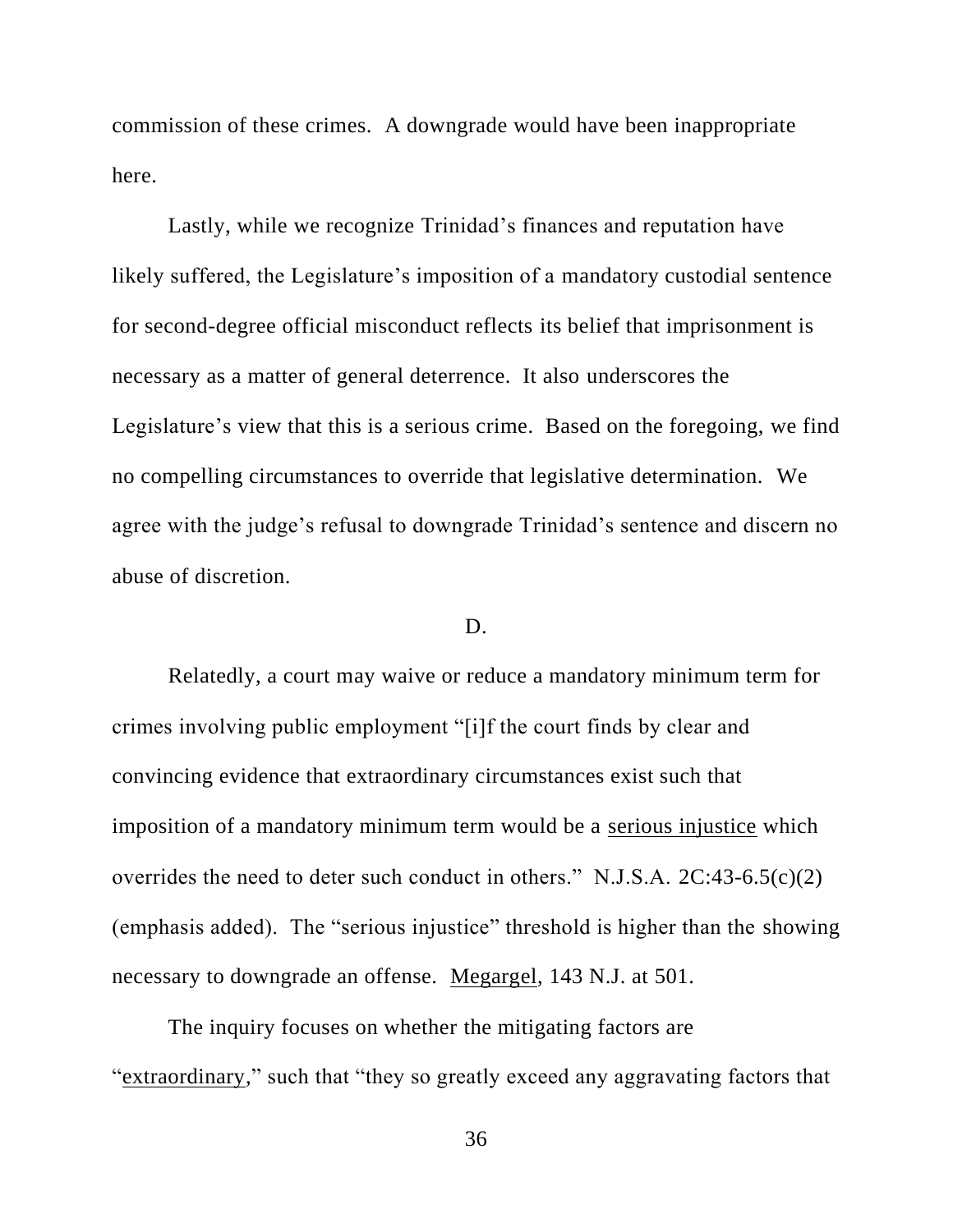imprisonment would constitute a serious injustice overriding the need for deterrence." State v. Evers, 175 N.J. 355, 393-94 (2003). We also consider "the gravity of the offense with respect to the peculiar facts of a case to determine how paramount deterrence will be in the equation." Id. at 395. There is a presumption of valuable deterrence in a custodial term for first- and second-degree offenders. Ibid.

We have found the serious injustice standard satisfied where a psychotic woman with a severe intellectual disability accidentally killed her son by dropping him twice on a coffee table. State v. Jarbath, 114 N.J. 394, 398 (1989). We reasoned that she could not comprehend the "wrongfulness" of her conduct, thereby eliminating any specific deterrence gained from her imprisonment. Id. at 406. Her case was also unlikely to deter others from neglecting parental or childcare responsibilities based on her unique level of culpability and mental disabilities. Id. at 405-06. Furthermore, we highlighted that, due to her limitations, she could not "endure life in prison without unusual suffering, that is, hardship and privation greatly exceeding that which would be accepted and endured by ordinary inmates as the inevitable consequences of punishment." Id. at 409; see also State v. E.R., 273 N.J. Super. 262, 273-75 (App. Div. 1994) (affirming resentencing of defendant to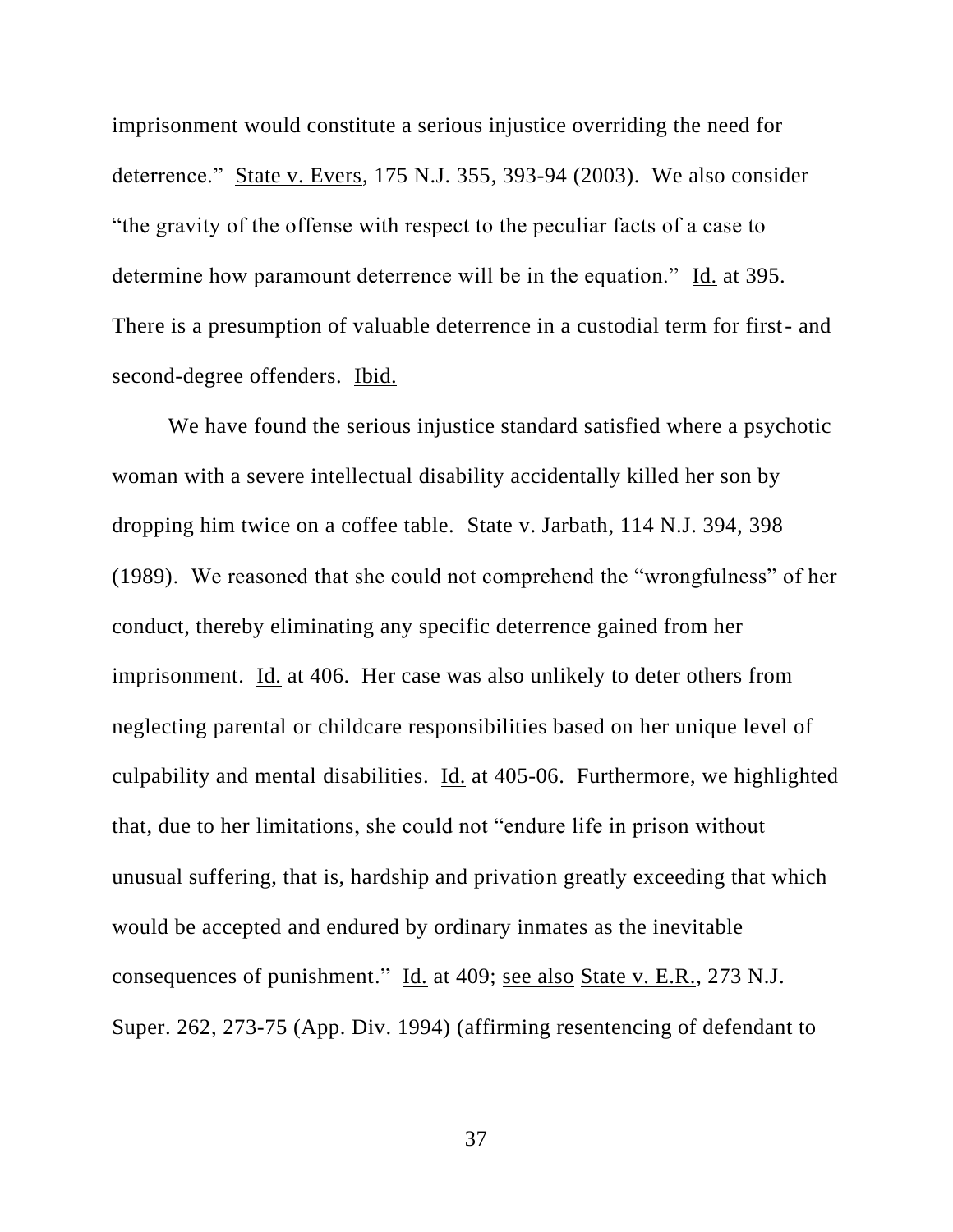no custodial term where he had AIDS and his death was imminent within six months).

Here, Trinidad's proffered evidence that he was a model citizen who dedicated substantial portions of his adult life to public service and generously provided financial support to family members during times of hardship led the judge to find mitigating factors seven and nine. See N.J.S.A. 2C:44-1(b)(7) and (9). In addition, the judge found mitigating factor eight because the offense was out of character and, having already lost his job, Trinidad was unlikely to reoffend under like circumstances. See N.J.S.A. 2C:44-1(b)(8). The judge, however, applied aggravating factor nine after finding there was need to deter other police officers from engaging in similar conduct. See N.J.S.A. 2C:44-1(a)(9). In weighing those factors, the judge held that the mitigating factors were not so "extraordinary" as to merit waiver or reduction of the mandatory minimum prison term and did not overcome the need to deter such conduct by police officers.

We agree. The fact remains that Trinidad brutally assaulted a defenseless person who was not resisting arrest. He then lied to cover up his crimes so he could keep his job and knowingly caused the State to bring unsupported, serious charges against Jeter. His predicament is self-imposed and certainly does not outweigh the general deterrence gained by his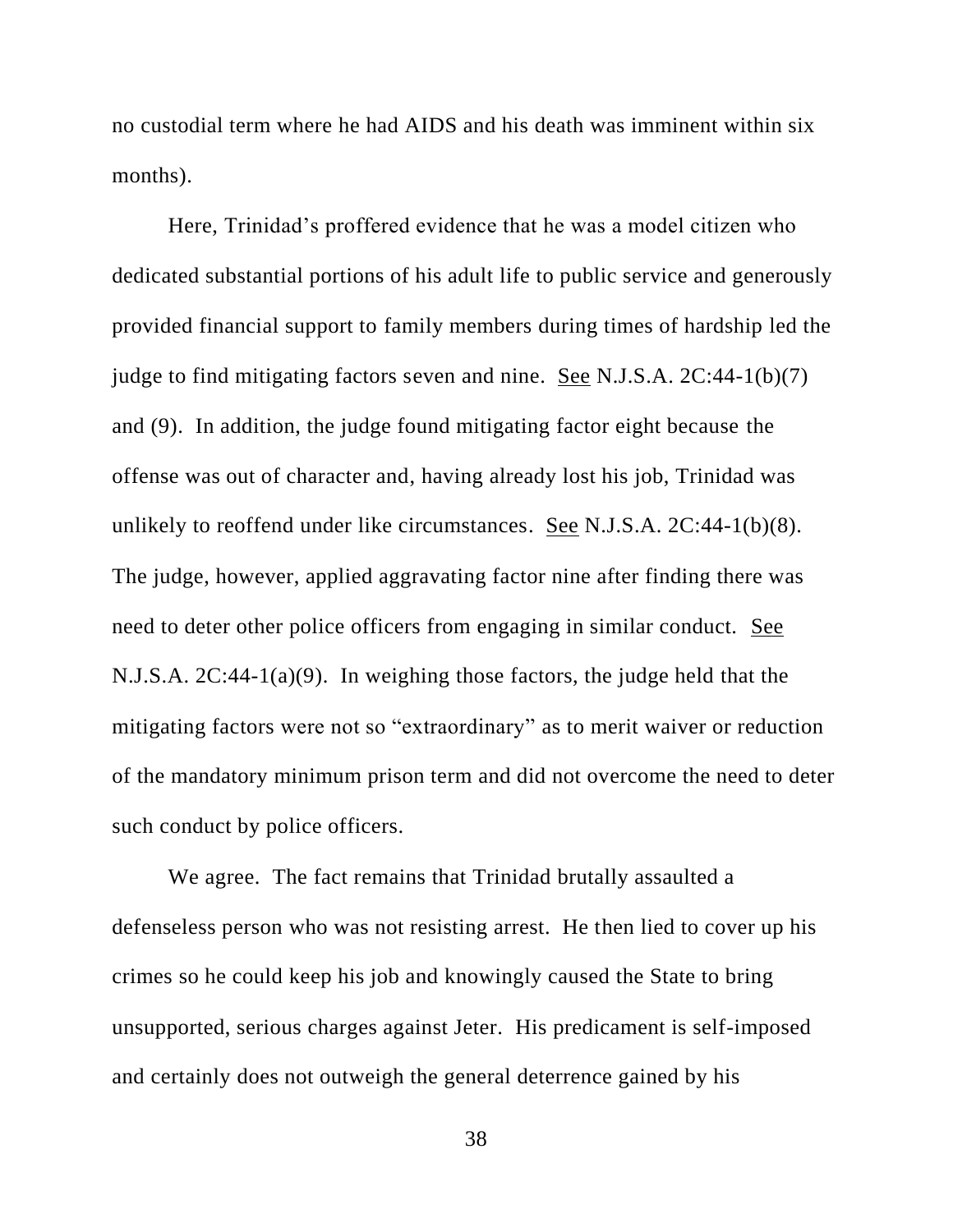imprisonment. He simply has not made the requisite showing for waiver or reduction of his mandatory minimum sentence. Accordingly, we find the judge did not abuse his discretion in sentencing Trinidad.

V.

Trinidad also appeals the trial judge's denial of his motion for judgment of acquittal. Applying the same standard as the judge, we review for whether the State's evidence was sufficient to warrant a conviction. R. 3:18-1. However, giving the State the benefit of "all of the favorable inferences" that we could draw from the evidence, we agree with both the trial judge and Appellate Division that a reasonable jury could find the defendant guilty of each charge. See State v. Reyes, 50 N.J. 454, 458-59 (1967). From our review of the record, we are satisfied that the strength of the State's case leads to no other conclusion.

## VI.

For the reasons set forth, the judgment of the Appellate Division is affirmed.

CHIEF JUSTICE RABNER and JUSTICES PATTERSON, FERNANDEZ-VINA, and SOLOMON join in JUSTICE TIMPONE's opinion. JUSTICE ALBIN filed a dissent, in which JUSTICE LaVECCHIA joins.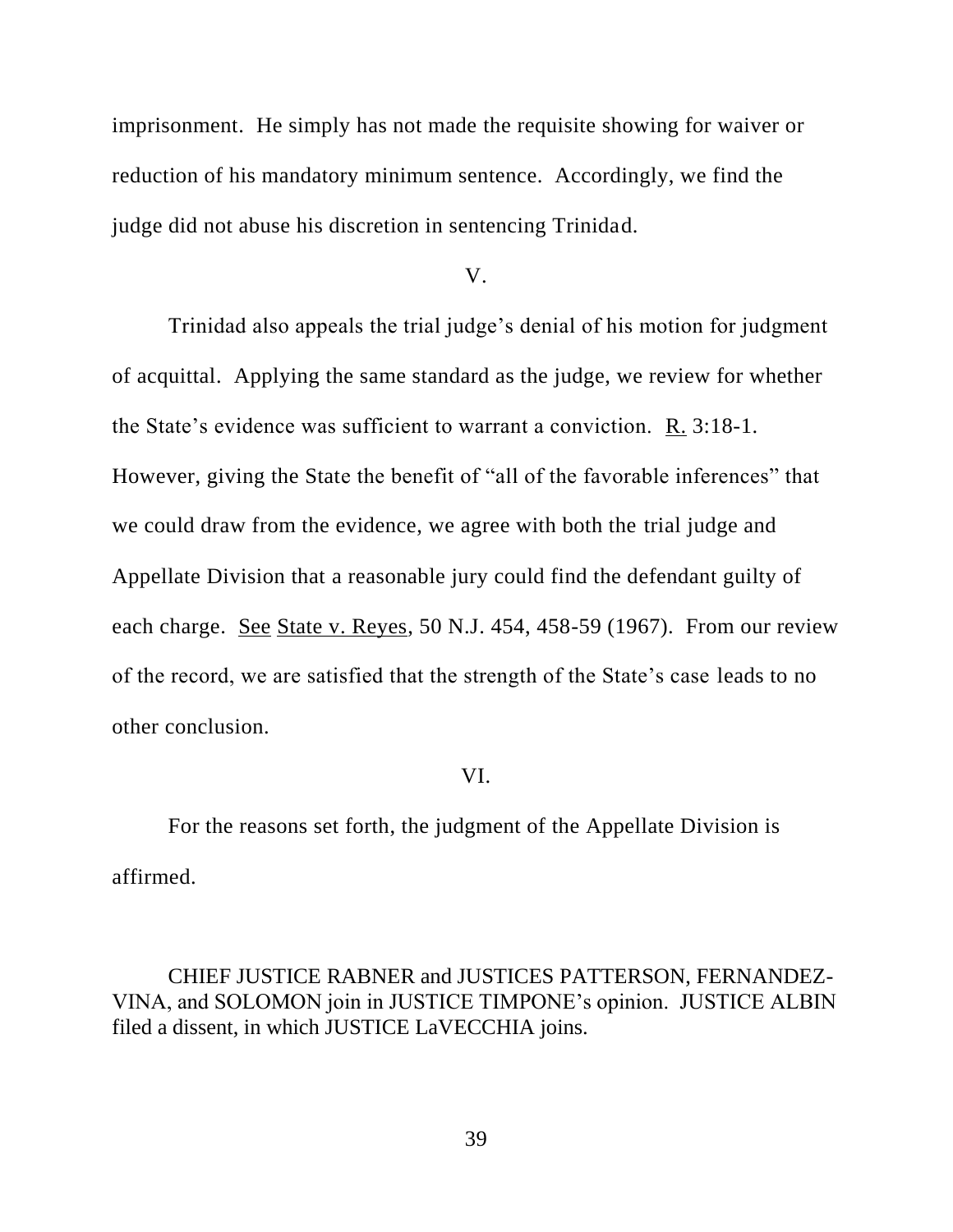State of New Jersey, Plaintiff-Respondent, v. Orlando Trinidad, Defendant-Appellant.

JUSTICE ALBIN, dissenting.

The egregious trial errors that led to the conviction of Officer Orlando Trinidad on charges related to police misconduct were not harmless beyond a reasonable doubt. Those errors denied Trinidad the fundamental right to a fair trial. Because the majority affirms a conviction I believe should be reversed, I respectfully dissent.

The majority admits that the alleged victim's testimony about "notorious episodes of police brutality were highly prejudicial" and "could inflame the passions of the jury, tainting their evaluation of Trinidad." Ante at \_\_\_ (slip op. at 27). The majority admits that the referenced "notorious incidents of police brutality could have led the jury, in turn, to liken Trinidad to the officers in those cases" and that "[t]he risk of undue prejudice was simply 'too high.'" Ante at \_\_\_ (slip op. at 28) (quoting State v. Cole, 229 N.J. 430, 448 (2017)). Instead of striking the impermissible testimony, the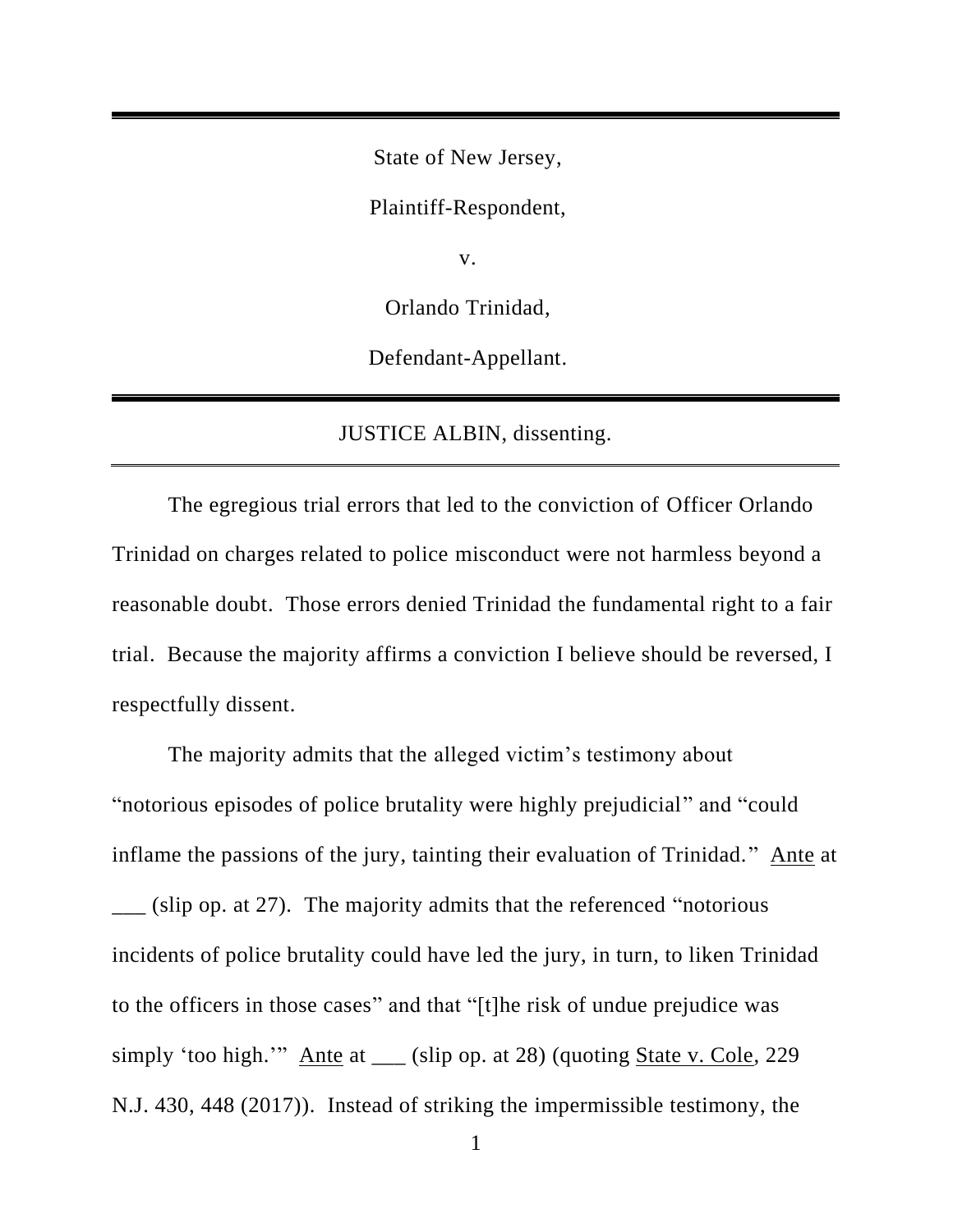trial court instructed the jury that it could use the damning testimony in its deliberations, thus further heightening the prejudice against Trinidad.

The majority also concedes that the trial court should have stricken Lieutenant Cofone's testimony that Trinidad's actions "appeared to have been criminal." Ante at (slip op. at 23). That improper opinion testimony attesting to Trinidad's guilt invaded the sole province of the jury. It is hard to imagine more prejudicial testimony in the trial of a police officer than an alleged victim's irrelevant and inflammatory references to sensational police brutality cases and a superior officer offering his opinion of the accused's guilt.

When errors prejudice a defendant's right to a fair trial, "our fundamental constitutional concepts dictate" that a new trial should be granted, regardless of "our own views as to whether the evidence established the defendant's guilt." State v. Orecchio, 16 N.J. 125, 129 (1954). Instead of heeding that admonition, the majority has essentially convened as a jury, weighed the evidence, and cast its own verdict -- using the harmless-error doctrine to uphold this tainted verdict. Errors of the magnitude in this case, however, cannot be considered "harmless" unless they are "harmless beyond a reasonable doubt." Chapman v. California, 386 U.S. 18, 24 (1967); see also State v. McCloskey, 90 N.J. 18, 32 (1982). Finding that the aggregate errors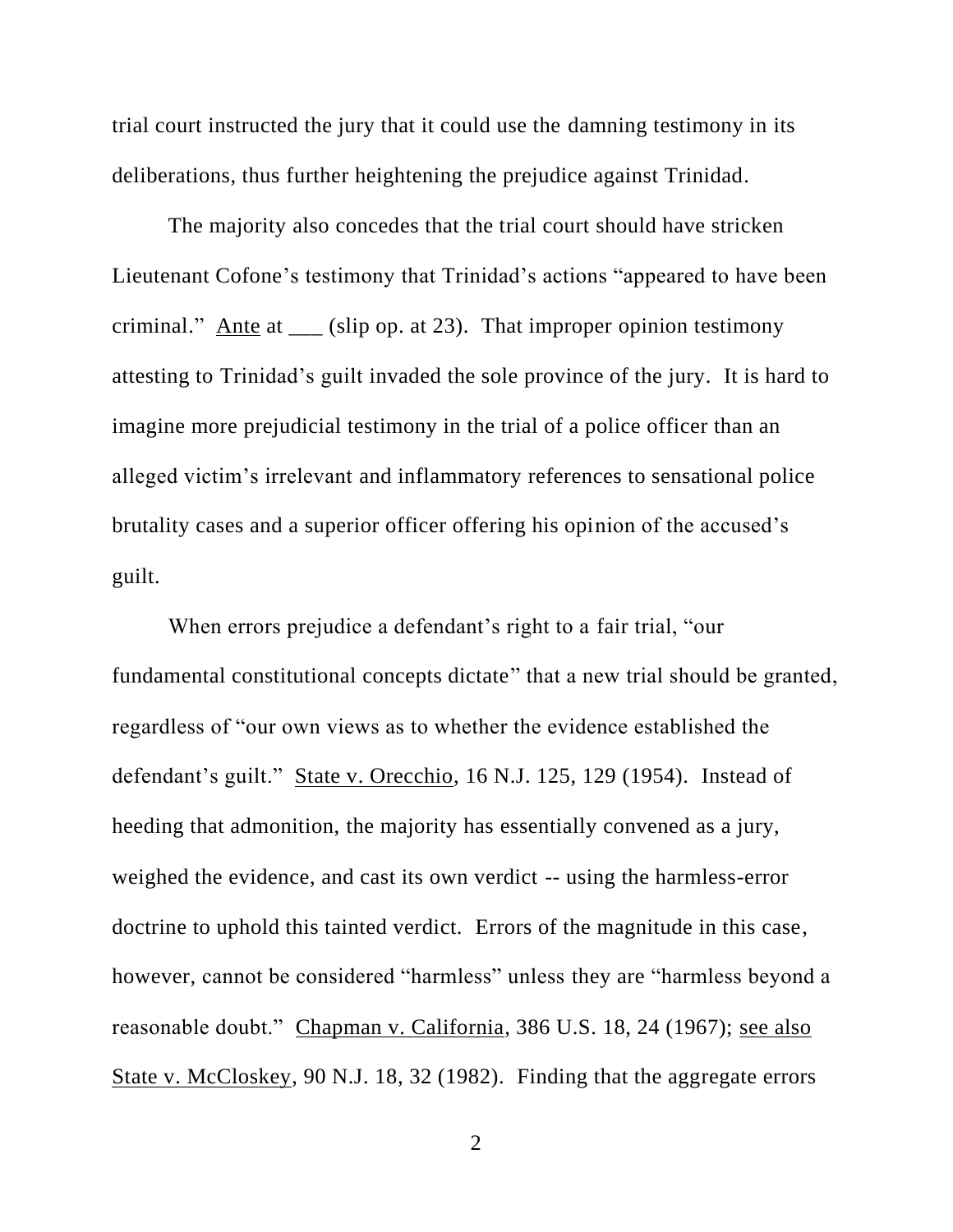were harmless beyond a reasonable doubt not only devalues the harmless-error standard in this case, but also lends a precedent to uphold unjust convictions in future cases.

I.

Officer Orlando Trinidad responded to the scene of a roadside stop to assist fellow officers in the arrest of Marcus Jeter who, despite insistent and urgent police demands, refused to exit his vehicle for over four minutes. Eventually, the officers forcefully removed Jeter from his car and arrested him. Based on the apparent conflict between the dashcam videos and the police reports filed by the officers, Trinidad was charged with aggravated assault, falsifying records, and official misconduct. Ultimately, based on its viewing of the dashcam videos, the jury had to decide whether Trinidad engaged in the use of excessive force by purposely, knowingly, or recklessly causing bodily injury to Jeter.

One of the elements of the crimes charged was Trinidad's state of mind. The state of mind of the alleged victim -- Jeter -- was not at issue. Whether Jeter had justifiable reasons for remaining in his car was not relevant to whether Trinidad unlawfully used excessive force after Jeter was removed from the car. Because Jeter's state of mind was not the issue, his testimony concerning well-publicized and sensational cases of police brutality had no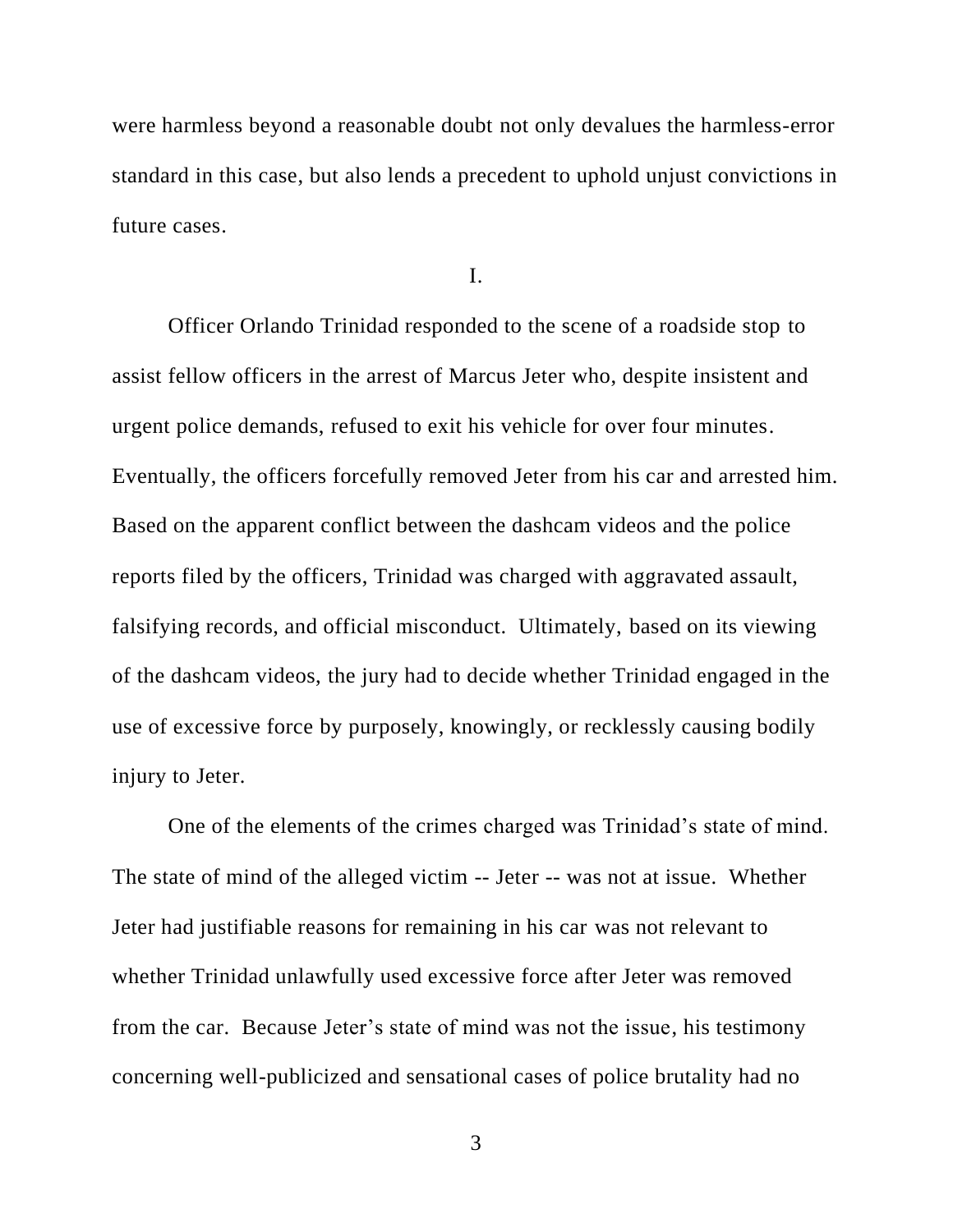"tendency in reason to prove or disprove any fact of consequence to the determination of the action" -- Trinidad's guilt or innocence of the charges. See N.J.R.E. 401 (defining relevant evidence). Even assuming that Jeter's references to sensational cases of police brutality against people of color had some minimal probative value, it was substantially outweighed by the risk of undue prejudice. See N.J.R.E. 403.

Despite the lack of relevance of Jeter's state of mind, the trial court permitted Jeter to testify on four separate occasions about some of the most highly publicized cases of police brutality against people of color in the last thirty years. Jeter repeatedly referenced the notorious cases of Rodney King, Sean Bell, Amadou Diallo, and Oscar Grant -- cases covered widely in the national media.

In the King case, a video revealed a group of police officers striking a seemingly compliant African American man with their nightsticks and kicking him.<sup>1</sup> In the Bell case, police officers shot and killed an unarmed African American man on the morning of his wedding in a hail of fifty bullets.<sup>2</sup> In the

<sup>&</sup>lt;sup>1</sup> Seth Mydans, Tape of Beating by Police Revives Charges of Racism, N.Y. Times (Mar. 7, 1991), https://www.nytimes.com/1991/03/07/us/tape-ofbeating-by-police-revives-charges-of-racism.html.

<sup>&</sup>lt;sup>2</sup> Matt Flegenheimer & Al Baker, Officer in Bell Killing Is Fired; 3 Others to Be Forced Out, N.Y. Times (Mar. 23, 2012), https://www.nytimes.com/2012/ 03/24/nyregion/in-sean-bell-killing-4-officers-to-be-forced-out.html.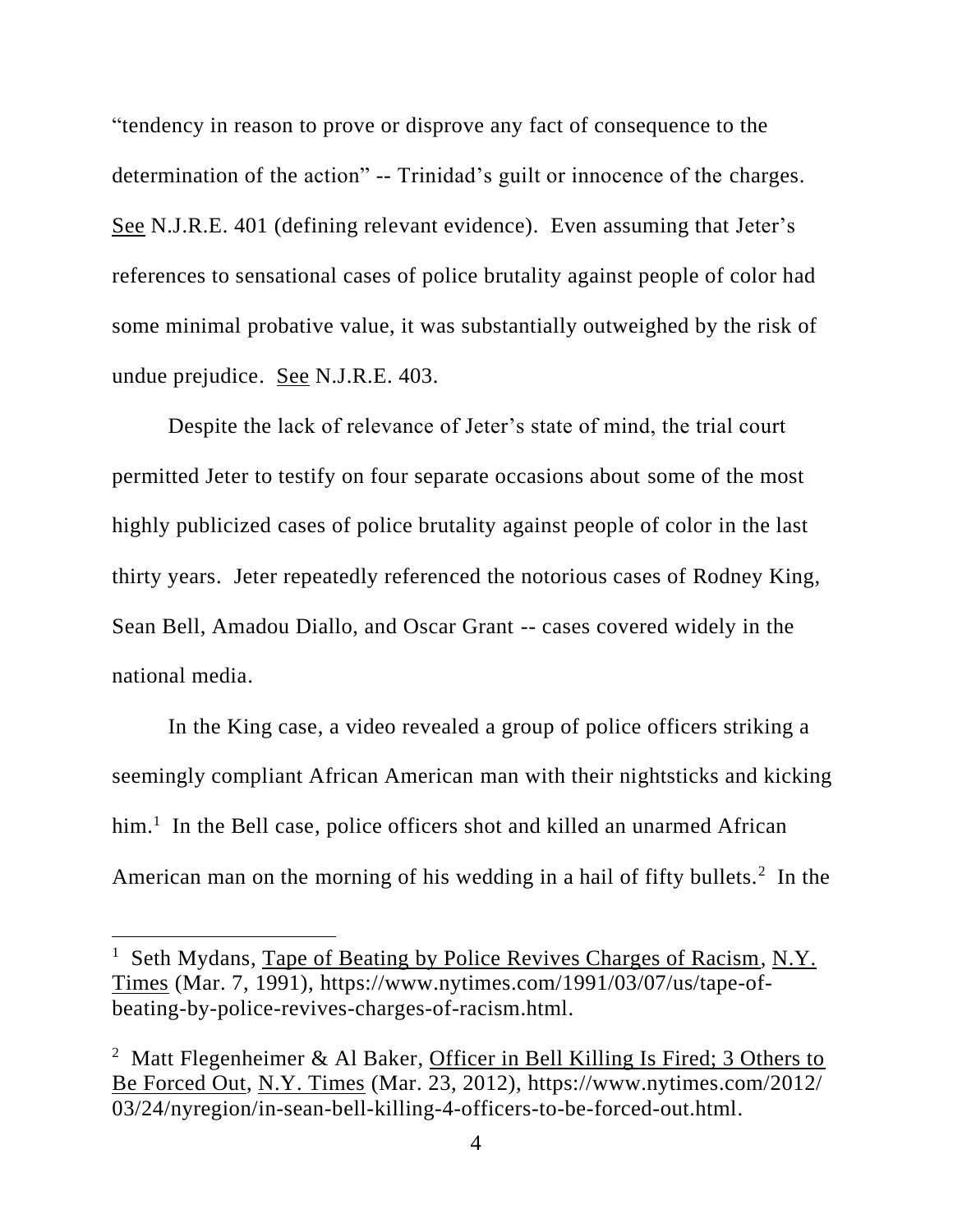Diallo case, four white police officers fired on an African immigrant forty-one times as he reached for his wallet while standing in the vestibule of his apartment building, killing him. $3$  And in the Grant case  $-$  an instance of excessive use of force in a subway station -- the police shot and killed a young, unarmed African American man. 4 The Grant case was the subject of a featurelength, award-winning biographical drama called Fruitvale Station (Significant Productions 2013).

The references to those sensational police-brutality cases were clearly capable of inflaming the passions of the jury and "tainting [the jury's] evaluation of Trinidad," as even the majority recognizes. Ante at \_\_ (slip op. at 27). Indeed, in a trial of a police officer for allegedly assaulting a person of color, no testimony could have been more incendiary. The only issue in this trial should have been a judgment on Trinidad's individual guilt; the court should not have opened the door to a potential jury referendum on police violence in general. Trinidad should not have been compared to the police

<sup>&</sup>lt;sup>3</sup> Jane Fritsch, The Diallo Verdict: The Overview; 4 Officers in Diallo Shooting Are Acquitted of All Charges, N.Y. Times (Feb. 26, 2000), https:// www.nytimes.com/2000/02/26/nyregion/diallo-verdict-overview-4-officersdiallo-shooting-are-acquitted-all-charges.html.

<sup>&</sup>lt;sup>4</sup> A.O. Scott, <u>A New Year, and a Last Day Alive, N.Y. Times</u> (July 11, 2013), https://www.nytimes.com/2013/07/12/movies/fruitvale-station-is-based-onthe-story-of-oscar-grant-iii.html.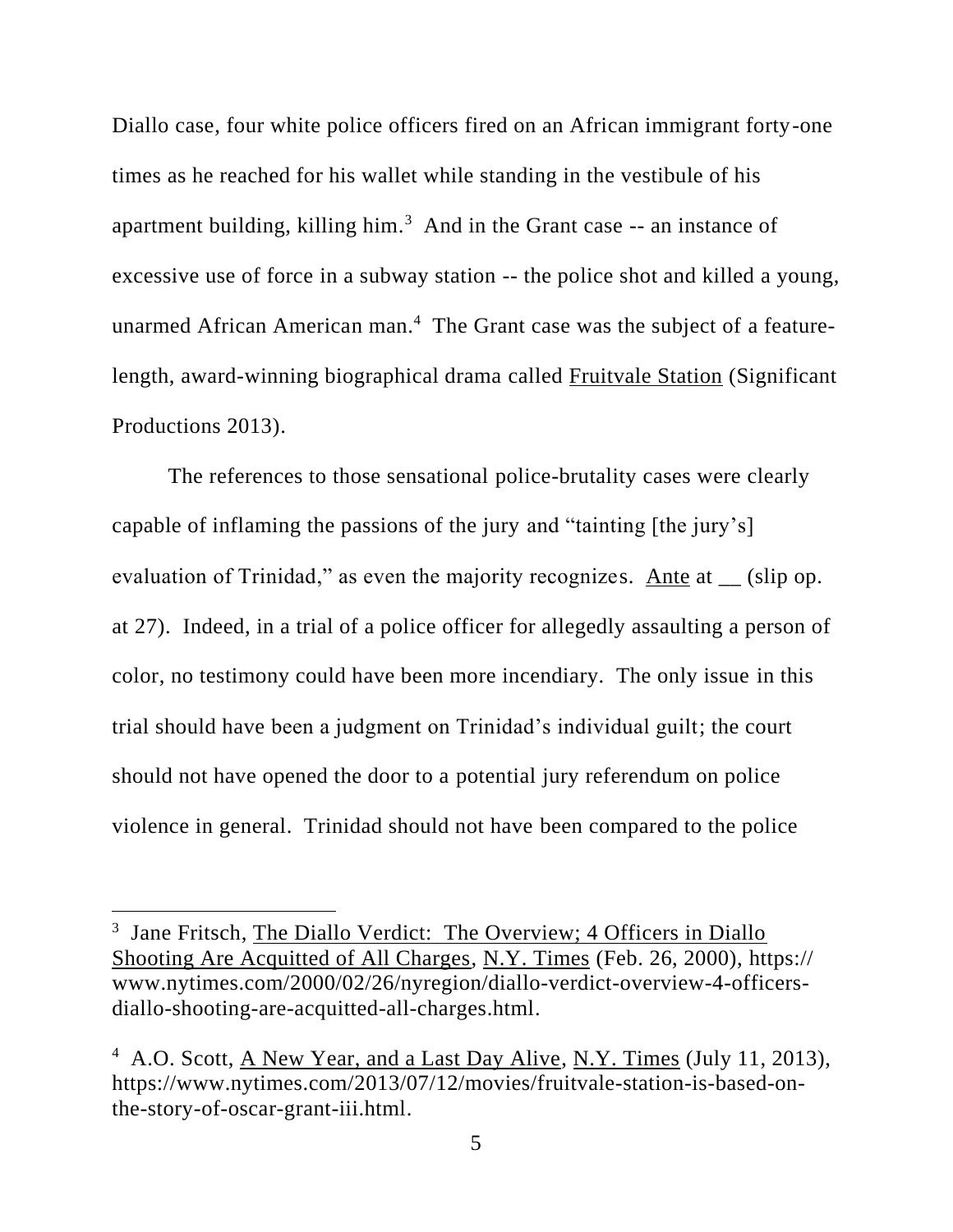officers in the King, Bell, Diallo, and Grant cases. Permitting the jury to draw a connection to those past cases of police misconduct created an intolerable risk that the jury condemned Trinidad on the basis of collective guilt.

Even the prosecutor understood "the inflammatory aspect" of Jeter's testimony and likely would have halted the prejudicial references to the emotionally charged cases had the court not offered its erroneous opinion that "there's a question here" about Jeter's state of mind. Instead of striking Jeter's highly prejudicial testimony, the court instructed the jury on the permissible use of the testimony "insofar as . . . you find it relevant to this witness's state of mind." That instruction amplified the prejudice, effectively guiding the jury to misuse evidence that should have been excluded from its deliberations.

Had Jeter been on trial for obstructing the police for disobeying commands to exit his vehicle, the officers could not have offered testimony about tragic cases of police officers shot and killed during motor-vehicle stops. However strong the State's case might be, it is improbable that such testimony could ever be deemed harmless. I can discern no difference in Trinidad's case.

### II.

Further contributing to the unfairness of the proceedings was the testimony of Lieutenant Cofone, who told the jury that, based on his review of the dashcam videos, "the actions of the officers . . . appeared to have been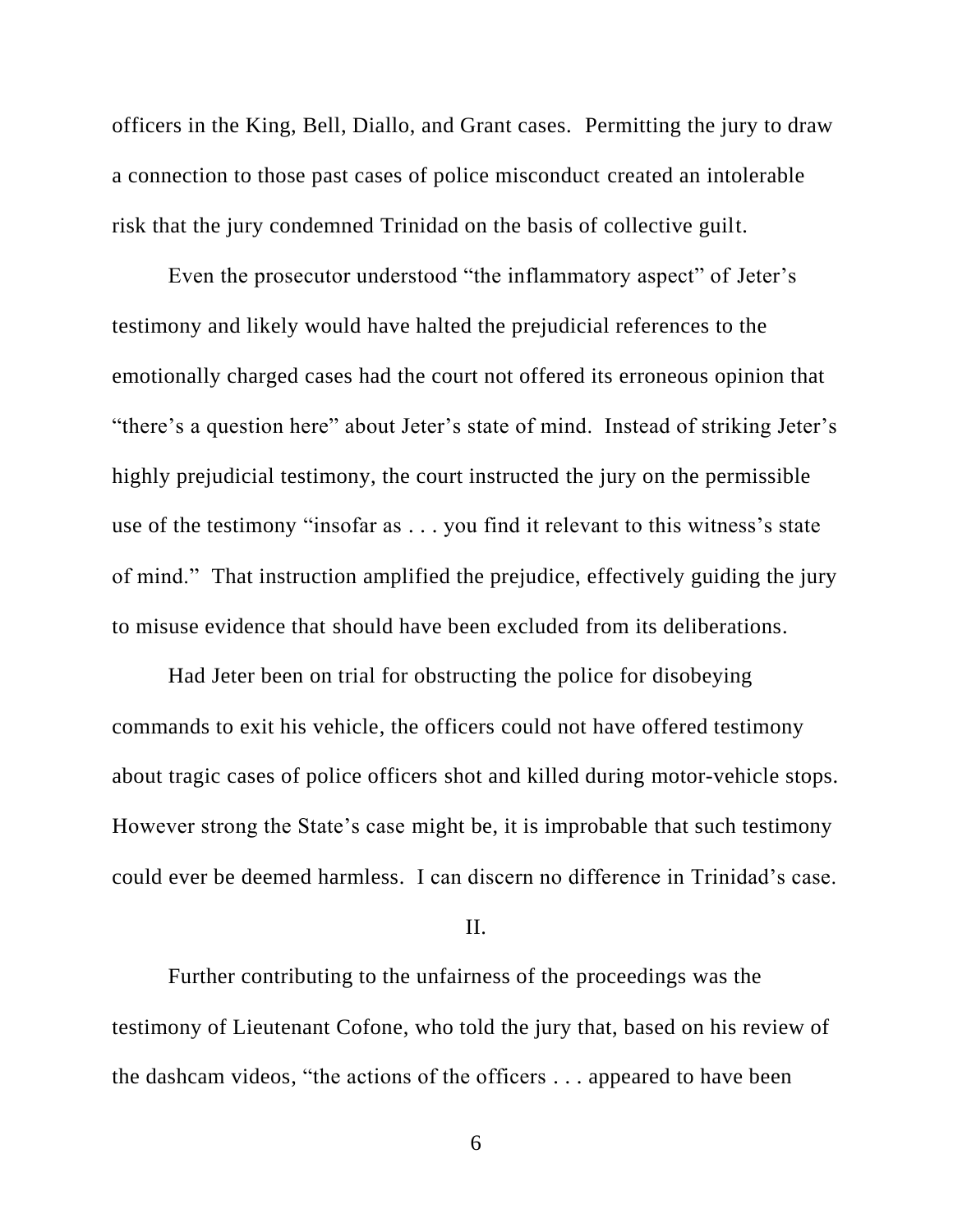criminal." This Court has repeatedly held that a police-officer witness -- here a superior officer -- may not venture an opinion on a defendant's guilt. See State v. Frisby, 174 N.J. 583, 593-94 (2002). Such a "pronouncement of guilt . . . intrudes on the exclusive domain of the jury as factfinder." See State v. Cain, 224 N.J. 410, 427 (2016). Cofone's testimony is particularly problematic because "[a] jury may be inclined to accord special respect to" the opinion testimony of a police officer. See Neno v. Clinton, 167 N.J. 573, 586 (2001).

Despite defense counsel's failure to object, the trial court had an "independent duty" to give the jury an appropriate charge to disregard the improper testimony. See State v. Scharf, 225 N.J. 547, 580 (2016) (quoting State v. Reddish, 181 N.J. 553, 613 (2004)). Courts cannot abdicate their duty simply because no objection is made. See id. at 581. Cofone's testimony had the clear capacity to undermine the jury's exclusive role as factfinder and deprive Trinidad of a fair trial. See Frisby, 174 N.J. at 594; see also R. 2:10-2.

## III.

I acknowledge that, without the highly prejudicial testimony that undermined the fairness of the trial, the State presented sufficient evidence for a rational jury to return a verdict of guilty. But the means by which a verdict is returned makes a difference. Fundamental fairness and due process make a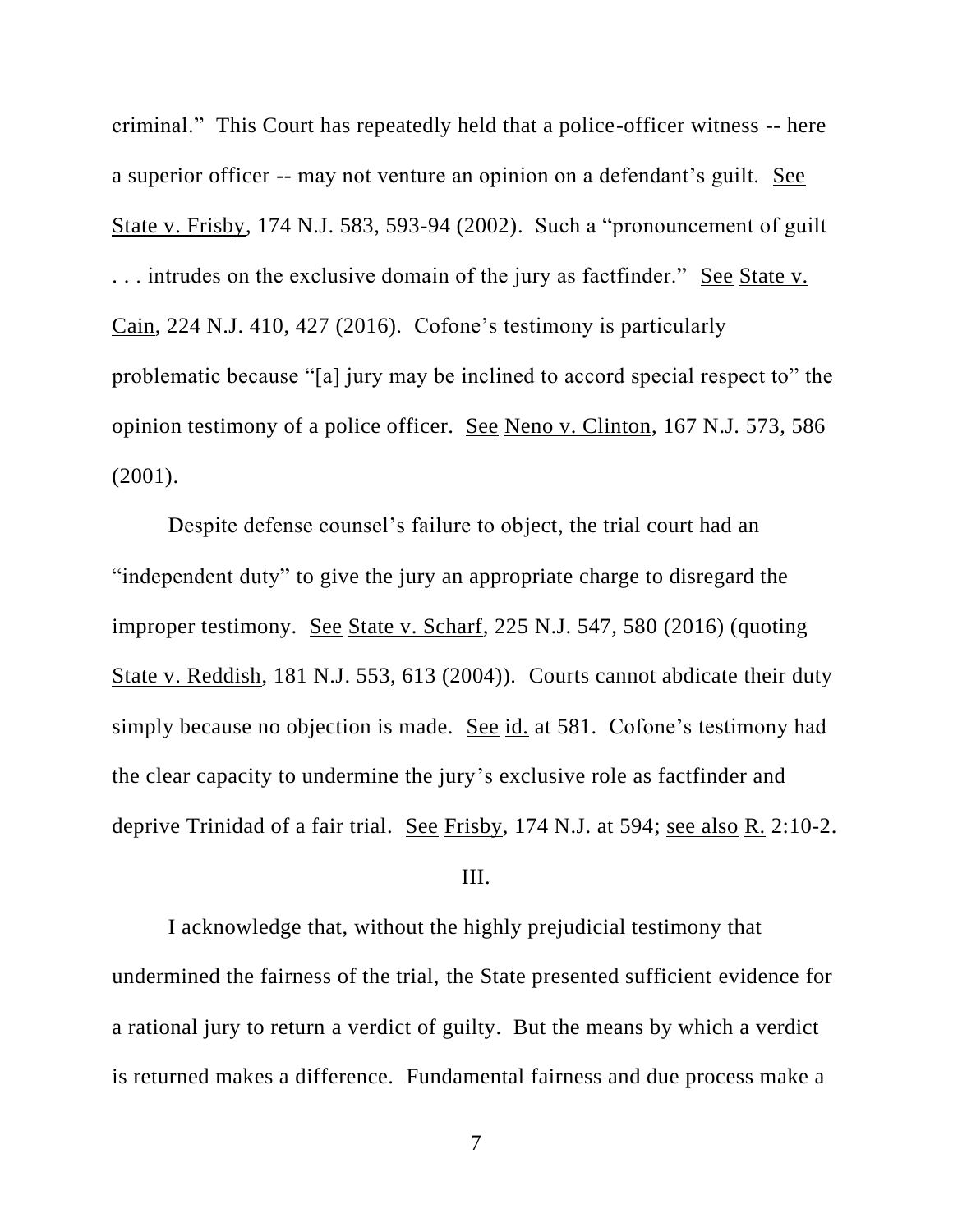difference. State v. Frost, 158 N.J. 76, 87 (1999) (finding that "[e]ven if the evidence were overwhelming, that could never be a justifiable basis for depriving a defendant of his or her entitlement to a constitutionally guaranteed right to a fair trial"). The views of members of this Court are not material to whether the evidence established Trinidad's guilt. See Orecchio, 16 N.J. at 129. The only issue is whether the egregious errors committed in this case, in their aggregate, were harmless beyond a reasonable doubt. See State v. Weaver, 219 N.J. 131, 162 (2014); see also Orecchio, 16 N.J. at 129. Errors of constitutional magnitude that "possibly influenced the jury adversely to a litigant cannot . . . be conceived of as harmless" beyond a reasonable doubt. Chapman, 386 U.S. at 23-24.

I cannot conceive that the errors so fully described in the majority opinion and this opinion did not "possibly influence[] the jury adversely to" Trinidad, and thus I must conclude that the errors were not harmless beyond a reasonable doubt. See ibid. By that standard, Trinidad did not receive a fair trial, and his conviction should be reversed.

Last, I must express a note of caution to all courts about the overuse of the harmless-error doctrine. Although no trial is perfect and minor errors should not be the cause for overturning an otherwise fair trial, significant errors that undermine the integrity and fairness of the trial process must be